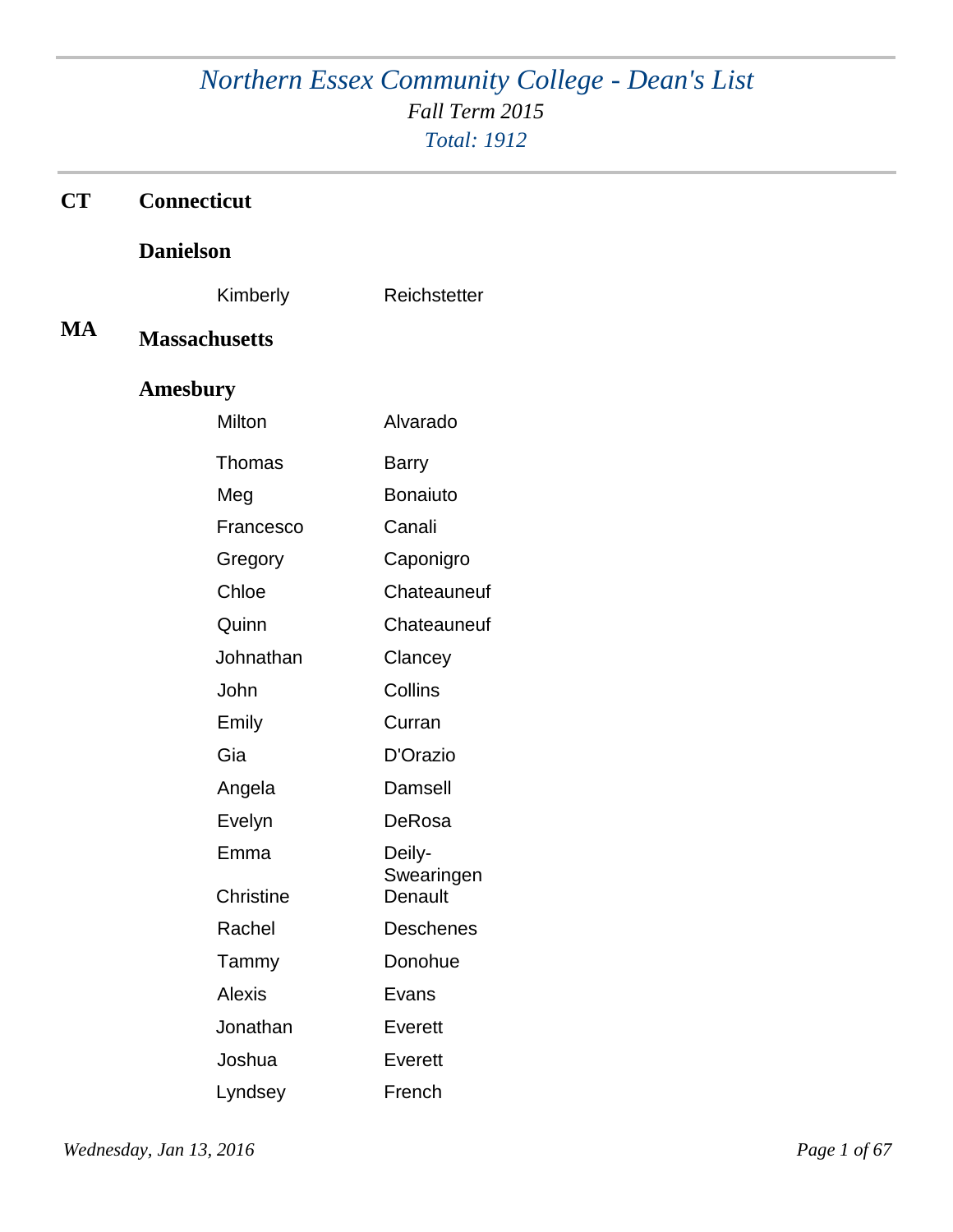| Jenell           | Griffin         |
|------------------|-----------------|
| Jeanne           | Hallisey        |
| <b>Christine</b> | <b>Harlow</b>   |
| Deanna           | <b>Harlow</b>   |
| Craig            | Harriman        |
| <b>Nicholas</b>  | Heitmann        |
| Ana              | <b>Ivosevic</b> |
| Aleia            | Jureski         |
| Amanda           | Kaszuba         |
| Wendy            | Kochakian       |
| <b>Michelle</b>  | Lamott          |
| Alison           | LeBlanc         |
| Samantha         | Marinucci       |
| Teya             | Mazalauski      |
| Jessica          | <b>McDermit</b> |
| Gabrielle        | McIntyre        |
| MaryAnne         | <b>McNulty</b>  |
| Amara            | Nguyen          |
| Ashley           | Osborne         |
| Thorin           | Palladino       |
| <b>Matthew</b>   | Parisi          |
| Brittany         | Parks           |
| Rosanna          | Pouliot         |
| Jared            | Richard         |
| Lisa             | Riel            |
| Leslie           | Rivera          |
| Kristen          | <b>Ruddock</b>  |
| Lukas            | Schmid          |
| Sadie            | <b>Shennett</b> |
| Lindsay          | Shepard         |
| Izy              | Sousa           |
| James            | <b>Stone</b>    |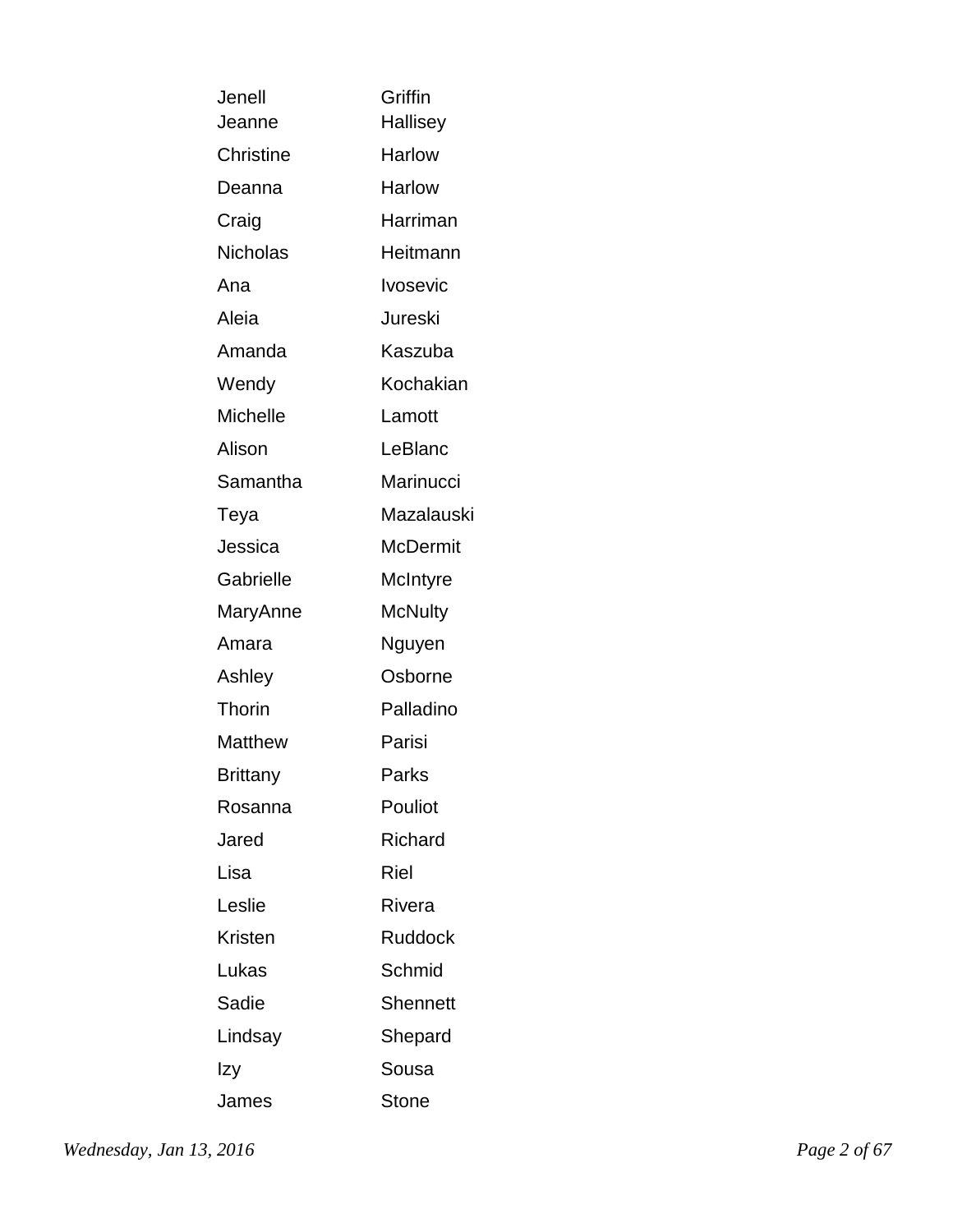| Nicholas   | <b>Stuart</b>     |
|------------|-------------------|
| Tracie     | Tilton            |
| Anthony    | <b>Tomkiewicz</b> |
| Jennifer   | Valle             |
| Sean       | Vasque            |
| Kristopher | Wheeler           |
| Sarah      | Zeigler           |

### **Andover**

| Gussi           | Alharbi       |
|-----------------|---------------|
| Jason           | Almanzar      |
| David           | <b>Barber</b> |
| Jacob           | Barry         |
| Carly           | Colombo       |
| Madeleine       | Curley        |
| Deanna          | Denmark       |
| <b>Nicholas</b> | Dillman       |
| Christian       | Ejimbe        |
| Matthew         | Ferreira      |
| Loni            | Gonzalez      |
| Austin          | Hart          |
| Christopher     | Herald        |
| Lisa            | Hernandez     |
| Alex            | Kalinowski    |
| James           | Kerrigan      |
| Matthew         | Kostandin     |
| Jane            | Maina         |
| Aster           | Mandefro      |
| <b>Brian</b>    | <b>Morris</b> |
| Phuc            | Nguyen        |
| Stacy           | Ota           |
| Lisa            | Pasho         |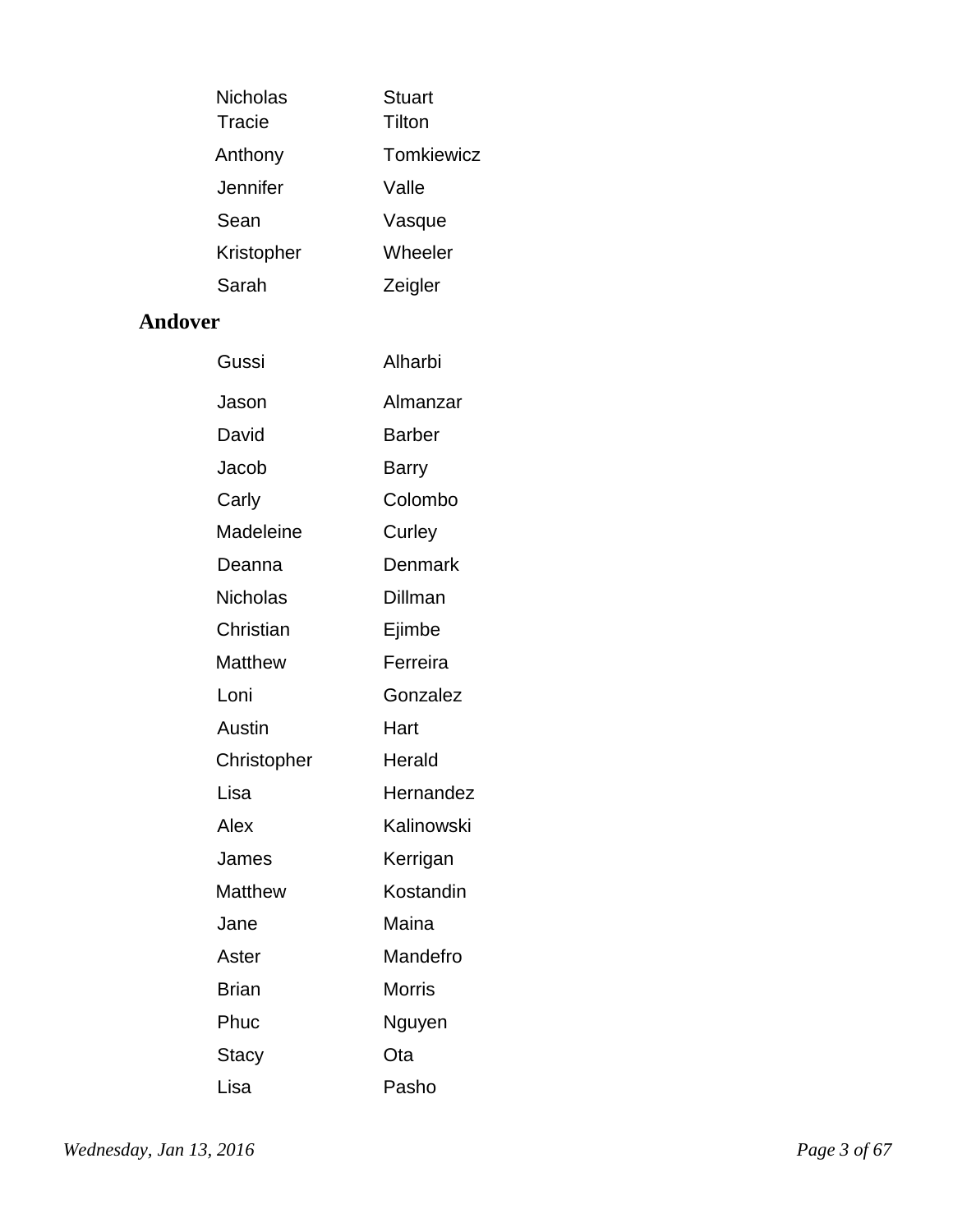|                  | Constantine   | <b>Photis</b>      |
|------------------|---------------|--------------------|
|                  | Erica<br>Jann | Ricci<br>Rodriguez |
|                  | Sarah         | Smith              |
|                  | Patrick       | <b>Tabet</b>       |
|                  | Elizabeth     | Williams           |
| <b>Arlington</b> |               |                    |
|                  | Piper         | Montesi            |
| <b>Auburn</b>    |               |                    |
|                  | Kristen       | Morrissey          |
| Ayer             | Samantha      | <b>Flanders</b>    |
| <b>Belmont</b>   |               |                    |
|                  | Sofia         | German             |
| <b>Beverly</b>   |               |                    |
|                  | <b>Brett</b>  | Davekos            |
|                  | Nancy         | Hall               |
|                  | Anastasia     | Levesque           |
|                  | Katherine     | Sarcione           |
| <b>Billerica</b> |               |                    |
|                  | Michelina     | <b>Brown</b>       |
|                  | Erica         | Marsh              |
|                  | Hellen        | Matovu             |
| <b>Boxford</b>   |               |                    |
|                  | Kaitlyn       | Colangelo          |
|                  | Sasha         | Gemis              |
|                  | Noah          | Greenstein         |
|                  | Timothy       | <b>Ness</b>        |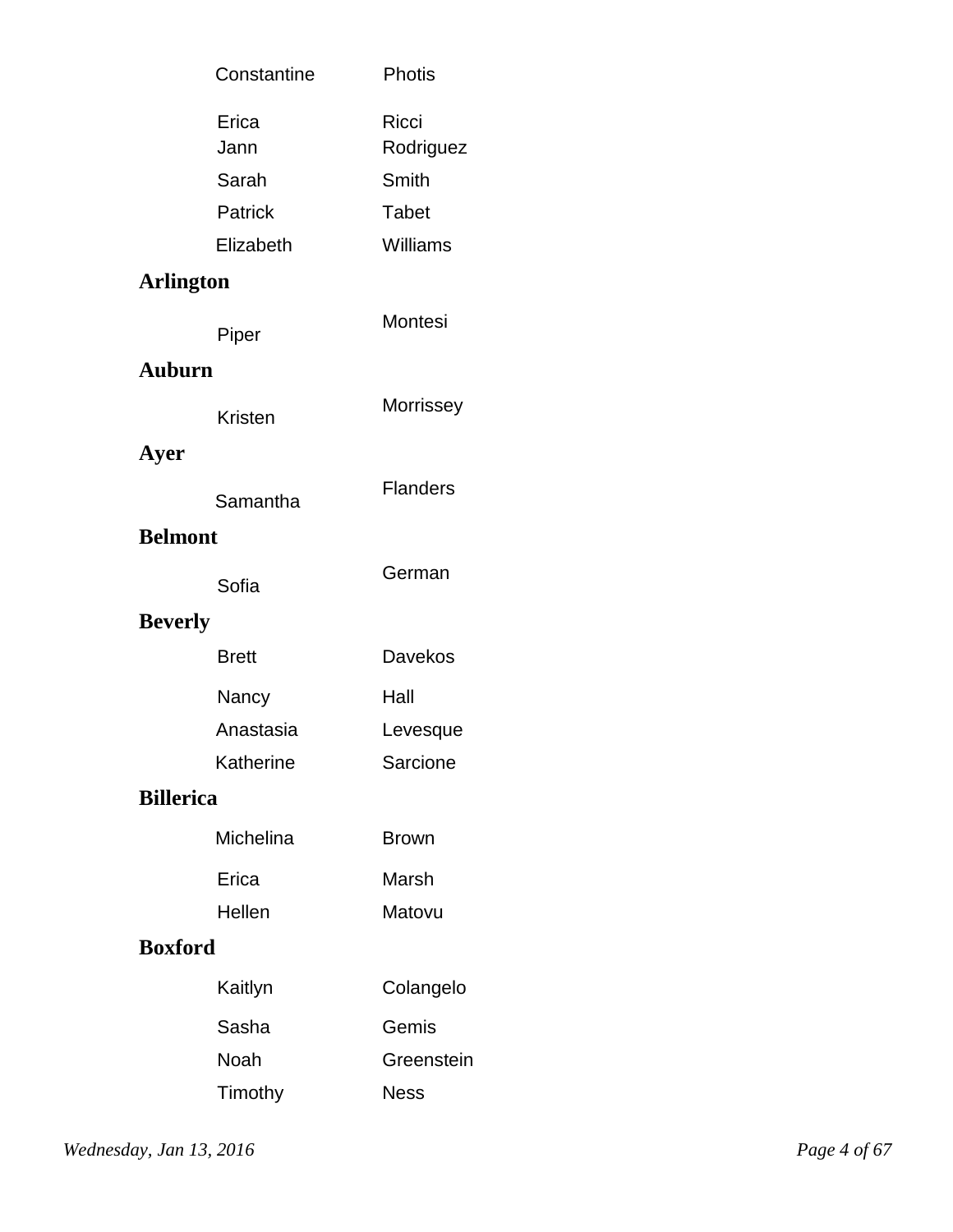| William | Sheldon |
|---------|---------|
| Daniel  | Taggart |
| Lorelle | Taggart |

### **Bradford**

| Jennifer       | Aguirre        |
|----------------|----------------|
| Allison        | <b>Belisle</b> |
| Doris          | <b>Brown</b>   |
| Jennifer       | Casey          |
| Gretchen       | Comeau         |
| Randa          | Daoud          |
| Ryan           | Dekeon         |
| Kevin          | Farley         |
| Meagan         | Finn           |
| Karen          | Giguere        |
| Tanya          | Gilbert        |
| <b>Brandon</b> | Gobbi          |
| Jennifer       | Hafford        |
| Sabrina        | Hamel          |
| Casey          | Hatch          |
| Janine         | Heck           |
| Shawna         | LaChance       |
| Neishaly       | Laureano       |
| Shareen        | Lin            |
| Kristen        | Melhem         |
| Kyle           | Melucci        |
| Danielle       | Perron         |
| Travis         | Porter         |
| Lisa           | Rodriguez      |
| Lissangy       | Rodriguez      |
| Heidy          | Rosario        |
| Lisa           | Samperi        |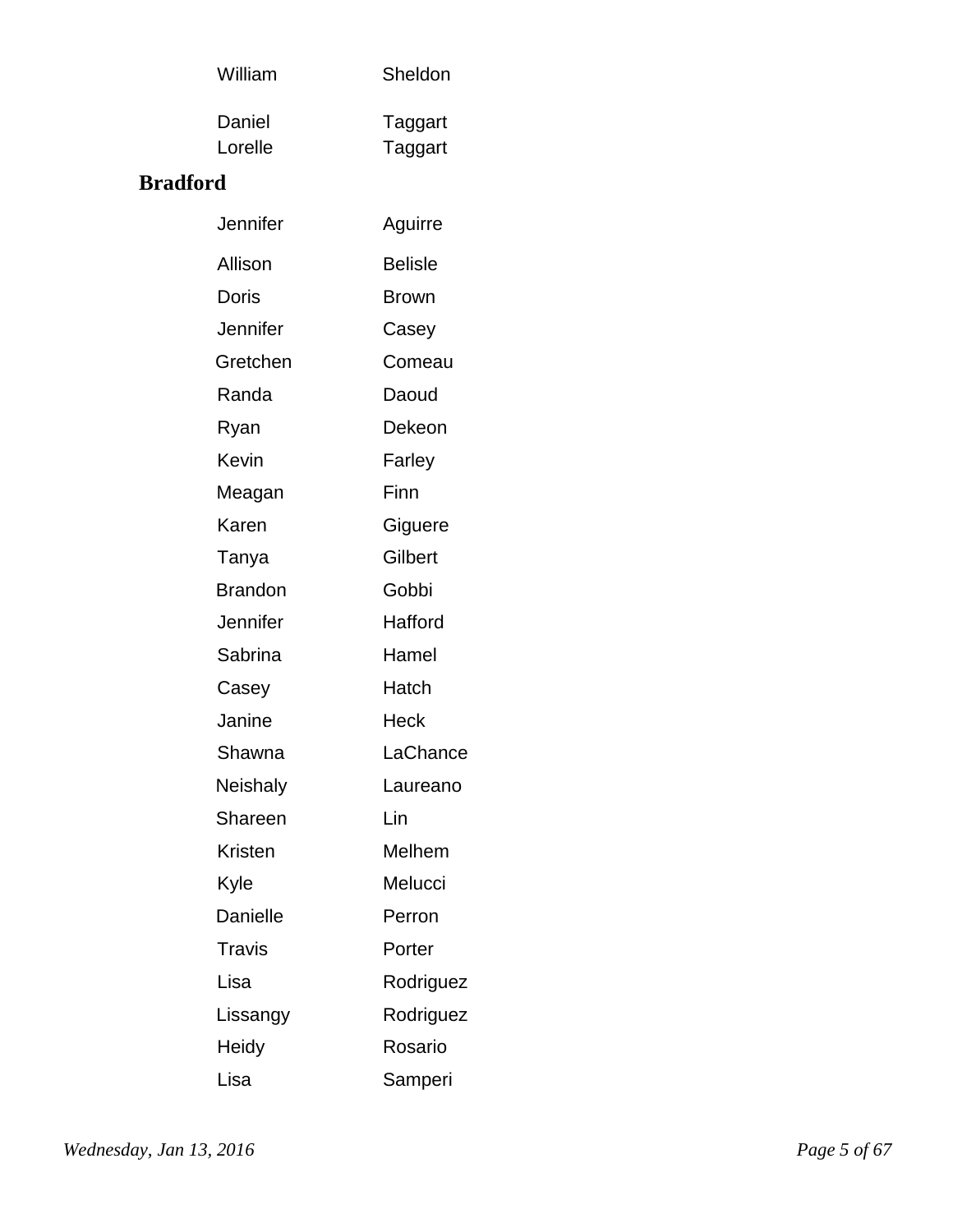|                   | Helen             | Sheehan                  |
|-------------------|-------------------|--------------------------|
|                   | Michaela          | Shipley                  |
|                   | Jennifer<br>Shawn | Soberon<br><b>Stiles</b> |
|                   | Yugleimy          | Tapia                    |
|                   | Leandra           | <b>Torres</b>            |
|                   | Mark              | Tyczynski                |
|                   | Sydney            | White                    |
|                   | Jamie             | Zananiri                 |
| <b>Byfield</b>    |                   |                          |
|                   | Dakota            | <b>Blais</b>             |
| Cambridge         |                   |                          |
|                   | Amy               | Santana                  |
|                   | DeAnn             | Sweeney                  |
| <b>Charlton</b>   |                   |                          |
|                   | Jonathan          | <b>Buchsbaum</b>         |
|                   | <b>Chelmsford</b> |                          |
|                   | Sarah             | <b>Brunelle</b>          |
|                   | Tanya             | Gossom                   |
|                   | Allison           | Marsh                    |
|                   | Cody              | <b>Merrill</b>           |
|                   | <b>Brendon</b>    | Perham                   |
| <b>Danvers</b>    |                   |                          |
|                   | Marc              | Churchill                |
|                   | Patrick           | <b>McManus</b>           |
|                   | Rafael            | <b>Nunez</b>             |
| <b>Dorchester</b> |                   |                          |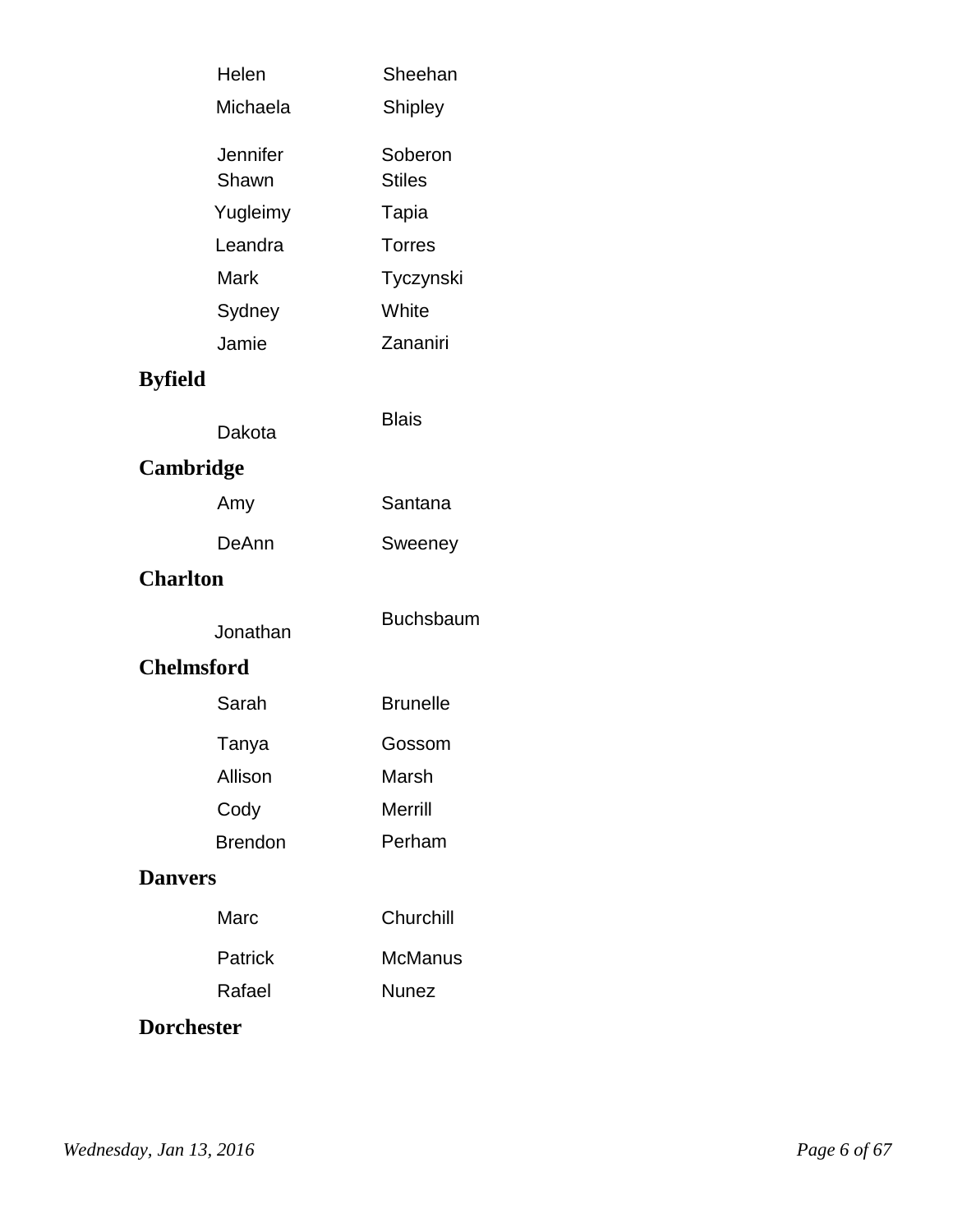Archer

### **Dracut**

| Dakota             | Daigle              |
|--------------------|---------------------|
| Kayla<br>Christina | Donnelly<br>Hillner |
| Samantha           | <b>Klesaris</b>     |
| Alexandra          | Leavitt             |
| Thomas             | Martin              |
| Caragh             | <b>McGarry</b>      |
| Zachary            | <b>Mellonakos</b>   |
| Owen               | Mercer              |
| Jessica            | <b>Nystrom</b>      |
| <b>Taylor</b>      | Palmer              |
| Jason              | Panniello           |
| Hannah             | <b>Rios</b>         |
| Thomas             | Springford          |
| Robert             | <b>Thorne</b>       |
| Monita             | Trivedi             |
| <b>East Boston</b> |                     |
| Yesica             | Mejia Ortiz         |
| <b>Essex</b>       |                     |
| Alexis             | Mobley              |
| <b>Everett</b>     |                     |
| Rose               | Carrenard           |
| Georgetown         |                     |
| David              | <b>Brindamour</b>   |
| Madison            | Crateau             |
| Paul               | D'Eon               |
| Sarita             | Eaton               |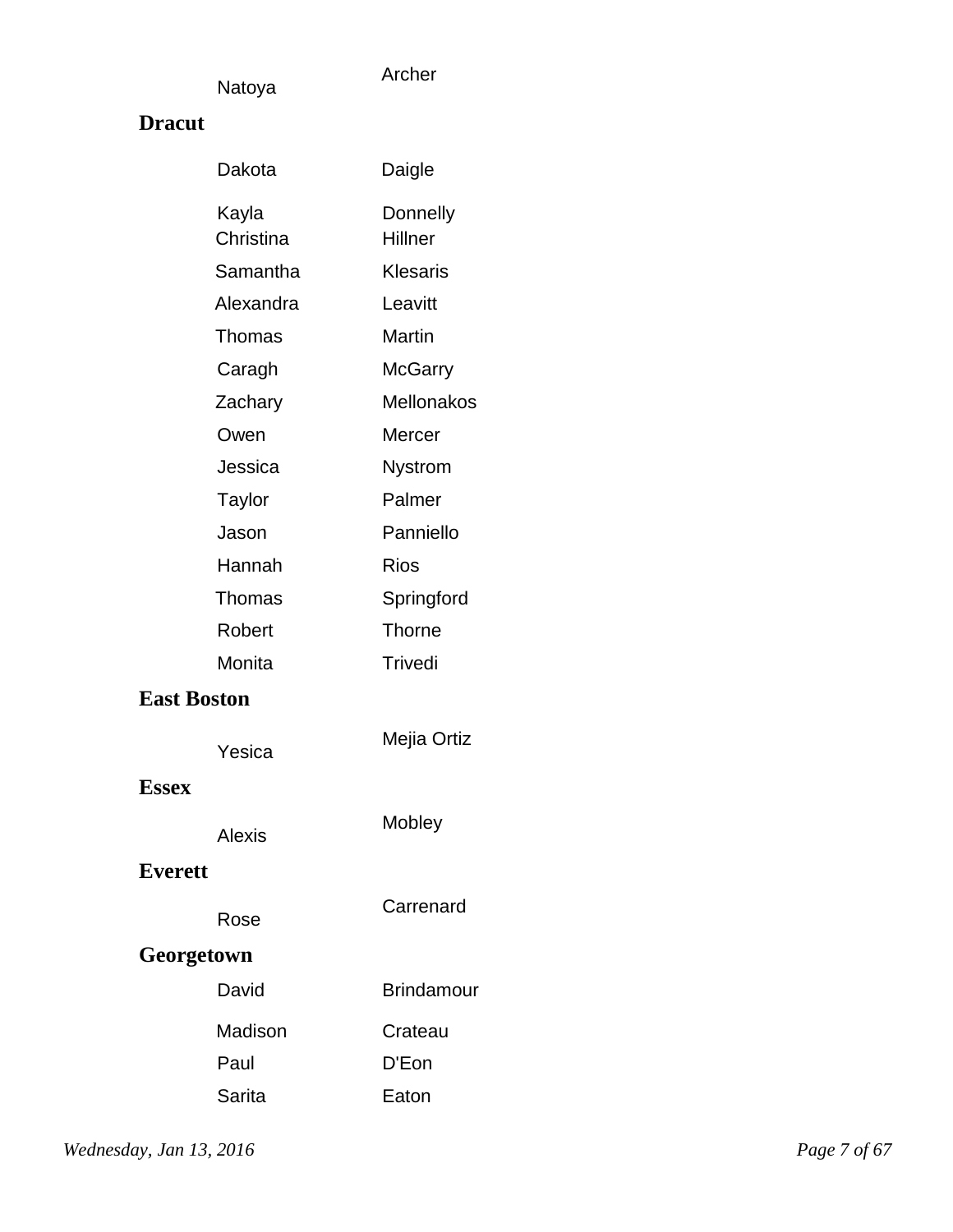| Laurine      | Faro              |
|--------------|-------------------|
| Paige        | Fournier          |
| Alexander    | Grenier           |
| Jonathan     | Kimball           |
| Nicole       | L'Italien         |
| Caroline     | Lachendro         |
| Justin       | MacRae            |
| Toni         | Mariano           |
| Caitlin      | <b>McGuinness</b> |
| Amy          | Morrison          |
| <b>Brian</b> | Neeley            |
| Julia        | <b>Roberts</b>    |
| Lisa         | <b>Roberts</b>    |
| Sheryl       | Savage            |
| Lauren       | <b>Scullin</b>    |
| Alexandra    | Watts             |
| Gregory      | Wilkins           |
|              |                   |

### **Gloucester**

| Nicholas | Bazdanes |
|----------|----------|
| Alison   | DeMeule  |
| Francis  | Hawks    |
| Kraig    | Hill     |
| Lauren   | Horne    |
| Ishi     | King     |
| Melanie  | Silva    |

### **Groveland**

| Colleen | Adams      |
|---------|------------|
| Cameron | Dunlap     |
| Michael | Dunlap     |
| Kelsey  | Fitzgerald |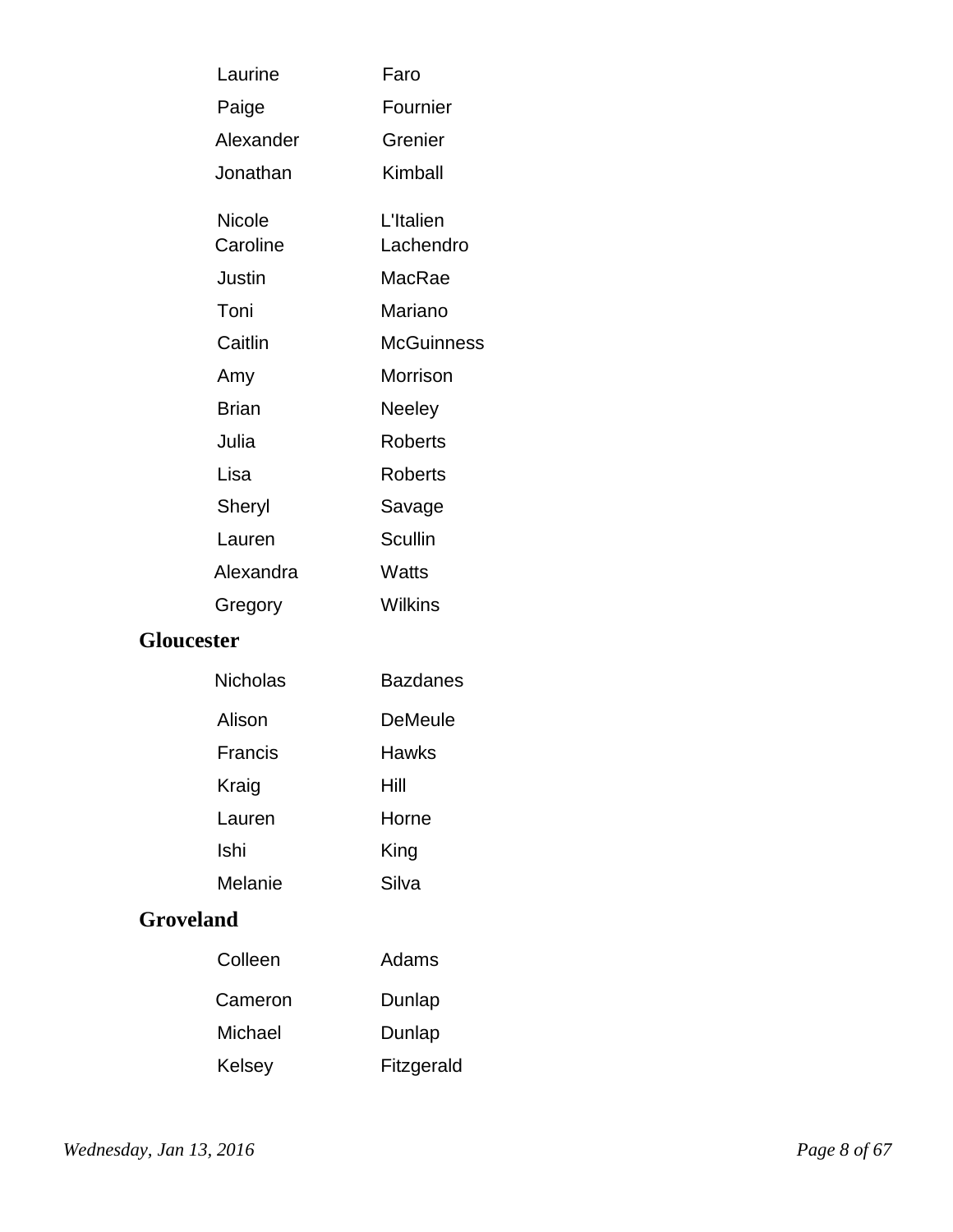| Katherine        | Formosi        |
|------------------|----------------|
| <b>Bridget</b>   | Grenham        |
| Alexander        | Hean           |
| Jeremy           | Hean           |
| Cherye           | Hoff           |
| Tayla            | Jennings       |
| Megan            | Jordan         |
| Benjamin         | Joyall         |
| Nathan           | Joyall         |
| Madison          | Lesiczka       |
| Thomas           | Manion         |
| Erin             | Murray         |
| Jana             | Nadeau         |
| Schyler          | Palmer         |
| Gregory          | Peck           |
| Michaela         | Pierce         |
| Christopher      | Racca          |
| Kenneth          | <b>Rhudick</b> |
| Daniel           | White          |
| <b>Groveland</b> |                |
| Katie            | O'Hearn        |
| <b>Hamilton</b>  |                |
| Christopher      | Tulimiero      |
| <b>Haverhill</b> |                |
| Yamaria          | Acosta         |
| Hazrat           | Ali            |
| <b>Brendan</b>   | Allen          |
| Jennifer         | Alper          |
| Alicia           | Amey           |
| Peter            | Arias          |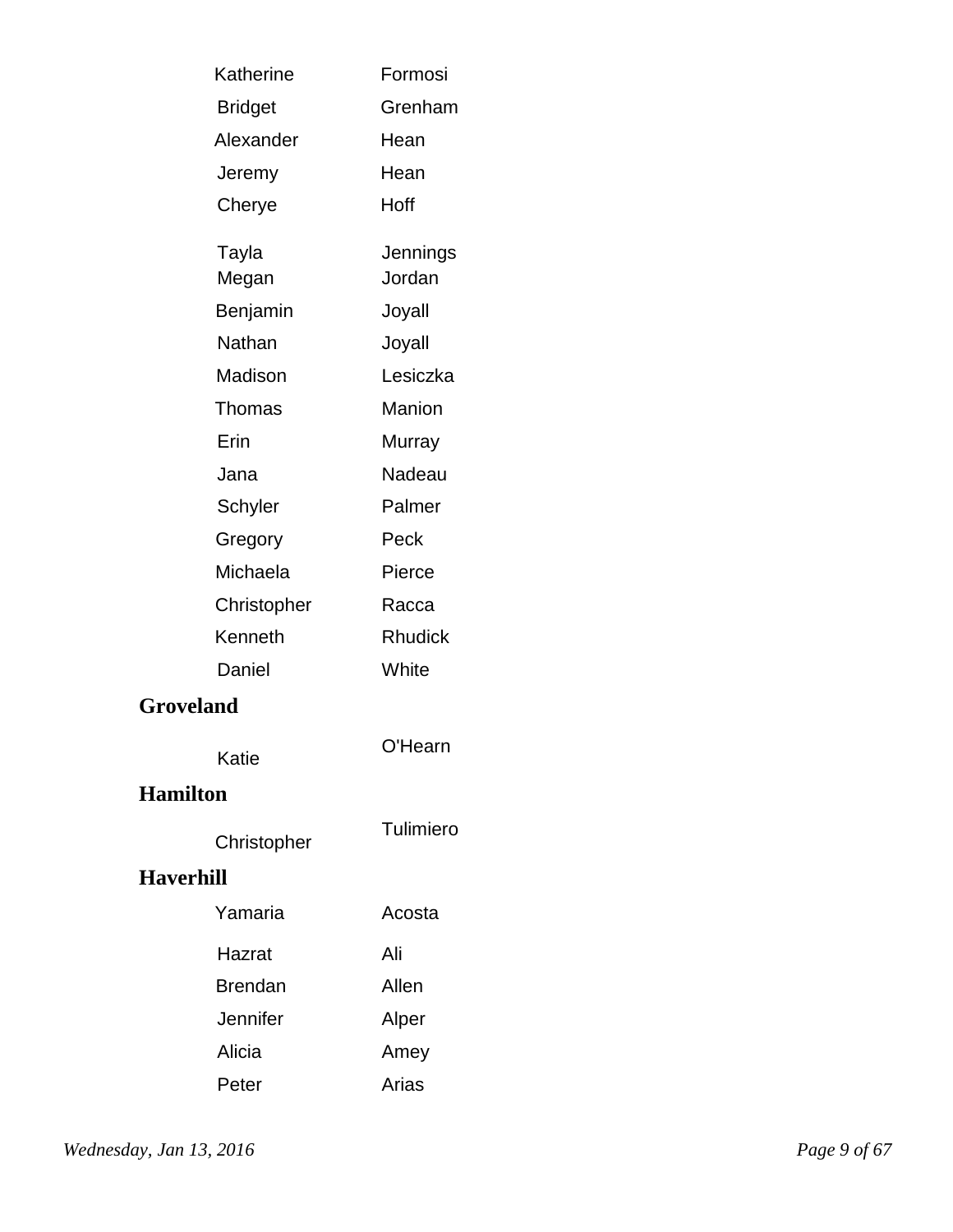| David          | Arivella             |
|----------------|----------------------|
| Alicia         | Arsenault            |
| Chanelle       | Arsenault            |
| Heather        | Auclair              |
| Ryan           | Balachandran         |
| Rebecca        | Balmir               |
| Karissa        | <b>Banks</b>         |
| Jessica        | Barany               |
| Alexander      | <b>Barkas</b>        |
| Luisa          | <b>Batista</b>       |
| Dayna          | Baumgartner          |
| Kyle           | Belanger-<br>Ambrose |
| Melinda        | <b>Beliveau</b>      |
| Stephen        | <b>Beliveau</b>      |
| Kaylee         | Bell                 |
| Rose           | <b>Bellahalea</b>    |
| Tatiana        | Benedetti            |
| Adriana        | <b>Benitez</b>       |
| <b>Matthew</b> | Benson               |
| Samuel         | Bergeron             |
| Alvin          | Bonilla              |
| Kiley          | Bowman               |
| Madison        | <b>Brasier</b>       |
| Amanda         | <b>Bushway</b>       |
| Sabrina        | Bussey               |
| Zaida          | Buzan                |
| Jennifer       | Cadorette            |
| Wendy          | Cain                 |
| April          | Campano              |
| Marisa         | Carrasquillo         |
| Andrew         | Carter               |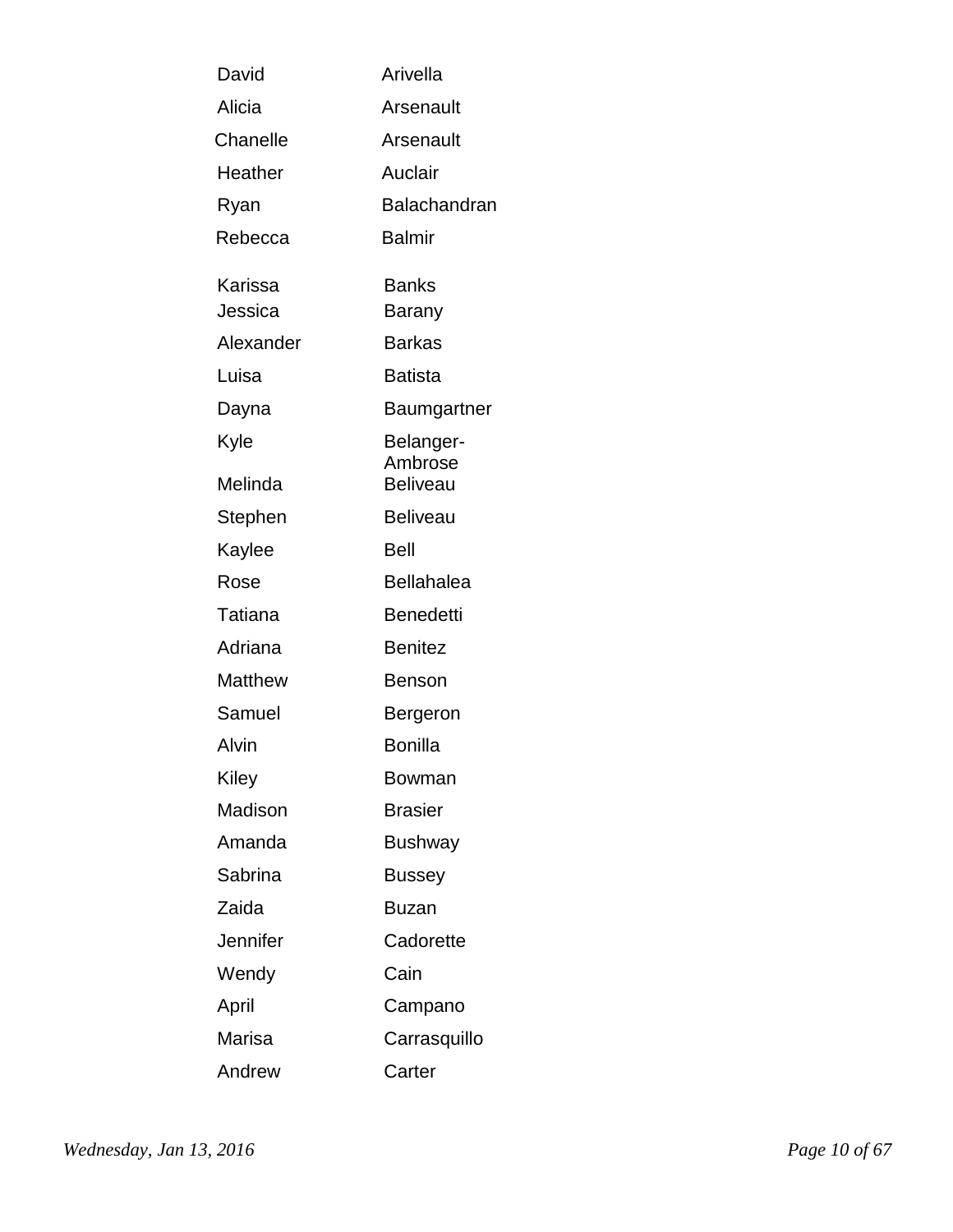| David              | Carter                  |
|--------------------|-------------------------|
| Theodore           | Carter                  |
| Matthew            | Casaccio                |
| Smeralda           | Casimir                 |
| Dane               | Cecil                   |
| Andreina           | Cedano                  |
| Massiel            | Cedano                  |
| Camile<br>Julianne | Chamoun<br>Chase        |
| Michael            | Chase                   |
| Allyson-Paige      | Choquette               |
| Corey              | Clark                   |
| David              | Clark                   |
| Frederick          | <b>Clark</b>            |
| Natasha            | Clark                   |
| Caitlin            | Clifford                |
| <b>Michelle</b>    | Cloutier                |
| Stephanie          | Collado                 |
| Alexandra          | Collins                 |
| Alex               | Conners                 |
| Leigha             | Connolly                |
| Karla              | Contreras<br>Portorreal |
| Alexander          | Cooley                  |
| Kim                | Corsaro                 |
| Emma               | Cottrell                |
| <b>Krizel</b>      | Crabb                   |
| Alexander          | Culosi                  |
| Erica              | Dagbe                   |
| Meghan             | Daggett                 |
| Deidra             | Dalesio                 |
| Jordan             | De Aza                  |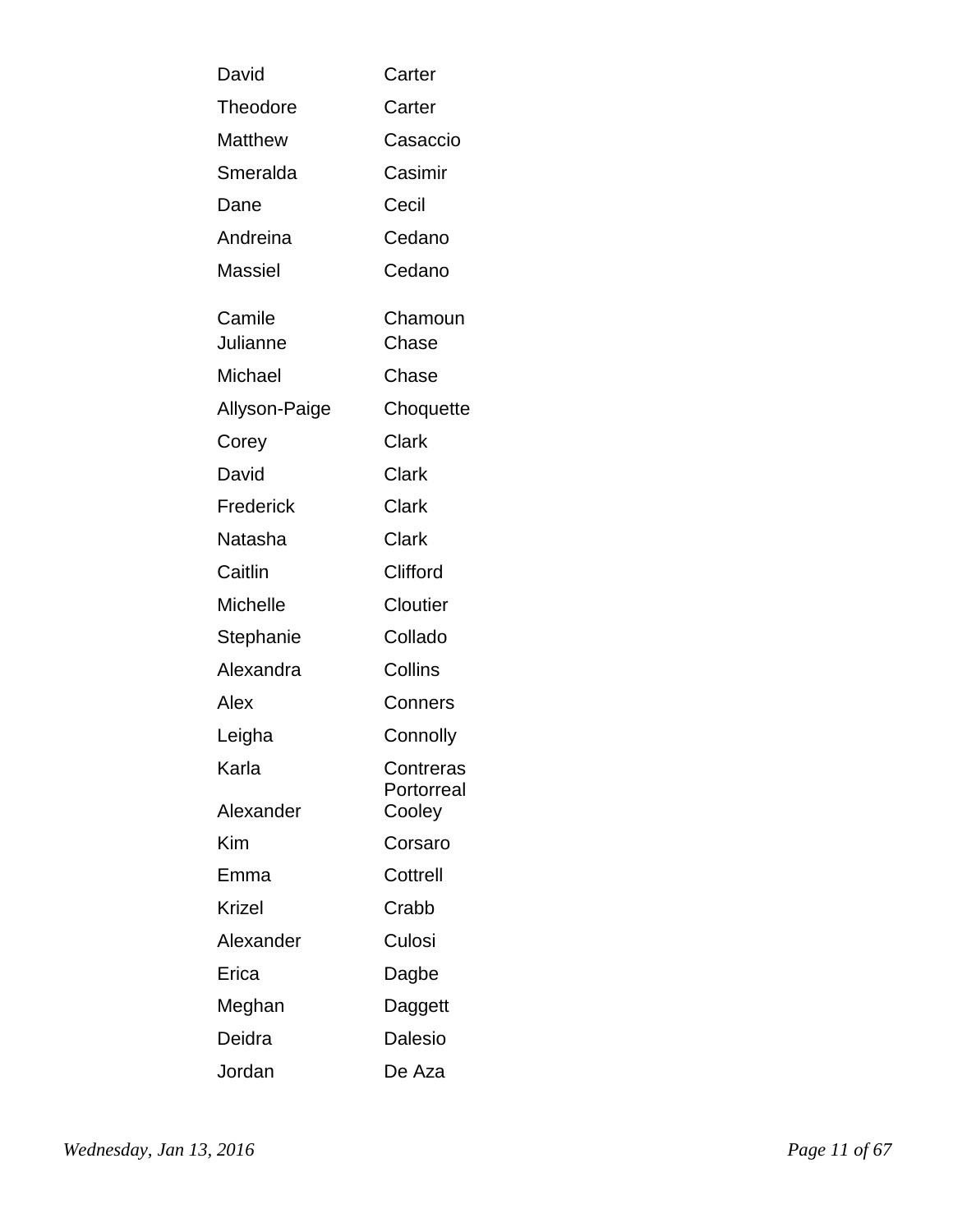| Marlain             | DeJesus                  |
|---------------------|--------------------------|
| Yuri                | DeLosSantos              |
| Krista              | Deluca                   |
| Michelle            | Demonceau                |
| Peter               | Desmarais                |
| Doreen              | Desmet                   |
| Kathleen            | Devine                   |
| Nicole              | DiGregorio               |
| Michael<br>Jennifer | DiMauro<br><b>Dickey</b> |
| Julie               | Donoghue                 |
| Edelth              | Dorestant                |
| Sarah               | Dorsey                   |
| Elizabeth           | <b>Driscoll</b>          |
| Max                 | DuCap-<br>Laguerre       |
| David               | <b>Dubois</b>            |
| Samoeun             | Duch                     |
| Marina              | Duran                    |
| Ryan                | Durney                   |
| Kimberly            | Dyment                   |
| Susan               | Dysart                   |
| Suzanne             | Eaton                    |
| Leigh               | Edwards                  |
| Rhiannon            | Egan                     |
| Cassandra           | Ellard                   |
| Christopher         | Enaire                   |
| Emeka               | Enwere                   |
| Lizmailyn           | Escoto                   |
| <b>Nicholas</b>     | Eugenio                  |
| Michael             | Fenlon                   |
| Anthony             | Ferrara                  |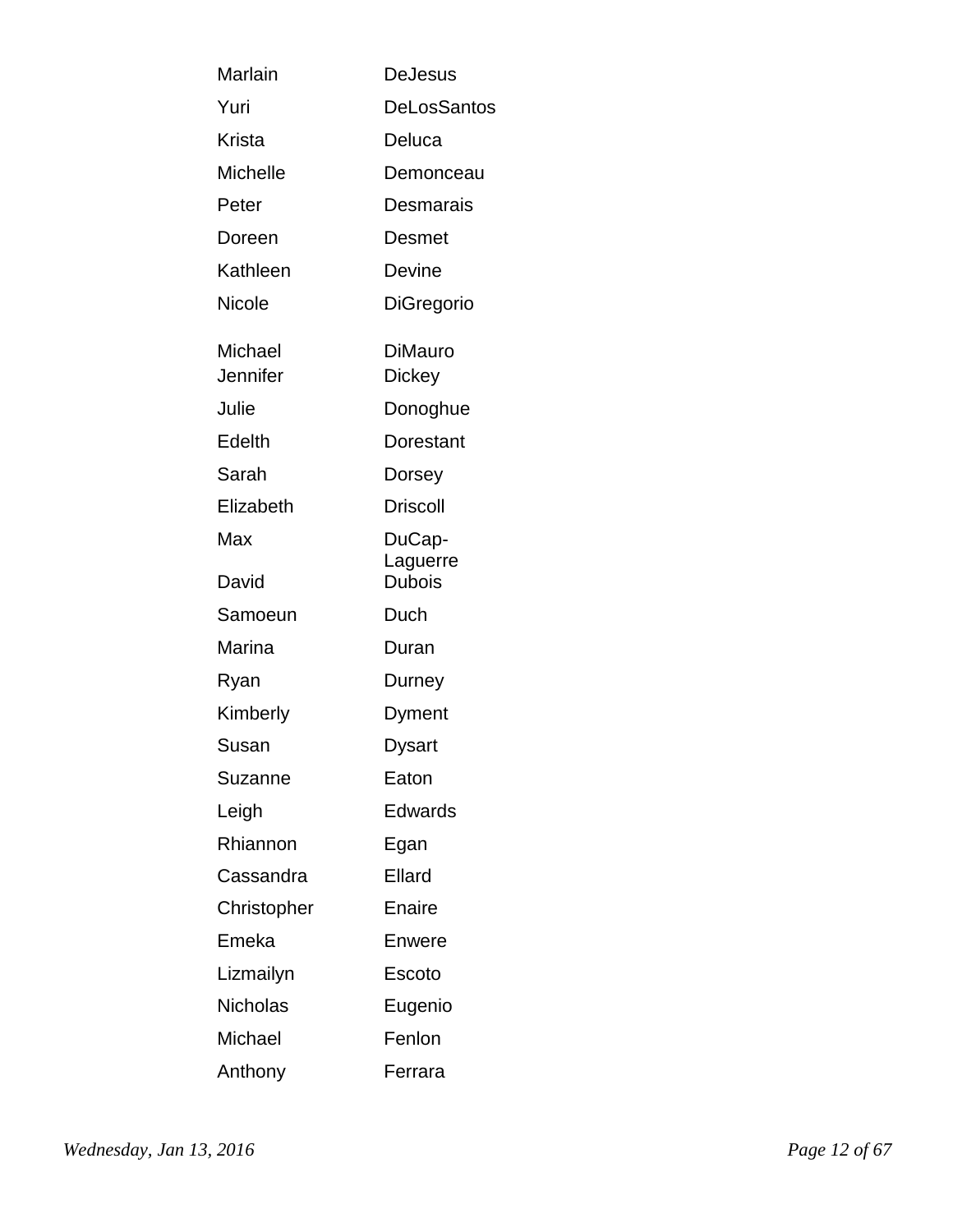| Miguel                     | Fiallo                     |
|----------------------------|----------------------------|
| Jessica                    | Figueroa                   |
| Sarah                      | Finlay                     |
| Joseph                     | Finn                       |
| <b>Brian</b>               | Fosnock                    |
| James                      | Foster                     |
| Lauribeth                  | Franco-Galvan              |
| Cara                       | Frechette                  |
| Cassandra                  | Freitas                    |
| <b>Matthew</b><br>Stephany | Gagne<br>Galinsky          |
| Corey                      | Gauthier                   |
| Francisco                  | Genao                      |
| Pamela                     | Gendreau                   |
| Angelisa                   | Giordano                   |
| Sara                       | Girard                     |
| Maria                      | Gonzalez                   |
| Omayra                     | Gonzalez                   |
| Victoria                   | Gonzalez                   |
| Samantha                   | Goudin                     |
| Ryisha                     | Grant                      |
| Migdalia                   | Guadalupe                  |
| Pedro                      | <b>Gutierrez</b><br>Rincon |
| Adrielle                   | Guzman                     |
| Amber                      | Hallisey                   |
| Adel                       | Hamani                     |
| Sarah                      | Hammond                    |
| Gwendolyn                  | Hampton                    |
| <b>Michelle</b>            | Hanscom                    |
| Courtney                   | Hanson                     |
| William                    | Haskell                    |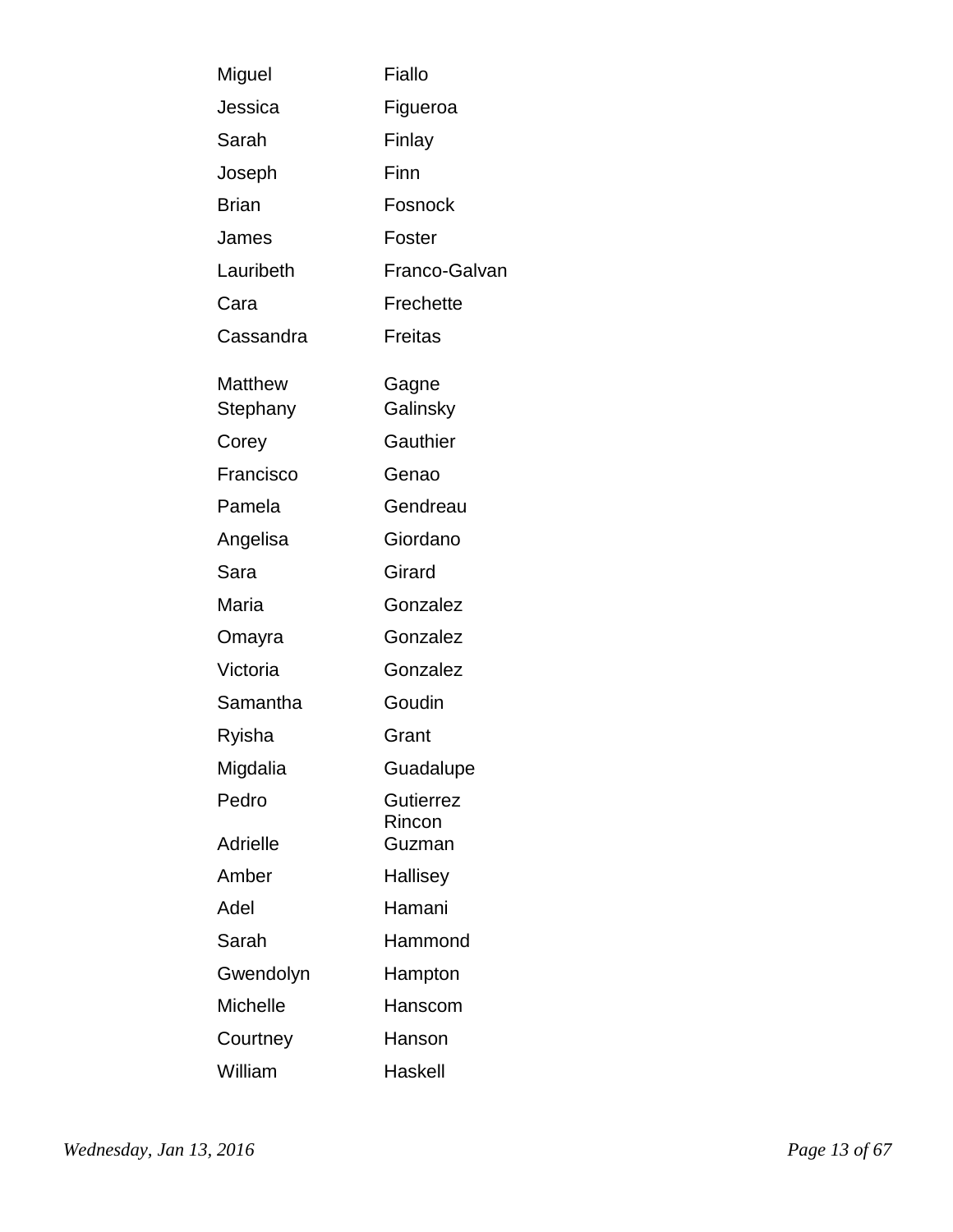| Shayla                 | Hernandez            |
|------------------------|----------------------|
| Patricia               | Hill                 |
| Patricia               | Hilton               |
| Adrienne               | Hinton               |
| Valerie                | <b>Hobbs</b>         |
| Helen                  | Hoffman              |
| Frederick              | Hooper               |
| Kevin                  | Hough                |
| Carlene                | Houle                |
| Nina                   | Hovnanian            |
| <b>Brian</b><br>Ashley | Huberdeau<br>Igartua |
| Katrina                | Ingalls              |
| Lukas                  | Irons                |
| Matthew                | Jameson              |
| Mindy                  | Janackas             |
| Zachary                | Jesionowski          |
| Leslie                 | Jimenez              |
| Jonathan               | Joaquin              |
| Kim                    | Johnston             |
| Alexandra              | Jones                |
| Zoraida                | Jordan               |
| Keith                  | Joyce                |
| Stacey                 | <b>Justice</b>       |
| Hannah                 | Kelly                |
| Adam                   | Kinser               |
| Corey                  | <b>Kummel</b>        |
| Rossibel               | Kurz                 |
| Alexa                  | LaBonte              |
| Renee                  | LaGasse              |
| Zachary                | Lacroix              |
| Lydia                  | Laliberte            |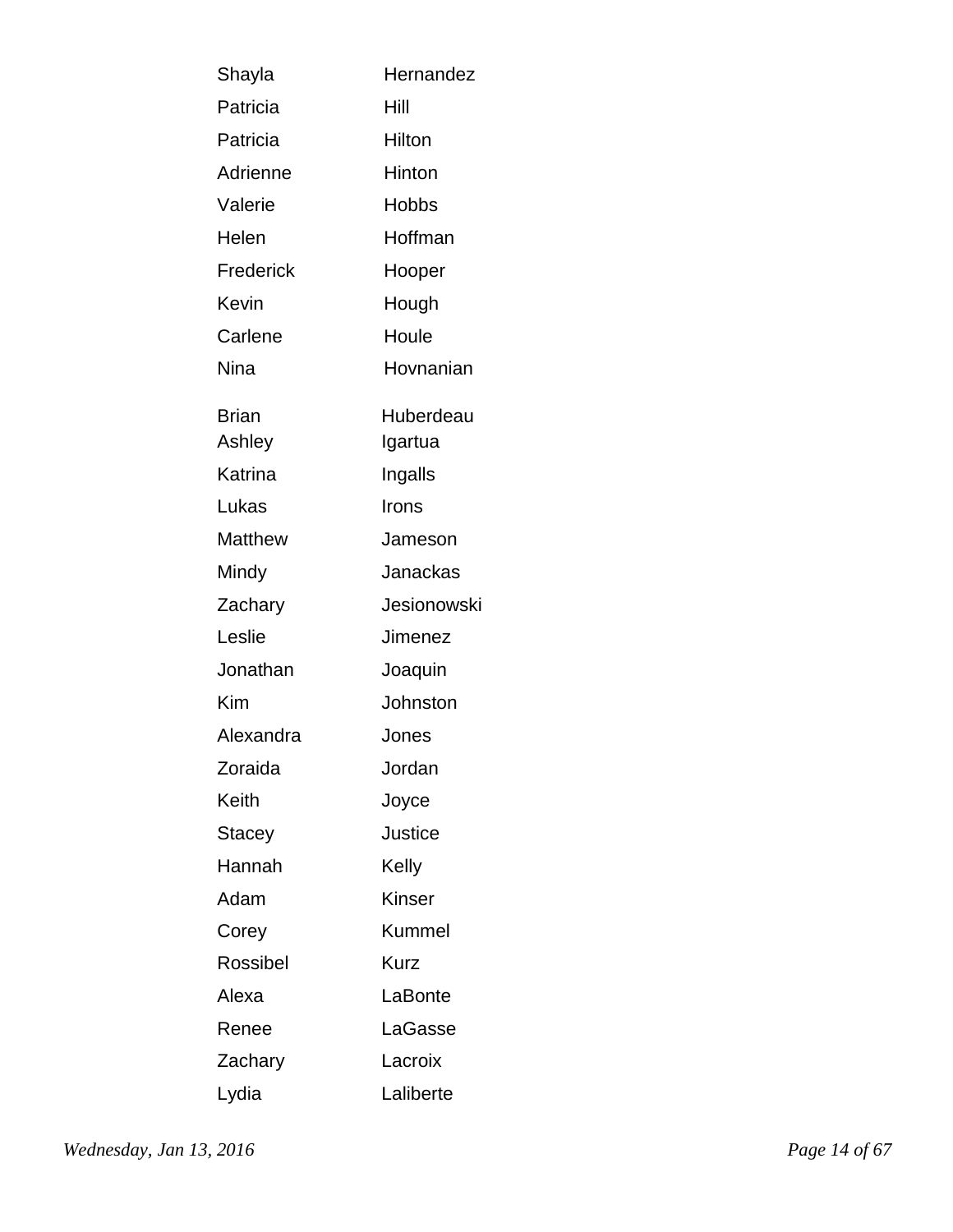| Kevin         | Lambert          |
|---------------|------------------|
| <b>Steven</b> | Lambert          |
| Paige         | Lamontagne       |
| Shawn         | LeBaron          |
| Sarina        | Leclerc          |
| Colby         | Lee              |
| Kathryn       | Ligato           |
| Caitlin       | Limoli           |
| Amanda        | Lindsay          |
| Lesley        | Lopez            |
| Jessica       | Lucas            |
| Lorena        | Lucas            |
| Kellie        | Lynch            |
| Chandler      | Maagoul          |
| Cassandra     | MacLeod          |
| Teresa        | Mack             |
| Eletha        | Maiben           |
| Clarissa      | Mandel           |
| Alora         | Mann             |
| Allan         | <b>Marshall</b>  |
| Yvette        | Martinez         |
| Marguerite    | Matera           |
| Hygdrea       | <b>Mathurin</b>  |
| Hygina        | Mathurin         |
| Emily         | Mazza            |
| Nathalie      | <b>McCarthy</b>  |
| Lisa          | <b>McCormick</b> |
| Jennifer      | McGonagle        |
| Kayla         | <b>McGrath</b>   |
| Jenna         | McLaughlin       |
| Tina          | <b>McNeil</b>    |
| Glamaris      | Medina           |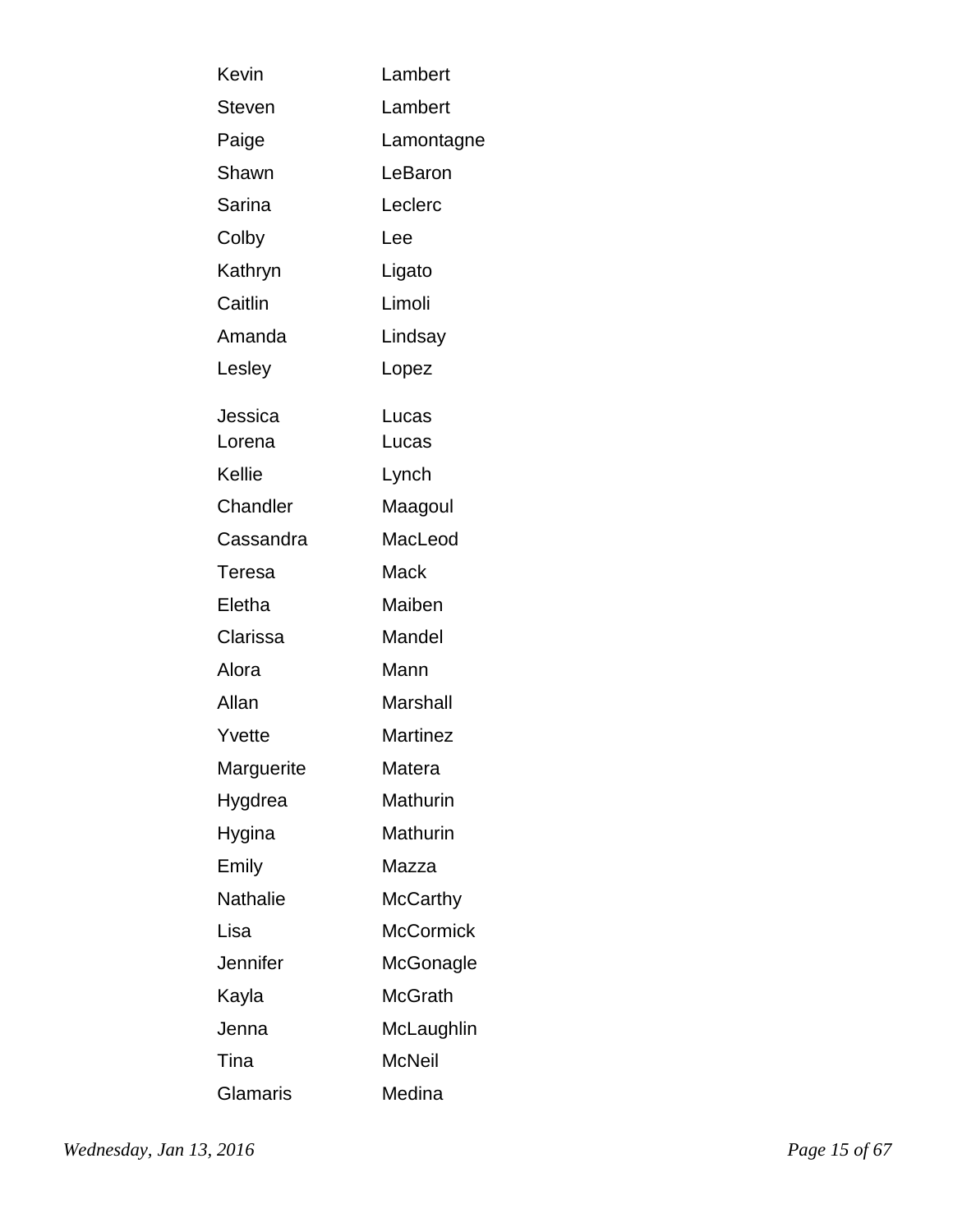| Kyla                    | Melenciano         |
|-------------------------|--------------------|
| Joseph                  | Meli               |
| Meaghan                 | Meredith           |
| Joshua                  | Mills              |
| Karl                    | Miranda            |
| Rose                    | Molina             |
| Louis                   | Morelli            |
| Courtney                | <b>Morris</b>      |
| Thea                    | Mose               |
| Olivia                  | <b>Moses</b>       |
| <b>Natalie</b><br>Jenna | Moulison<br>Naylor |
| Bryanna                 | <b>Nicosia</b>     |
| Hilary                  | Noury              |
| Casimir                 | <b>Ntar</b>        |
| Kathleen                | O'Neil             |
| Emmanuel                | Ogbodo             |
| Ifeoma                  | Ogbodo             |
| Jesse                   | Ordzie             |
| Jamlech                 | Ortega             |
| Mariah                  | Ortiz              |
| Gabrielle               | <b>Ouellette</b>   |
| Kerry                   | Owens              |
| Gregory                 | Pace               |
| Antonio                 | Pacheco            |
| Tara                    | Paradis            |
| Jaime                   | Pardo Ospina       |
| Jessica                 | Pellot             |
| Sothy                   | Pen                |
| Kerianne                | Pendleton          |
| Wyatt                   | Pepe               |
| Christian               | Perez              |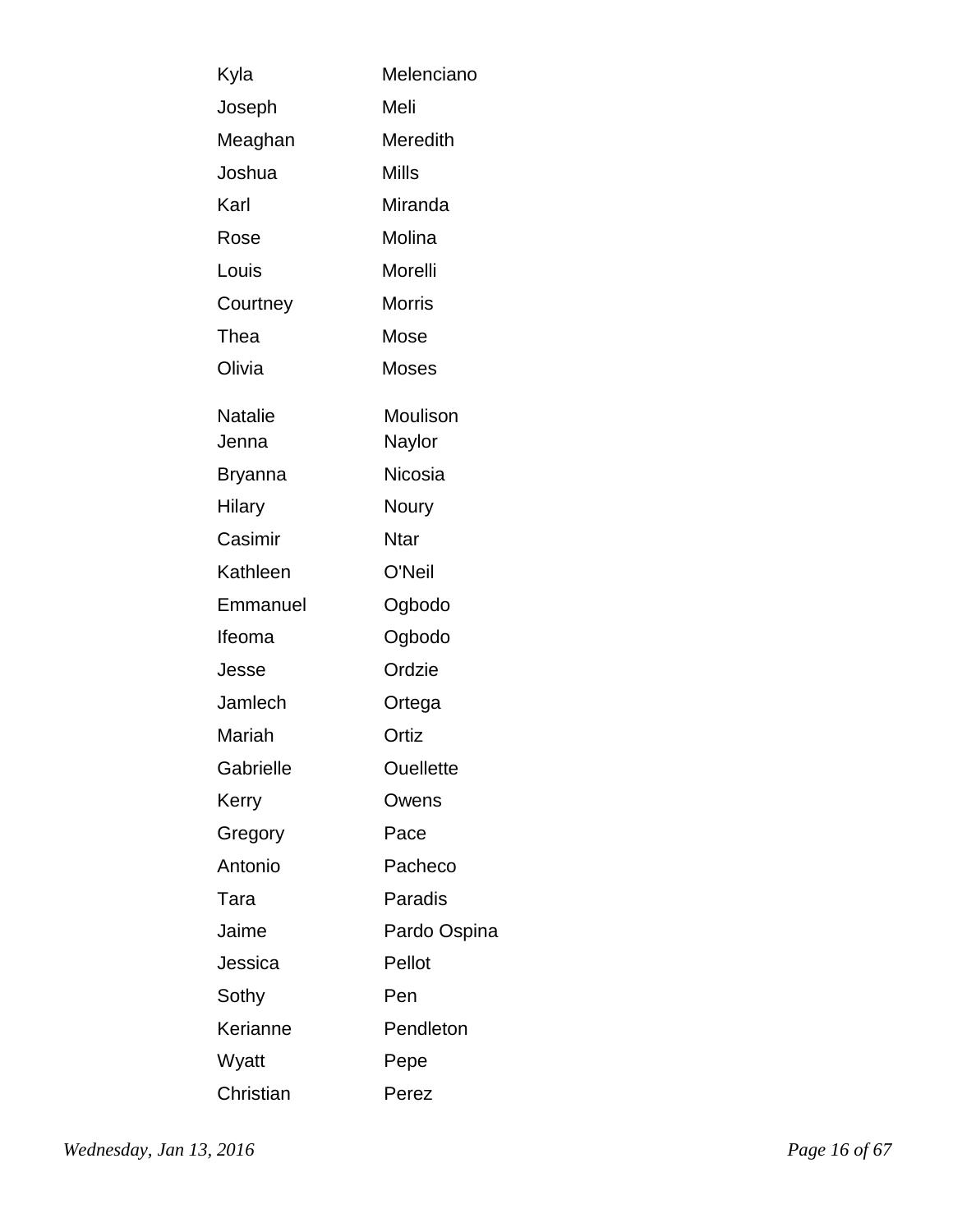| Angeli           | Perez-<br>Rodriguez       |
|------------------|---------------------------|
| Sadinna          | Perry                     |
| Patricia         | Pettinati                 |
| Marlon           | Pineda-Acosta             |
| <b>Xionnett</b>  | Pla                       |
| Scarlet          | <b>Placeres</b><br>Corona |
| Jyothika         | Pola                      |
| Jorge            | Polanco                   |
| <b>Nicole</b>    | Potter                    |
| William          | Pound                     |
| Crystal<br>Peter | Prescott<br>Provencher    |
| <b>Brianna</b>   | Ramirez                   |
| Victor           | Ramirez                   |
| Donna            | Re                        |
| Tara             | Reagan                    |
| Idonger          | Reese                     |
| Shaina           | <b>Richards</b>           |
| Amy              | Robillard                 |
| Stephanie        | Rodriguez                 |
| Carlos           | Rodriguez-<br>Santiago    |
| Kaitlyn          | Rogers                    |
| William          | <b>Rollins</b>            |
| Yanibel          | Rosario                   |
| Jacklyn          | Roussin                   |
| Alize            | Ruiz                      |
| Ashley           | <b>Saint Louis</b>        |
| Vanessa          | Saldana                   |
| Graciela         | Sanchez                   |
| Nydia            | Sanchez                   |
| Lindsey          | Sandler                   |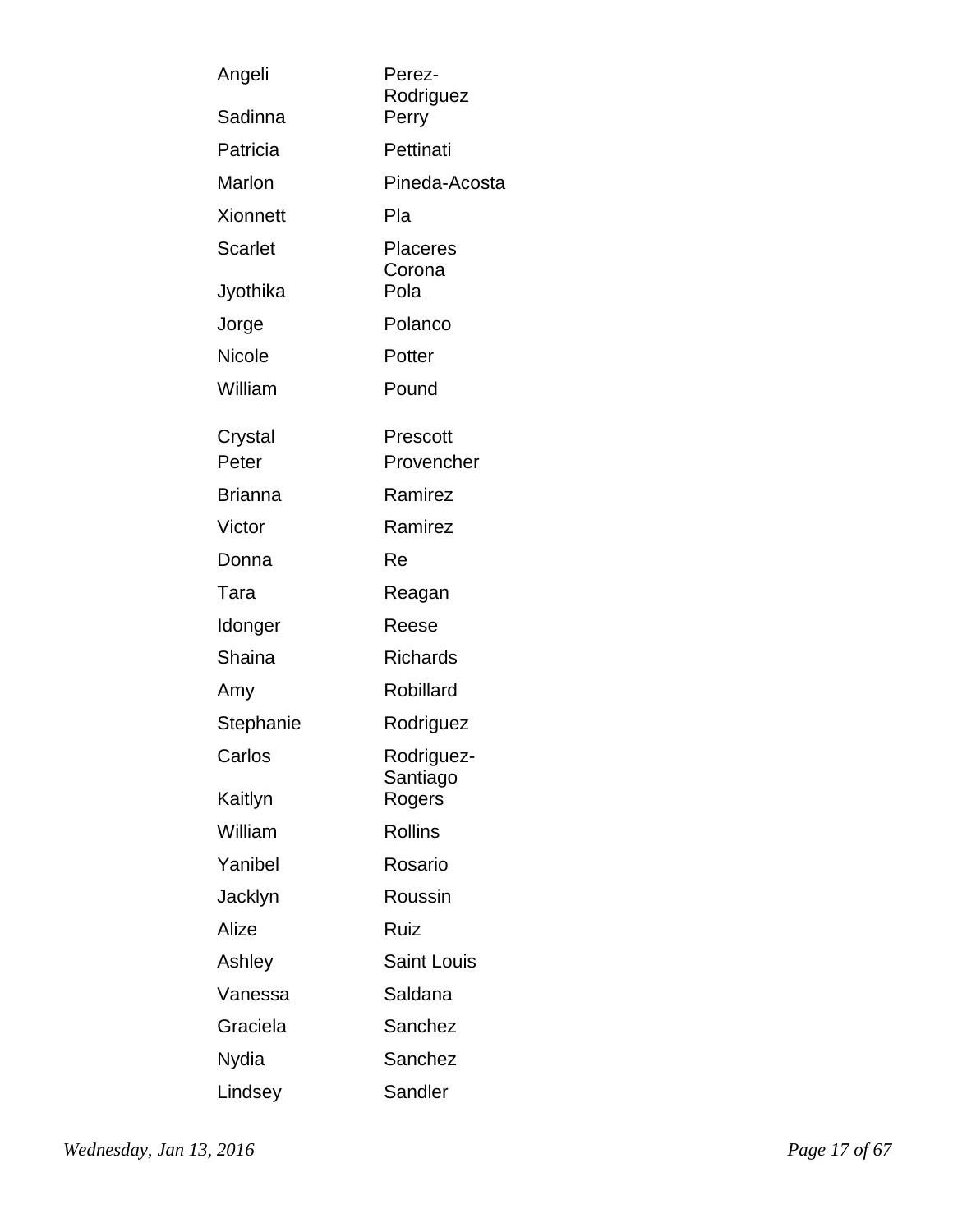| Emily      | Sandoval         |
|------------|------------------|
| Juliesa    | Santiago         |
| Lissette   | Santiago         |
| Marilyn    | Santiago         |
| Ryan       | <b>Santos</b>    |
| Rachael    | Sarcione         |
| Marc       | Scaglione        |
| Angela     | Scarpa           |
| Ashley     | Schetrompf       |
| Travis     | Scott            |
| Kolby      | <b>Sheaff</b>    |
| Chayna     | Silva            |
| Jacqueline | <b>Simmers</b>   |
| Christina  | Sirignano        |
| Emi        | <b>Sisco</b>     |
| David      | Snyder           |
| Panagiota  | <b>Souliotis</b> |
| Bryce      | Spencer          |
| Kenneth    | Stevenson        |
| Morgan     | Strangman        |
| Ellen      | Sullivan         |
| Jason      | Sullivan         |
| Anthony    | Sweeney          |
| Robert     | Sweeney          |
| Jasmine    | Swiger           |
| Sara       | Swinson          |
| Hala       | Takla            |
| Alyssa     | <b>Tascon</b>    |
| Larissa    | Tinkham          |
| Sarah      | <b>Tiso</b>      |
| Alyssa     | <b>Torres</b>    |
| Julian     | <b>Torres</b>    |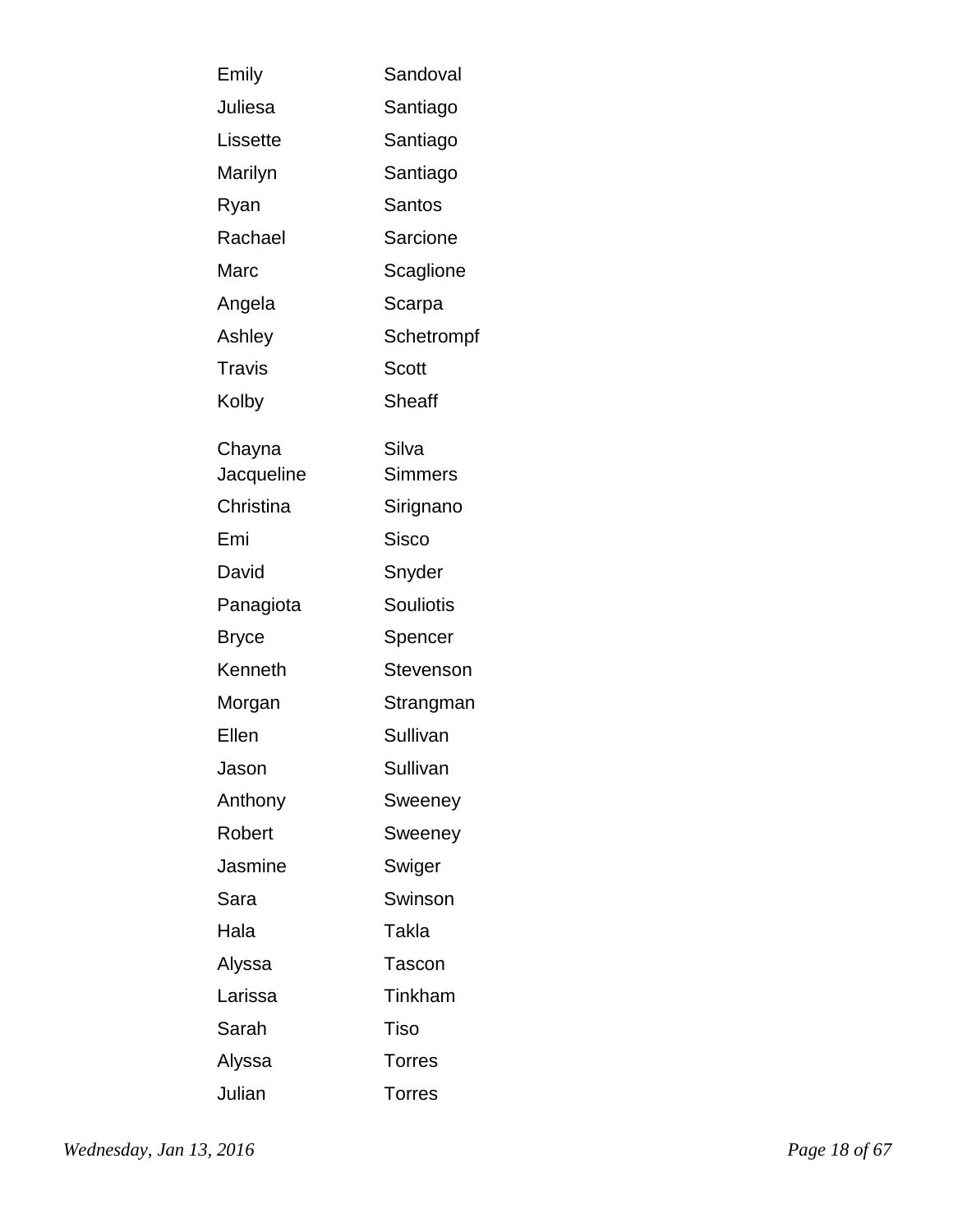| Gail                         | Valli                    |
|------------------------------|--------------------------|
| Clair                        | Vasko-<br><b>Bennett</b> |
| Sarah                        | Wachowiak                |
| Andrea                       | Wagner                   |
| Kasee                        | Walker                   |
| Pieter                       | Wallace                  |
| Jason                        | Walsh                    |
| Devan                        | Walton                   |
| David                        | Watts                    |
| Jason                        | Wezesa                   |
| Kimberly                     | Whiting                  |
| Autumn                       | Wilkins                  |
| Lucas                        | <b>Wilkins</b>           |
| Veronica                     | <b>Wilkins</b>           |
| Zachary                      | Wipff                    |
| Kayla                        | Yameen                   |
| Laura                        | Yepes                    |
| Natasha                      | Young                    |
| Edgar                        | Zepeda                   |
| Tanya                        | Zimmermann               |
| <b>Ipswich</b>               |                          |
| Kenneth                      | Shea                     |
| Ryan<br><b>Jamaica Plain</b> | Silva                    |
| Amanda                       | Milan                    |
| <b>Lawrence</b>              |                          |
| Ashley                       | Abreu                    |
| Carmen                       | Abreu                    |
| Gina                         | Abreu                    |
| Adolfo                       | Acevedo                  |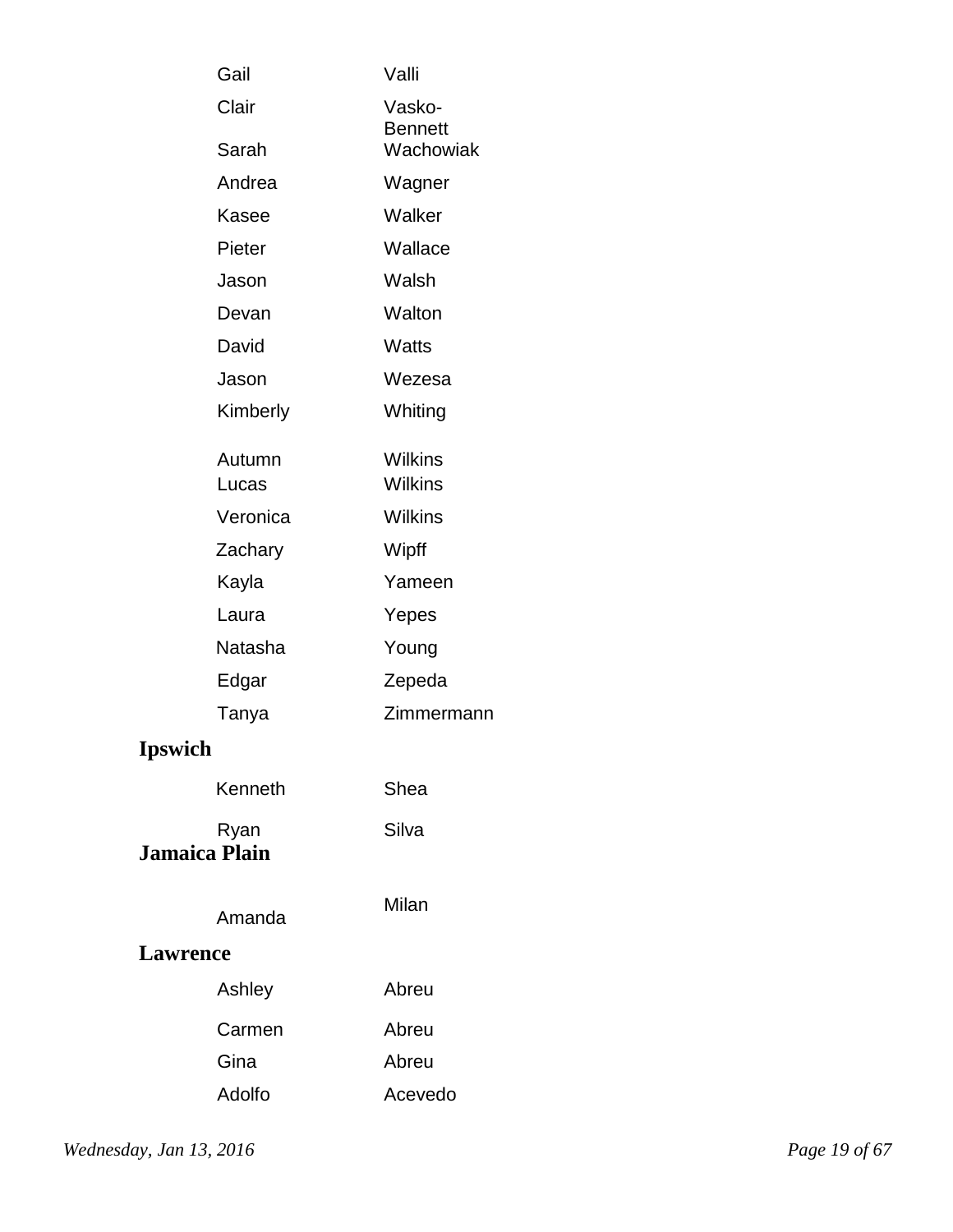| Devon                      | Acevedo                   |
|----------------------------|---------------------------|
| Joseina                    | Acosta                    |
| <b>Scarlet</b>             | Adames                    |
| Jannice                    | Adorno                    |
| Celenia                    | Aitcheson                 |
| Jessica                    | Alcantara                 |
| America                    | Aleman-<br><b>DelOrbe</b> |
| Atanis                     | Almanzar                  |
| <b>Michelle</b>            | Almanzar                  |
| Yohanna                    | Almengo                   |
| Yineris                    | Almonte                   |
| Jennifer                   | Alomar                    |
| <b>Michelle</b><br>Marucia | Alonzo<br>Amaro           |
| <b>Marielis</b>            | Amezaga                   |
| Francisco                  | Antigua                   |
| Mohammed                   | Antra                     |
| Kaisha                     | Anziani                   |
| Kevin                      | Aparicio                  |
| Yomaris                    | Aponte                    |
| Estevan                    | Arce                      |
| Jonathan                   | Arias-Ovalles             |
| Jahira                     | <b>Artiles</b>            |
| Raul                       | Ayala                     |
| Karina                     | <b>Badia</b>              |
| Taysha                     | Badia                     |
| Cesarina                   | Baez                      |
| Juan                       | Baez-Soto                 |
| Stephanie                  | <b>Balbi</b>              |
| Fergie                     | <b>Batista</b>            |
| Randy                      | <b>Batista</b>            |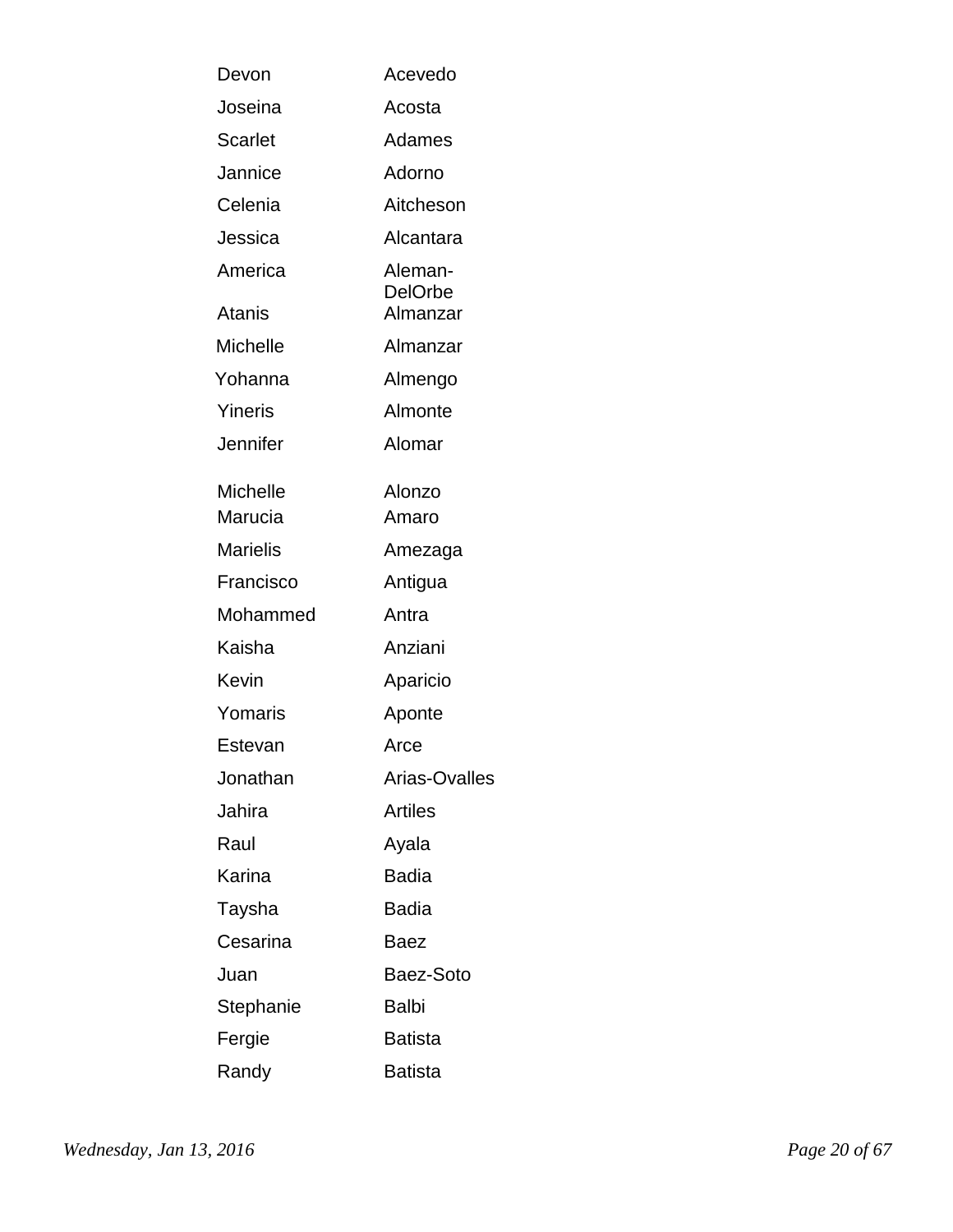| Elizabeth     | Battle-Santiago            |
|---------------|----------------------------|
| Kenya         | <b>Bautista De Morales</b> |
| Sabrina       | <b>Bazemore</b>            |
| Jason         | <b>Bernal</b>              |
| Yesenia       | <b>Berrios</b>             |
| Samuel        | Beverage                   |
| Michelle      | <b>Botero</b>              |
| Chantal       | BouSanayeh                 |
| Junny         | Bouman                     |
| Scott         | Bowman                     |
| <b>Betty</b>  | <b>Brea</b>                |
| <b>Neuris</b> | <b>Brito</b>               |
| Daniela       | Burgos                     |
| Fausto        | Caba                       |
| Monica        | Cabral                     |
| Jimmy         | Cabrera                    |
| Roselyn       | Cabrera                    |
| Guerimar      | Caceres                    |
| Luis          | Caceres                    |
| Eduardo       | Caimares                   |
| Tomas         | Calcano                    |
| Charissa      | Calderon                   |
| Elizabeth     | Calderon                   |
| Zamira        | Cano-<br>Aliaga            |
| Shauna        | Carranza                   |
| Alba          | Castillo                   |
| Anyely        | Castillo                   |
| Kenia         | Castillo                   |
| Jordan        | Castro                     |
| Yohaira       | Ceballos                   |
| Mayelin       | Cespedes                   |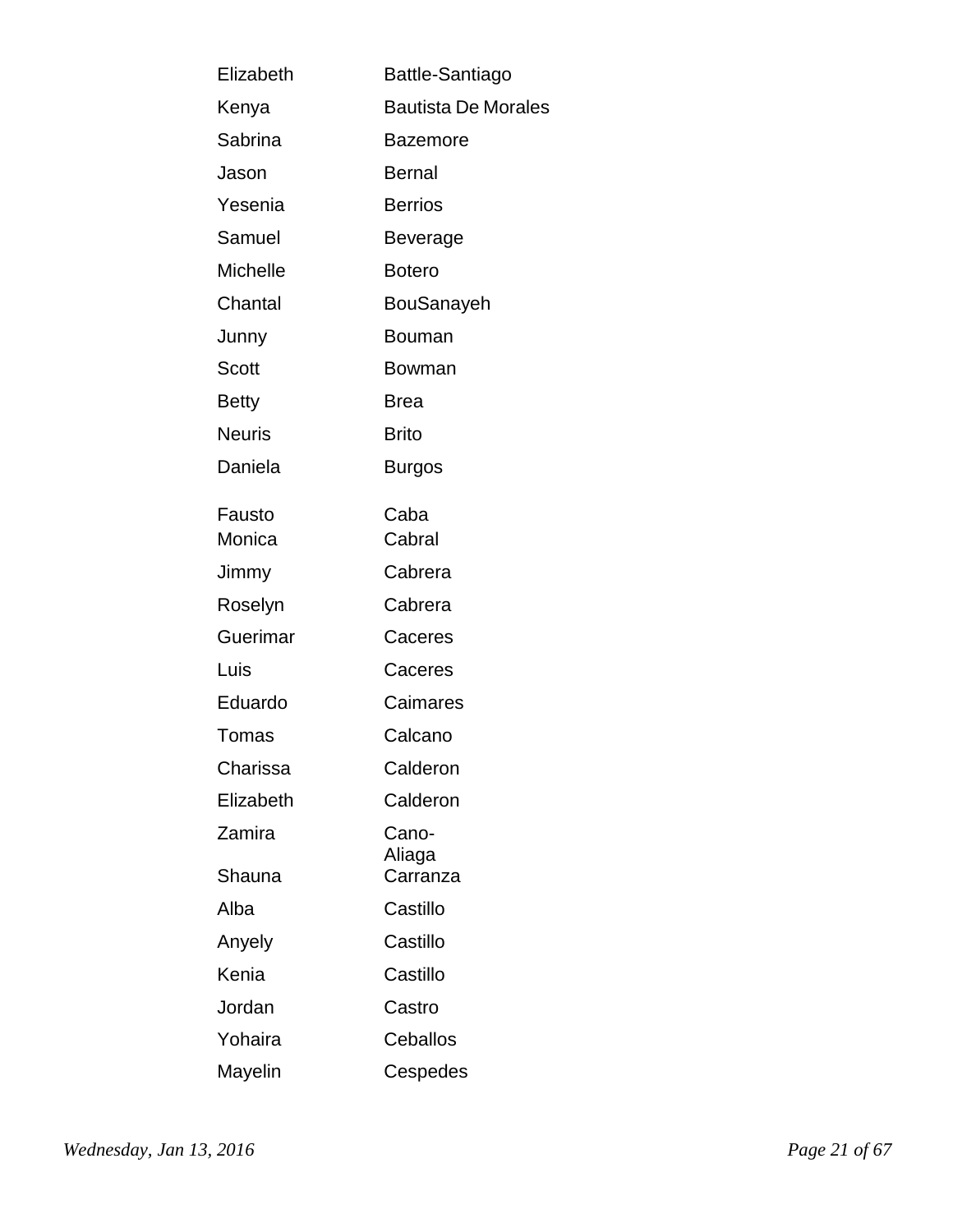| Christina   | Chabuz          |
|-------------|-----------------|
| Jeanne      | Clarke          |
| Cassandra   | Colon           |
| Fernanda    | Colon           |
| Jennifer    | Colon           |
| Kiara       | Colon           |
| Reymi       | Contreras       |
| Ashley      | Cordero         |
| Wilmer      | Cornelio        |
| Randall     | Correa          |
| Alba        | Cortes          |
| Remy        | Cortorreal      |
| Sagrario    | Cosme           |
| Lindsey     | Costello        |
| Ana         | Cruz            |
| Christopher | Cruz            |
| Jessica     | Cruz            |
| Nashaley    | Cruz            |
| Jeffrey     | Cuesta          |
| Sherby      | Cuevas          |
| Alexandra   | Daal            |
| Samantha    | Dacey           |
| Timothy     | Dacey           |
| Jennie      | Davila          |
| Angelie     | Davila-Richiez  |
| Patria      | De Los Santos   |
| Adonis      | DeJesus         |
| Giovanna    | <b>DeLaCruz</b> |
| Samantha    | <b>DeLaCruz</b> |
| Carlos      | DeMata          |
| Paola       | Del Toro        |
| Tiana       | Delandy         |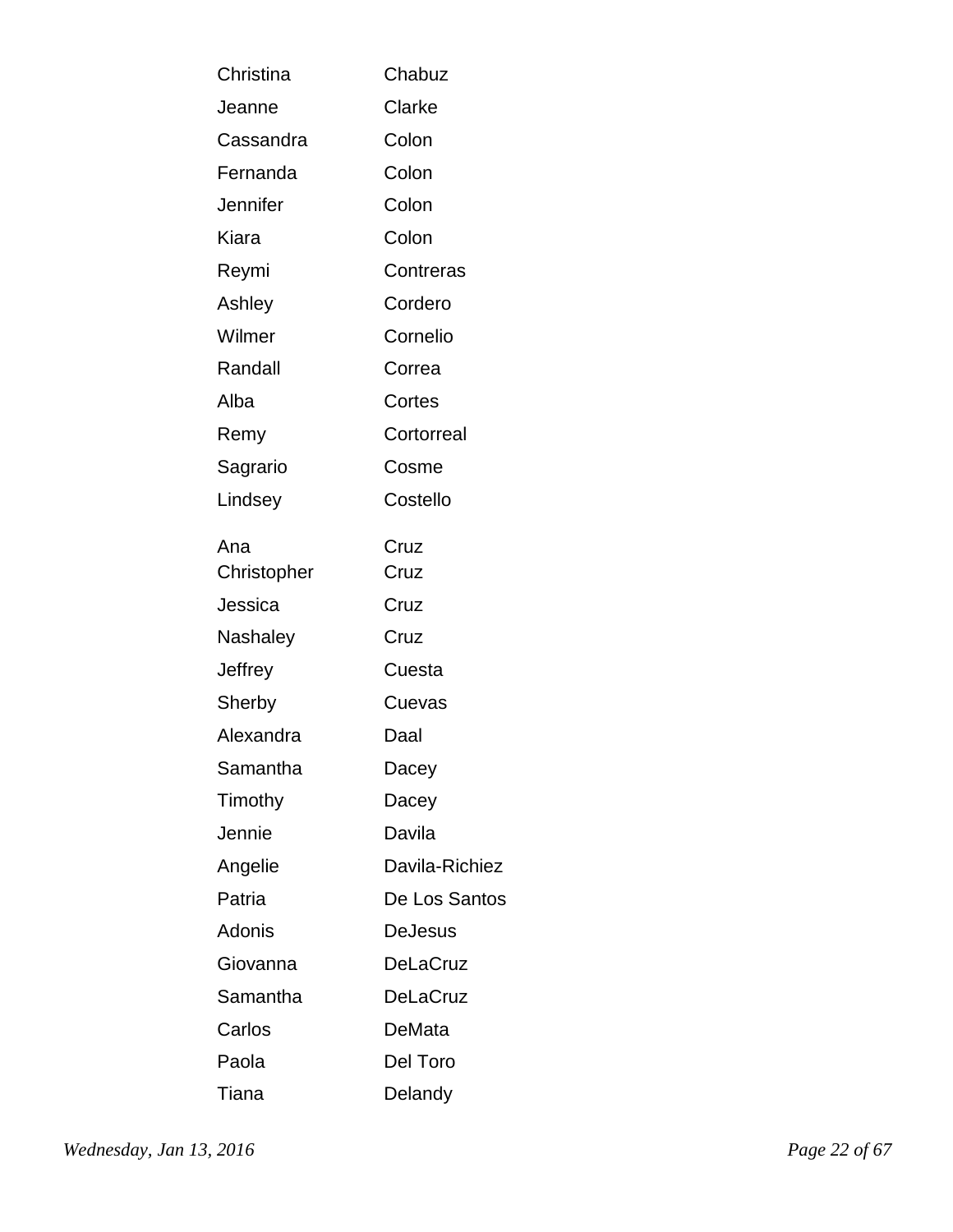| Anthony           | Delgado-<br>Pimentel |
|-------------------|----------------------|
| Anyeli            | Diaz                 |
| Denise            | Diaz                 |
| Henry             | Diaz                 |
| Jade              | Diaz                 |
| <b>Jeancarlos</b> | Diaz                 |
| John              | Diaz                 |
| Luisanna          | Diaz                 |
| Luz               | Diaz                 |
| Evelin            | Diaz-Pena            |
| Arisleyda         | <b>Dilone Baez</b>   |
| Mary              | Dine                 |
| Katherine         | Disla                |
| Gabriela          | Duran                |
| Joan              | Duran                |
| Yelitza           | Duran                |
| Larimar           | Eduardo              |
| Annabell          | Ellington            |
| Sherly            | Escotto              |
| Juan              | Espinal              |
| Rashelly          | Espinal              |
| Nazario           | Esquea               |
| Cleidy            | Estevez              |
| Diana             | Estevez              |
| Paola             | <b>Estevez</b>       |
| Vincenza          | Farman               |
| Stacey            | Felix                |
| Griselidy         | Fernandez            |
| Rose              | Fernandez            |
| Angelica          | Ferreira             |
| <b>Berlina</b>    | Ferreyra             |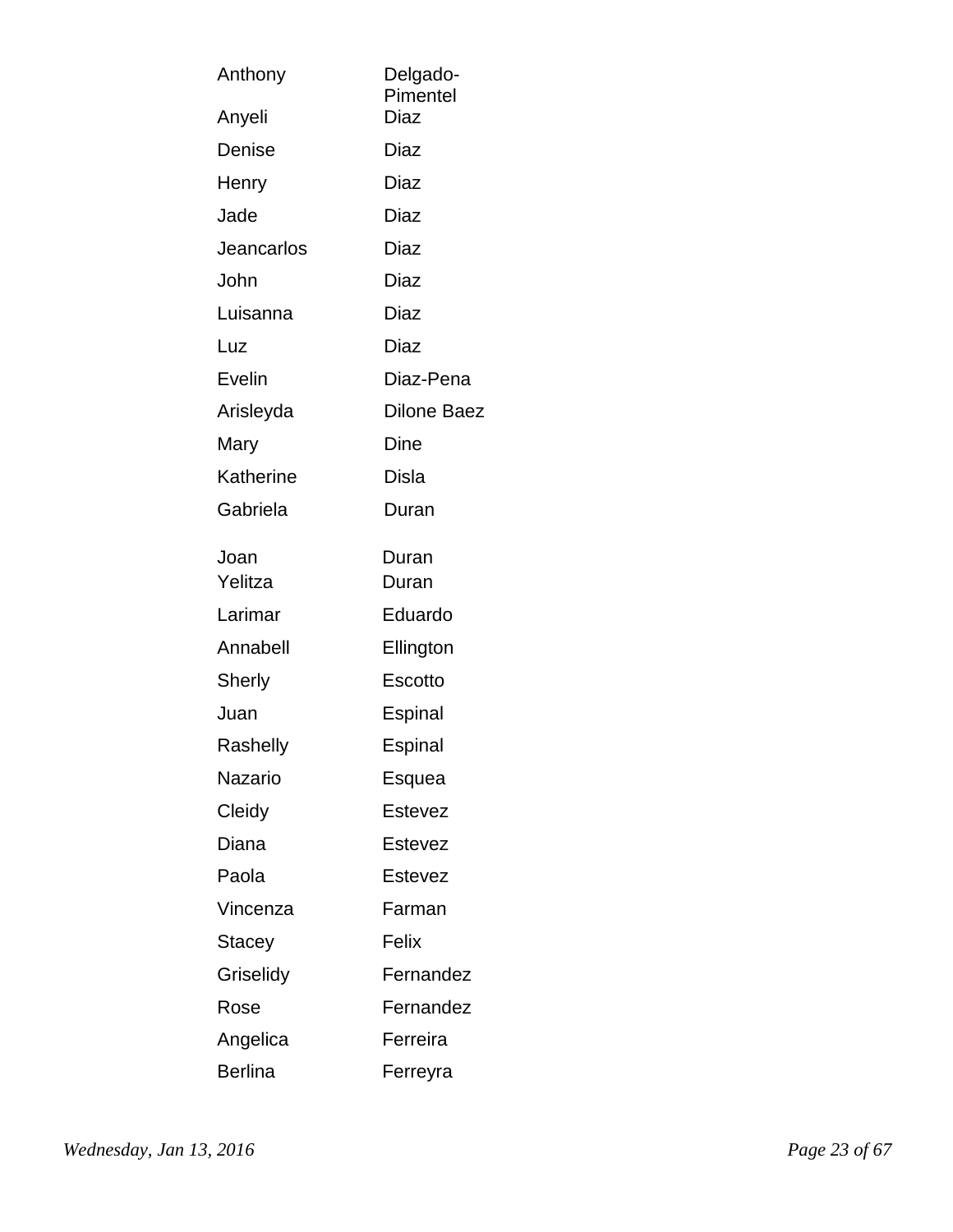| Luis            | Fontanez       |
|-----------------|----------------|
| Katie           | Fritschy       |
| Jose            | <b>Fuentes</b> |
| <b>Nicholas</b> | Fuoco          |
| Chantelle       | Garcia         |
| Claritza        | Garcia         |
| Glenny          | Garcia         |
| Katherine       | Garcia         |
| Jasmine         | Garver         |
| Leslie          | Gautreaux      |
| Daniel          | Giannatsis     |
| Yasmin          | Gil            |
| Antonio         | Gomez          |
| Cintia          | Gomez          |
| Joel            | Gomez          |
| Pedro           | Gomez          |
| Zoraya          | Gomez          |
| <b>Thomas</b>   | Gontarz        |
| Angelica        | Gonzalez       |
| Ariela          | Gonzalez       |
| Ashley          | Gonzalez       |
| Ayarile         | Gonzalez       |
| Carla           | Gonzalez       |
| Carlos          | Gonzalez       |
| Elimer          | Gonzalez       |
| Elliana         | Gonzalez       |
| Imarilys        | Gonzalez       |
| Lauris          | Gonzalez       |
| Natasha         | Gonzalez       |
| Johanna         | Goring         |
| Taiana          | Graciano       |
| Jenniffer       | Guerrero       |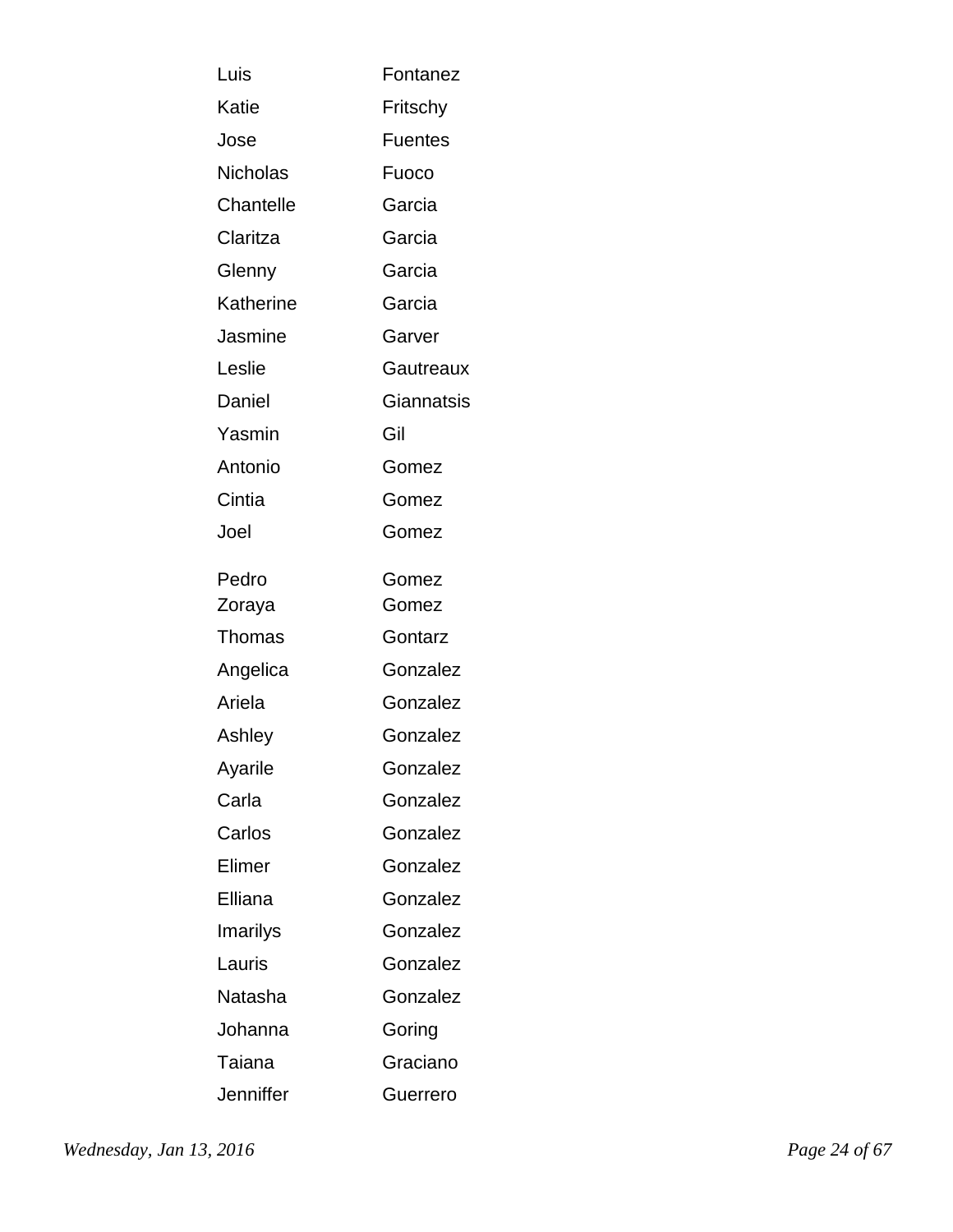| Luke         | Guicho           |
|--------------|------------------|
| Estephany    | Guillen          |
| Hakan        | Gunsever         |
| Sheyla       | <b>Gutierrez</b> |
| Dawilsa      | Guzman           |
| Mary         | Guzman           |
| Pamela       | Guzman           |
| Xavier       | Guzman           |
| John         | Hanley           |
| Matthew      | Henderson        |
| Dynozka      | Henriquez        |
| Isaura       | Henriquez        |
| Genesis      | Hernandez        |
| Josue        | Hernandez        |
| Leyshla      | Hernandez        |
| Christina    | Herrera          |
| Issamar      | Herrera          |
| Ibis         | Hidalgo          |
| Leidy        | Hidalgo          |
| Christina    | Holguin          |
| Michelle     | Hourn            |
| Frederick    | Howard           |
| <b>Brian</b> | Iraheta          |
| Yaritza      | Isaac            |
| Carina       | Jaime            |
| Tonny        | Jaime-DeLeon     |
| Francisco    | Jimenez          |
| Jose         | Jimenez          |
| Margaret     | Jimenez          |
| Stephanie    | Jimenez          |
| Lusilda      | Joaquin          |
| Shernice     | Joseph           |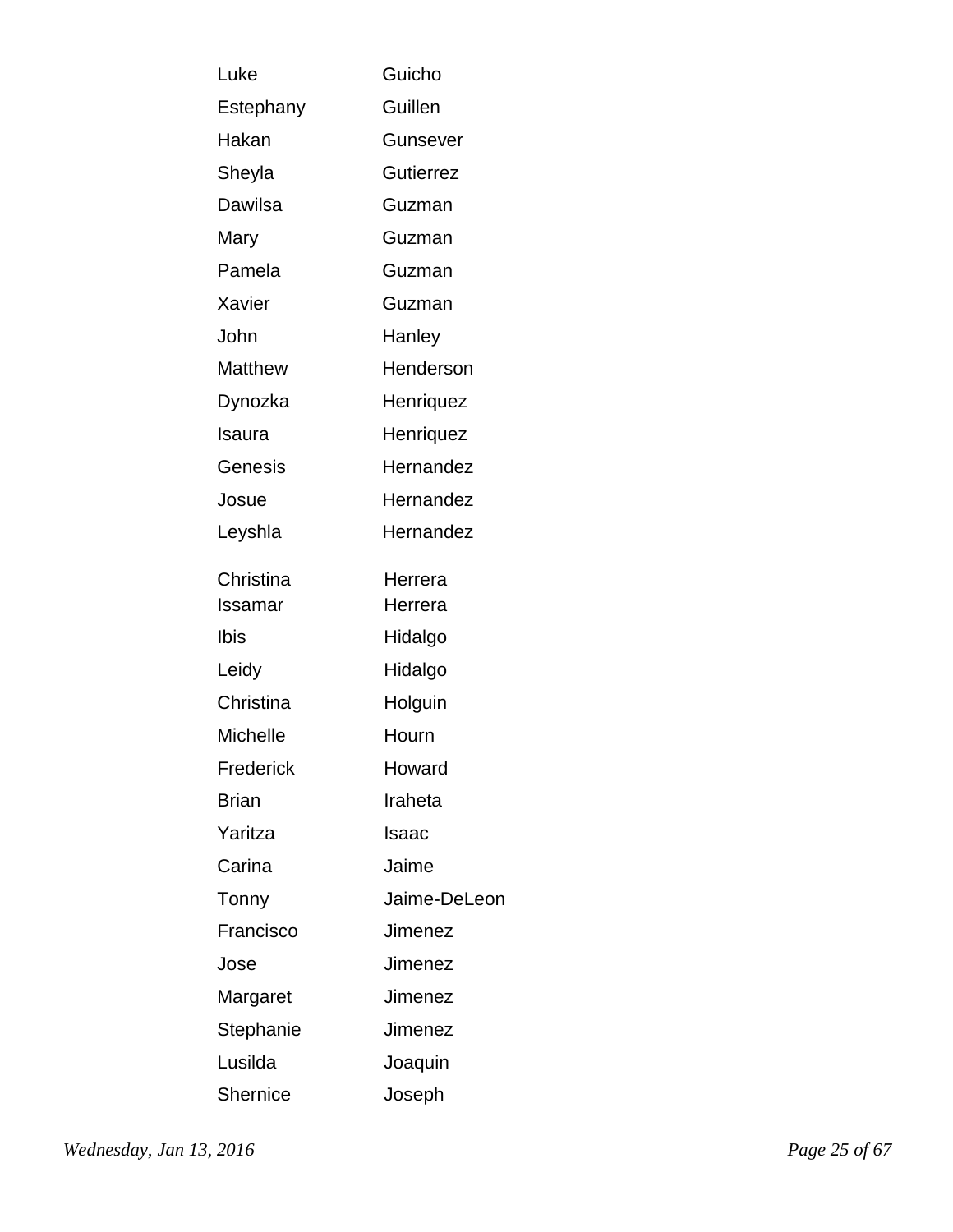| Bora             | Kafarhire         |
|------------------|-------------------|
| Dieudonne        | Kankolongo        |
| Salina           | Kongly            |
| Niurka           | Lamarche          |
| Dilcia           | Lantigua          |
| April            | Lara              |
| Emily            | Lara              |
| Caitlin          | Leary             |
| Kimberly         | Lebron            |
| Jose             | Leon              |
| Edgar            | Linan             |
| Jesse            | Liriano           |
| Alex             | Lizardo           |
| <b>Christine</b> | Long              |
| Janelle          | Lopez             |
| Jennifer         | Lopez             |
| Madelyn          | Lopez             |
| Nicholas         | Lopez             |
| Wesley           | Lopez             |
| Pamela           | Lora              |
| Rafmary          | Lora              |
| Keanaliz         | Lozada            |
| Tiffany          | Luis              |
| Ernestina        | Luna              |
| Fidel            | Luna              |
| Chelsea          | Lynch             |
| Caitlin          | Lyon              |
| Megan            | <b>MacPherson</b> |
| Ana              | Maldonado         |
| Elizabeth        | Marcano           |
| Adonys           | Maria             |
| Jay              | Marmol            |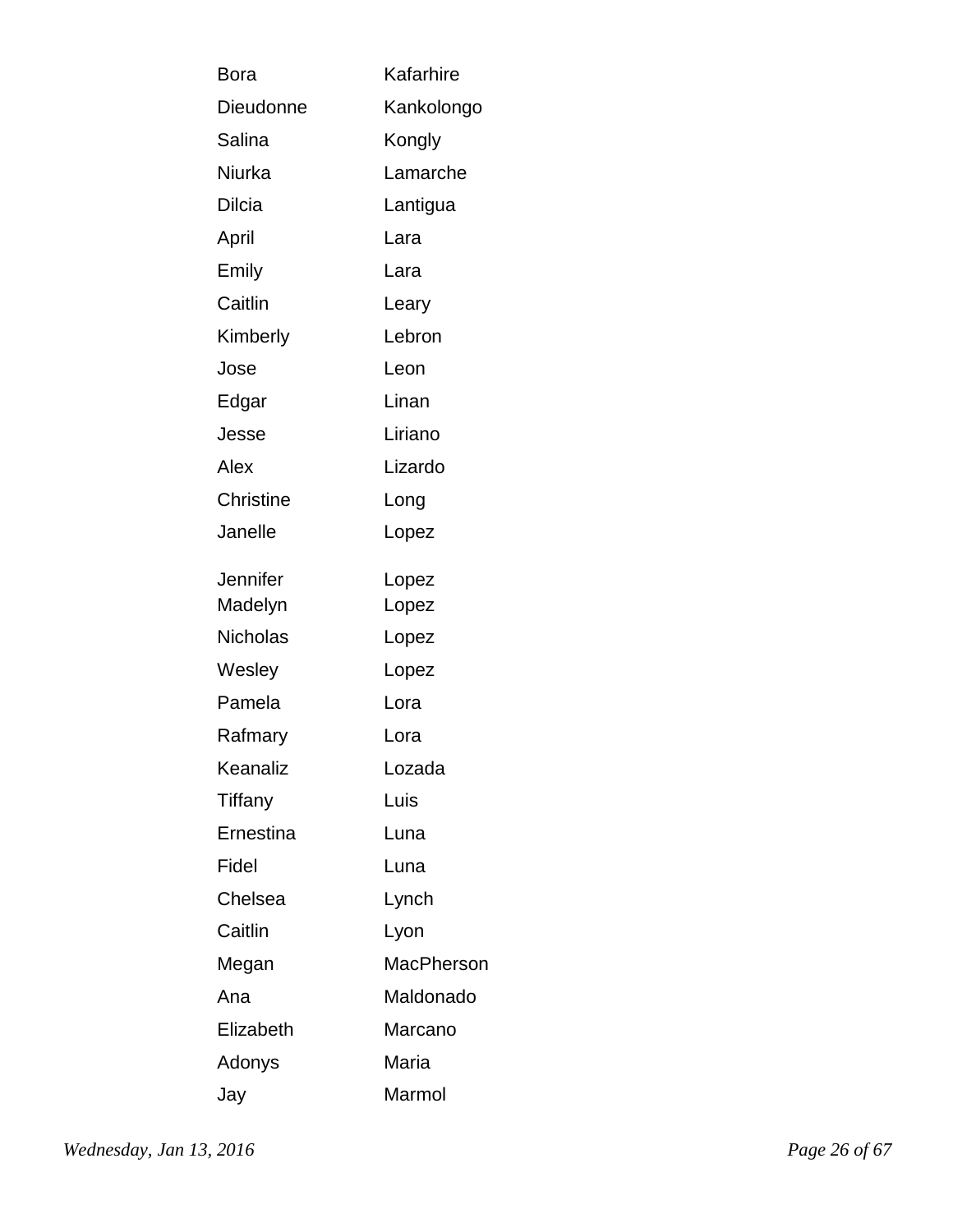| Anarelis           | Marte                     |
|--------------------|---------------------------|
| Karla              | Marte                     |
| Lisley             | Marte                     |
| Taisha             | Marte                     |
| Ambar              | Marte Vargas              |
| Sander             | Marte-Fabian              |
| Cindy              | <b>Martinez</b>           |
| Cindya             | <b>Martinez</b>           |
| Isisflor           | <b>Martinez</b>           |
| Jhoanny            | <b>Martinez</b>           |
| Jonathan           | <b>Martinez</b>           |
| Rigoberto          | <b>Martinez</b>           |
| Melissa            | Martinez-<br><b>Brito</b> |
| Tomas              | Matos                     |
| Vannessa           | Mbah Neng                 |
| Anyelin<br>Mayelin | Medina<br>Medina          |
| Melissa            | Medina                    |
| Stephanie          | Medina-Santos             |
| Orlando            | Mejia                     |
| <b>Scarlet</b>     | Melo                      |
| Analie             | Mendez                    |
| Lissette           | Mendoza-<br>Uselo         |
| Francisco          | Mercedes                  |
| Rose               | Meservey                  |
| Yageisy            | <b>Metivier</b>           |
| Skaidy             | <b>Mieses</b>             |
| Tamika             | Miller                    |
| Luz del Alba       | Miranda                   |
| Eduviges           | Molina-<br>Guilamo        |
| Carmen             | Montano                   |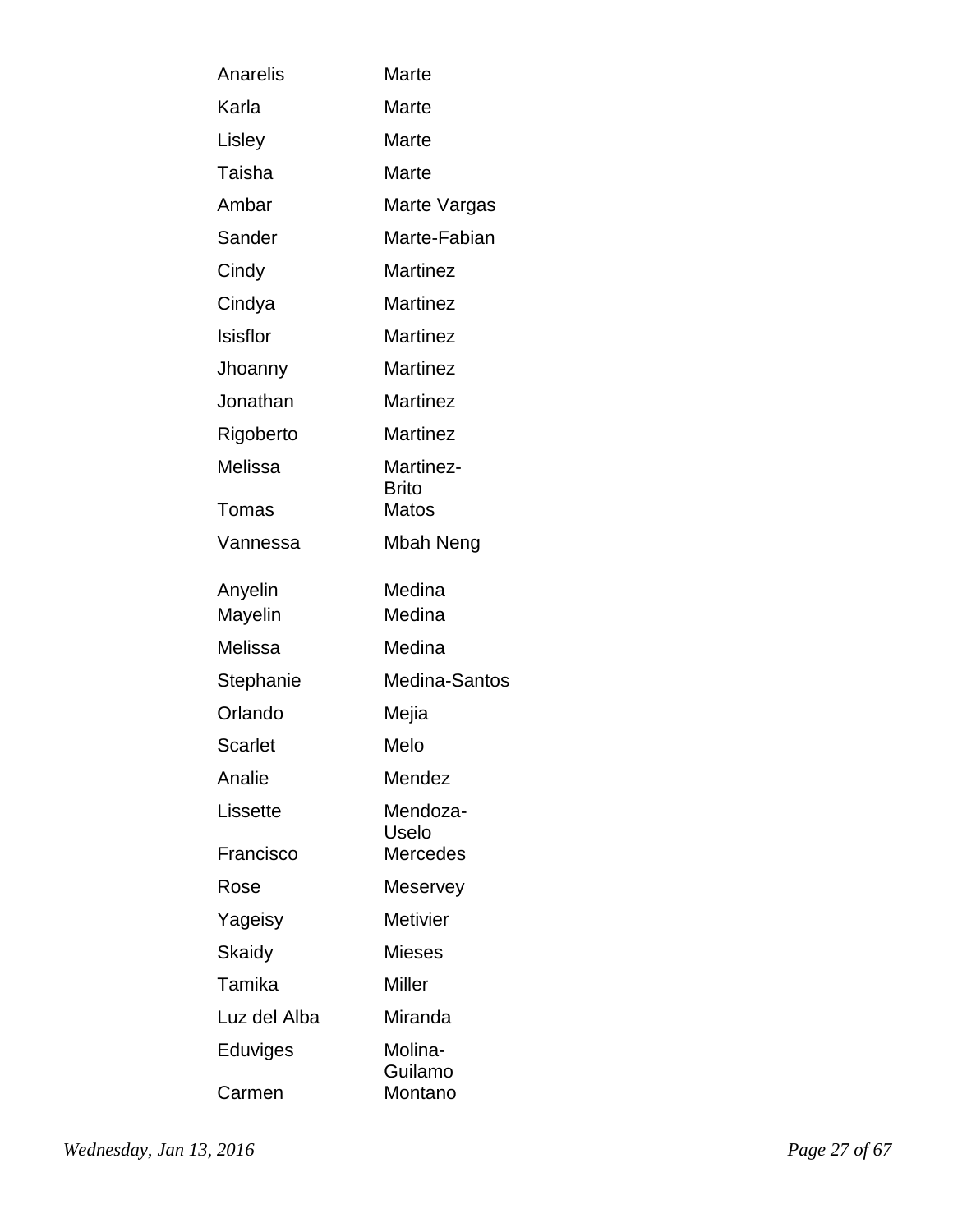| Caterina       | Mora           |
|----------------|----------------|
| Gricelda       | Mora           |
| Jasmin         | Mora           |
| Jorge          | <b>Morales</b> |
| Elizabeth      | Morel          |
| Kelvin         | Moreno-Garcia  |
| Luxandra       | Mota           |
| Christopher    | Moya           |
| Oluwafolakemi  | Mudasiru       |
| Laura          | <b>Mueses</b>  |
| Alba           | Munoz          |
| Myrtho         | Narcisse       |
| Angel          | Navarro        |
| Angelica       | Negron-Torres  |
| Delia          | Nevarez        |
| Maria          | Nguyen         |
| Tuyen          | Nguyen         |
| Mai            | Nham           |
| Mayra          | Nieto          |
| Maria          | Nivar          |
| Purity         | Njeri          |
| Denice         | <b>Nunez</b>   |
| Lexia          | <b>Nunez</b>   |
| <b>Brianna</b> | O'Connor       |
| Daniel         | Ojeda          |
| Aris           | Ortega         |
| <b>Brahiam</b> | Ortega         |
| Saul           | Ortega         |
| Adriana        | Ortiz          |
| Evelyn         | Ortiz          |
| Lys            | Ortiz          |
| Ruth           | Ortiz          |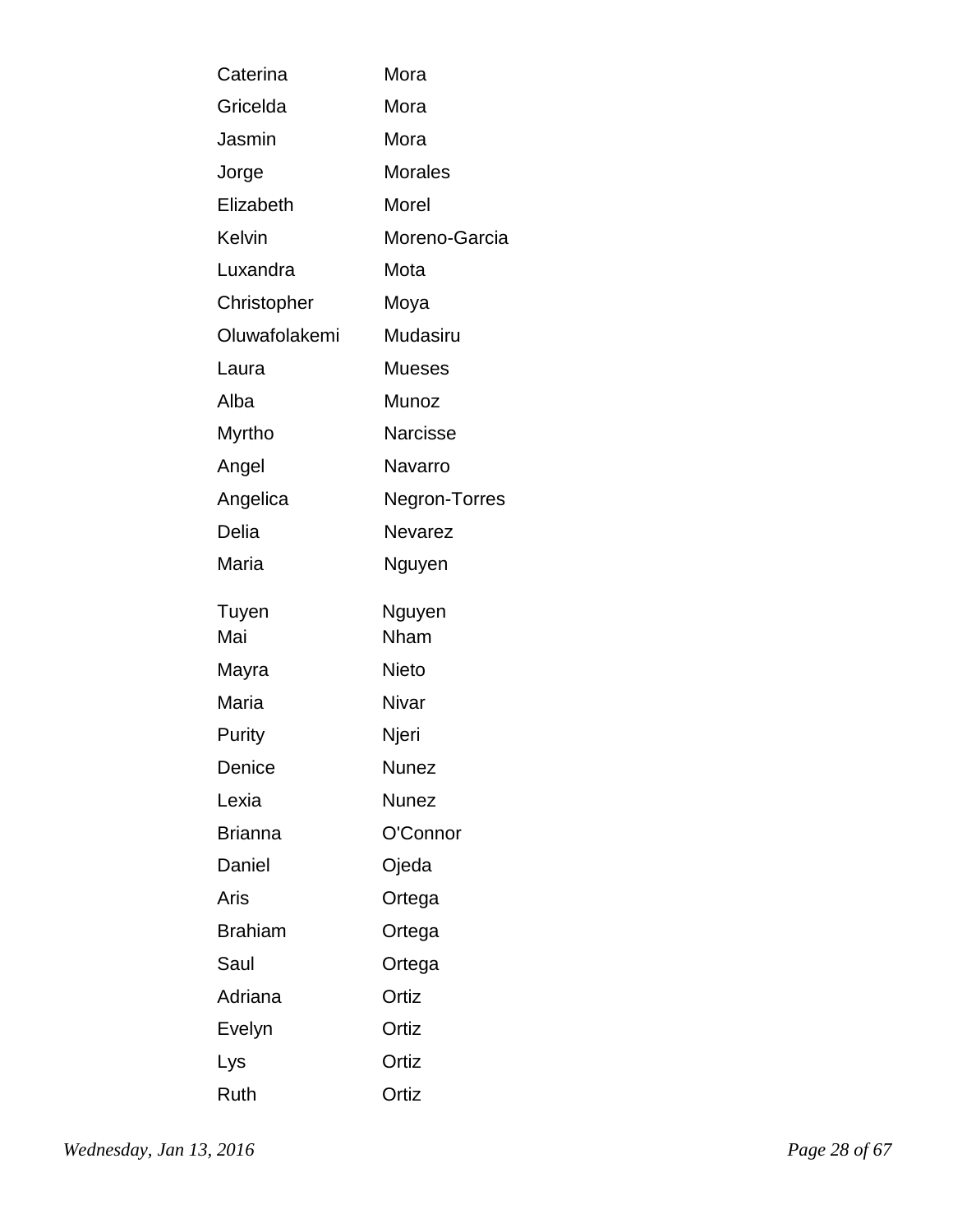| Samantha       | Ota                 |
|----------------|---------------------|
| Jazmine        | Otavo               |
| Doris          | Ovalle              |
| Sasha          | Ovando              |
| Katherine      | Oviedo              |
| Ashley         | Ozuna               |
| Venessia       | Pagan               |
| Fabiola        | Paredes             |
| Gladys         | Paredes             |
| Crisleidy      | Paula               |
| Johnathan      | Paulino             |
| Leydi          | Paulino             |
| <b>Marlene</b> | Paulino             |
| Thavady        | Pech                |
| Elina          | Peguero             |
| Gladys         | Peguero             |
| Zairis         | Peguero             |
| Giselle        | Peguero-<br>Grullon |
| Sharon         | Pelczar             |
| Angela         | Pena                |
| Ellicen        | Pena                |
| Igmabel        | Pena                |
| Jomaris        | Pena                |
| Danibel        | Pena-Abreu          |
| Hadley         | Pensgen             |
| Karina         | Peralta             |
| Mauricio       | Peralta             |
| Lakeysha       | Pereira             |
| Anthony        | Perez               |
| <b>Brian</b>   | Perez               |
| Daryl          | Perez               |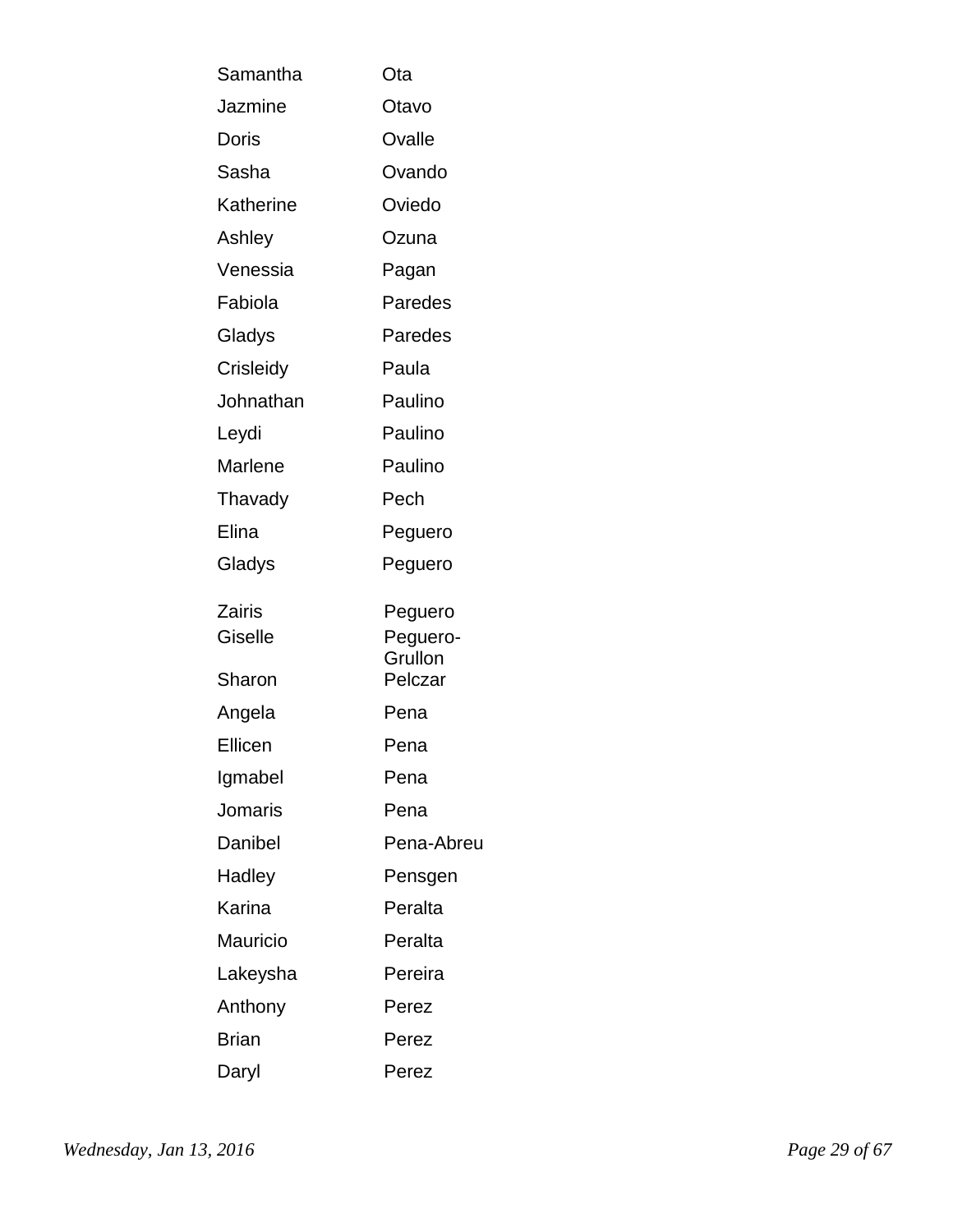| Joahs          | Perez              |
|----------------|--------------------|
| Kelly          | Perez              |
| Loyra          | Perez              |
| Stephanie      | Perez              |
| Wilmar         | Perez              |
| Yonaly         | Perez              |
| Delianny       | <b>Perez Marte</b> |
| Minerva        | Perez-Feliz        |
| Chandyna       | Phim               |
| Johannes       | Pichardo           |
| Josue          | Pichardo           |
| Julimar        | Pietri             |
| Jennifer       | Pimentel           |
| Marilyn        | Pimentel           |
| Carla          | Pojoy              |
| Doly           | Polanco            |
| Glanellys      | Polanco            |
| Jasmine        | Polanco            |
| Laidy          | Polanco            |
| Rosaura        | Polanco            |
| Wilma          | Polo               |
| <b>Patrick</b> | Poly               |
| David          | Porter             |
| <b>Barbara</b> | Puello             |
| Gerlyn         | Puello             |
| Katherine      | Quevedo            |
| David          | Quezada            |
| Michael        | Quezada            |
| Celinet        | Ramirez            |
| Brayan         | Ramos              |
| Eunice         | Ramos              |
| Joel           | Ramos              |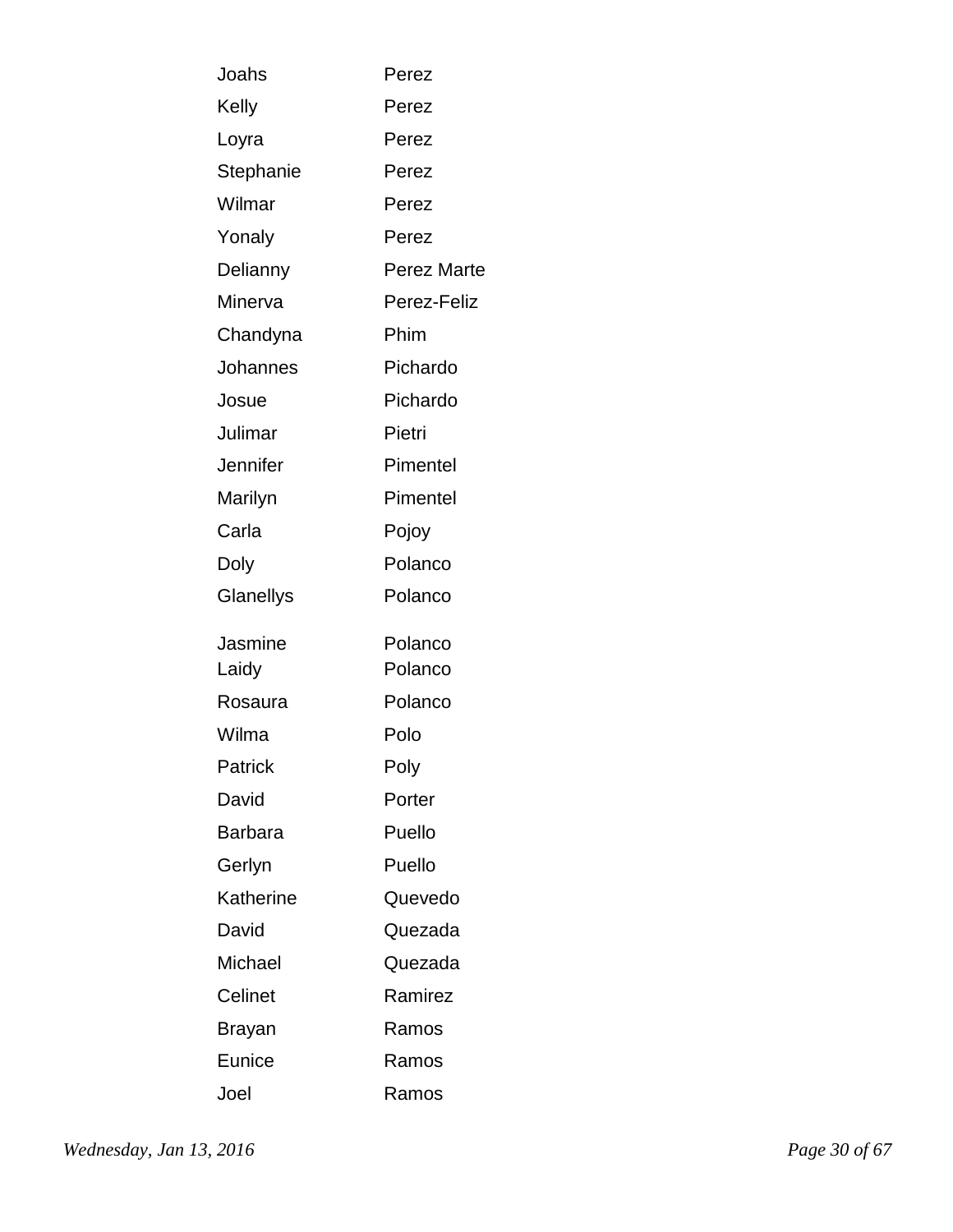| Victor         | Ramos                |
|----------------|----------------------|
| Yocasta        | Ramos                |
| <b>Barbara</b> | Rangel               |
| Gabriela       | Rasuk                |
| Mayte          | Regalado             |
| Rosa           | Restituyo            |
| Glendaliz      | <b>Restos</b>        |
| Jose           | Reyes                |
| Roque          | Reyes                |
| Manuel         | Reyes-<br>Corporan   |
| Eva            | Reynoso              |
| Gibelca        | <b>Richiez</b>       |
| Angel          | Rivera               |
| Jacson         | <b>Rivera Batis</b>  |
| Alan           | Rodriguez            |
| Anyelin        | Rodriguez            |
| Crystal        | Rodriguez            |
| Domingo        | Rodriguez            |
| Elizabeth      | Rodriguez            |
| Emelin         | Rodriguez            |
| Kelvis         | Rodriguez            |
| Solennidad     | Rodriguez            |
| Maireny        | Rodriguez-<br>Aquino |
| Yannerys       | Rodriguez-<br>Garcia |
| Emelly         | Rojas                |
| Javier         | Rojas-Guzman         |
| Miguel         | Roman                |
| Tiffany        | Roman                |
| Yescleyri      | Romero               |
| Yahaira        | Rondon               |
| Mariel         | Roque                |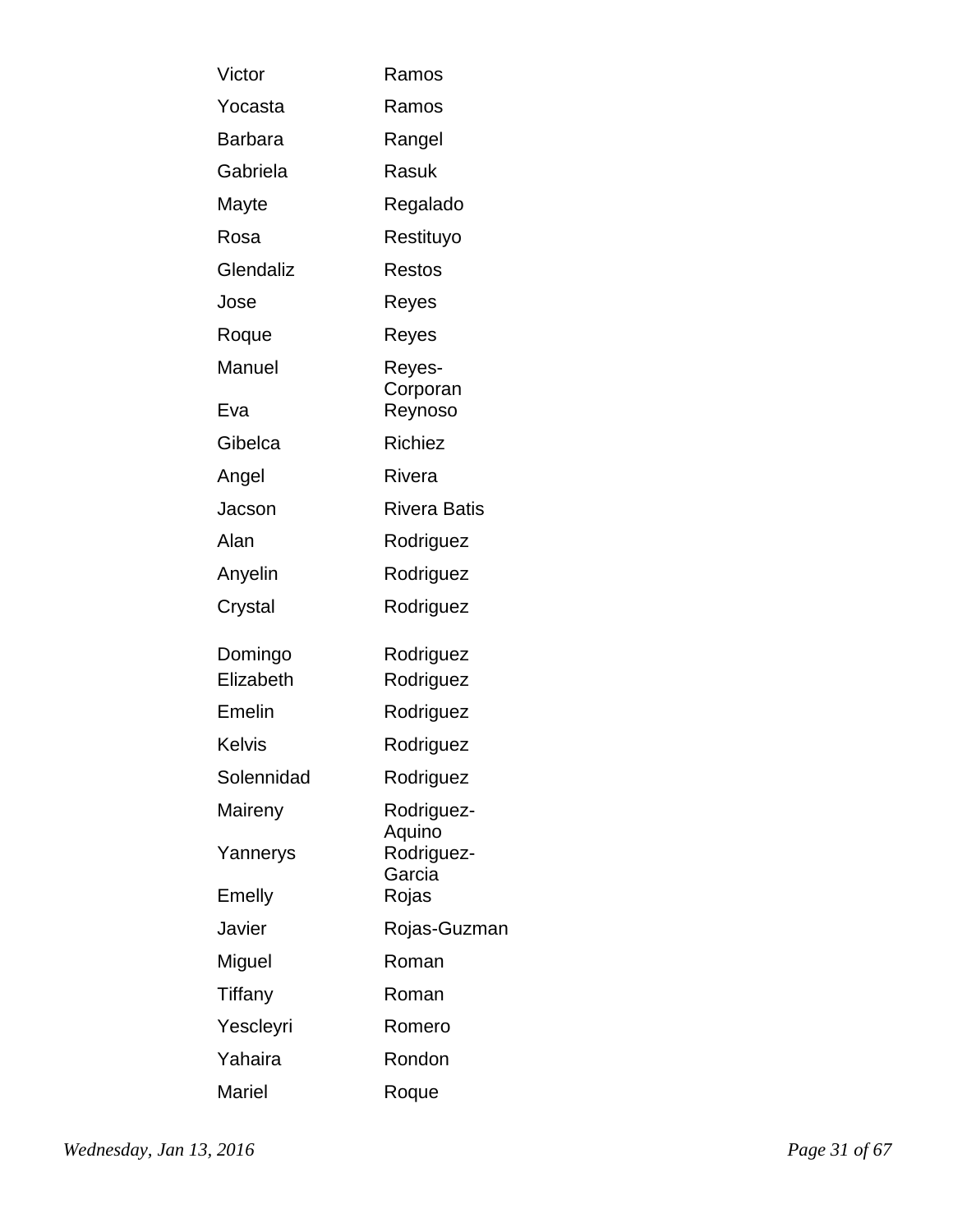| Emely      | Rosa               |
|------------|--------------------|
| Katherine  | Rosa               |
| Sahedys    | Rosado             |
| Jose       | Rosado-Fabian      |
| Jacqueline | <b>Rosales</b>     |
| Juan       | <b>Rosales</b>     |
| Juan       | Rosario            |
| Nicole     | Rosario            |
| Rosilma    | Rosario            |
| Leticia    | Rosario-Valentin   |
| Jose       | Rovira-Blanco      |
| Loventhia  | SaintJean          |
| Nakaly     | Salcedo            |
| Nathania   | Sanchez            |
| Shanell    | Sanchez            |
| Triana     | Sanchez            |
| Zoila      | Sandoval           |
| Lujany     | Santana            |
| Nashaly    | Santana            |
| Alejandro  | Santiago           |
| Ariana     | Santiago           |
| Julie      | Santiago           |
| Jocelyn    | Santos             |
| Kimberly   | Santos             |
| Raquel     | Santos             |
| Tiffany    | Santos             |
| Rosel      | Santos-<br>Sanchez |
| Samantha   | Sarno              |
| Jessica    | Sequinot           |
| Warjely    | Severino           |
| Henry      | Shulterbrandt      |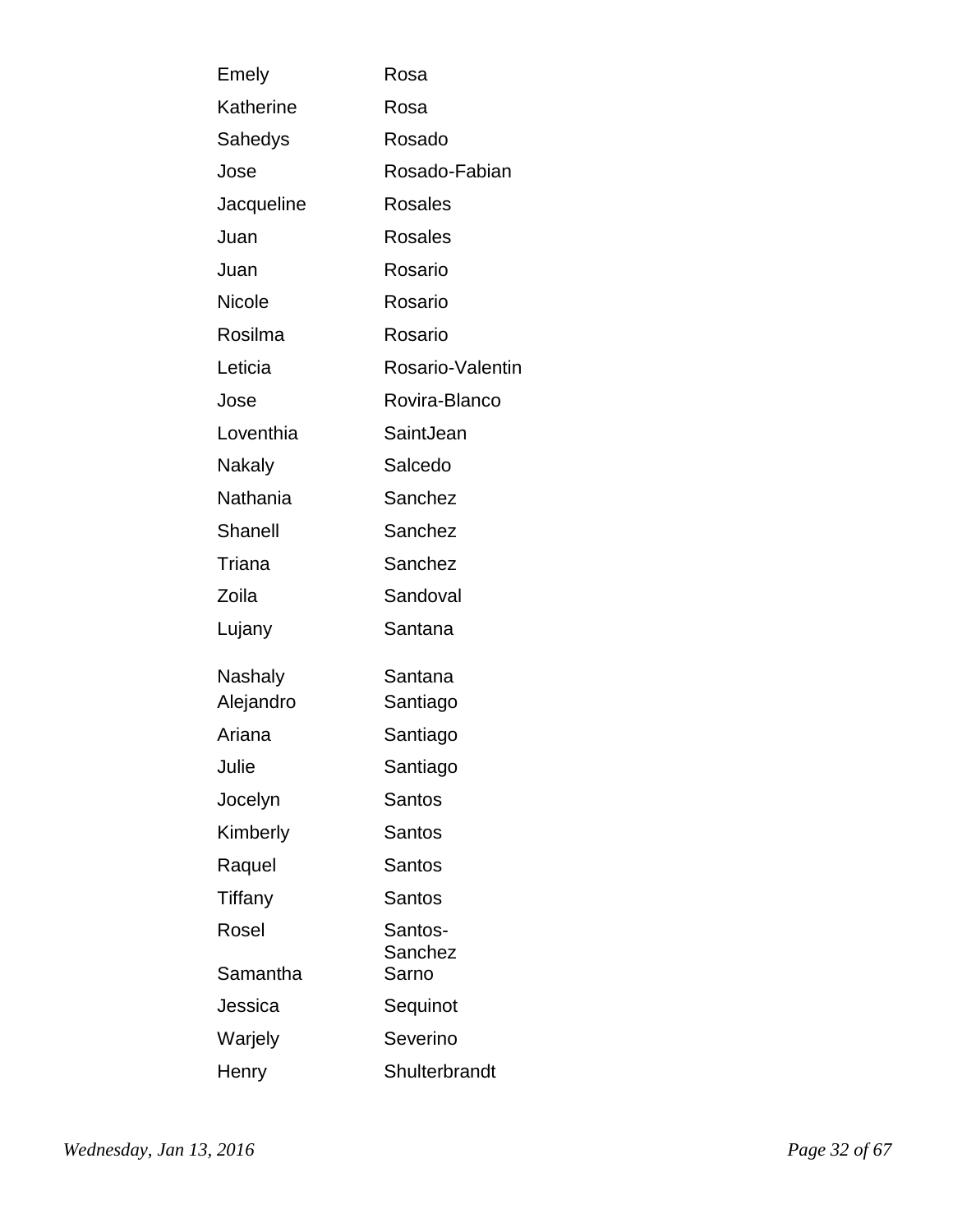| Shana               | Silveira               |
|---------------------|------------------------|
| Susan               | Sim                    |
| Daniel              | Singh                  |
| <b>Christine</b>    | <b>Slauter</b>         |
| Glenny              | Smith                  |
| Susan               | Sok                    |
| Christina           | Solivan                |
| Karelyn             | Soriano                |
| Roberto             | Soriano                |
| Estephani           | Soto                   |
| Keyani              | Soto                   |
| Laurie              | <b>Starr</b>           |
| Nileny              | Suero                  |
| Ines                | Sullivan               |
| Erica               | <b>Talley</b>          |
| Ruddy               | <b>Tatis</b>           |
| Elevidania          | <b>Taveras</b>         |
| Jennifer            | Taveras                |
| Jonathan            | Taveras                |
| Idelsi<br>Shandelle | Taveras-Cruz<br>Tejada |
| Vanessa             | Tejada                 |
| lan                 | <b>Thornhill</b>       |
| Joel                | <b>Torres</b>          |
| Katherine           | <b>Torres</b>          |
| Natasha             | <b>Torres</b>          |
| Ashley              | <b>Torres Rivera</b>   |
| Anderson            | Torres-Ortega          |
| Elizabeth           | <b>Travassos</b>       |
| Maria               | <b>Trigueros</b>       |
| Diem                | Trinh                  |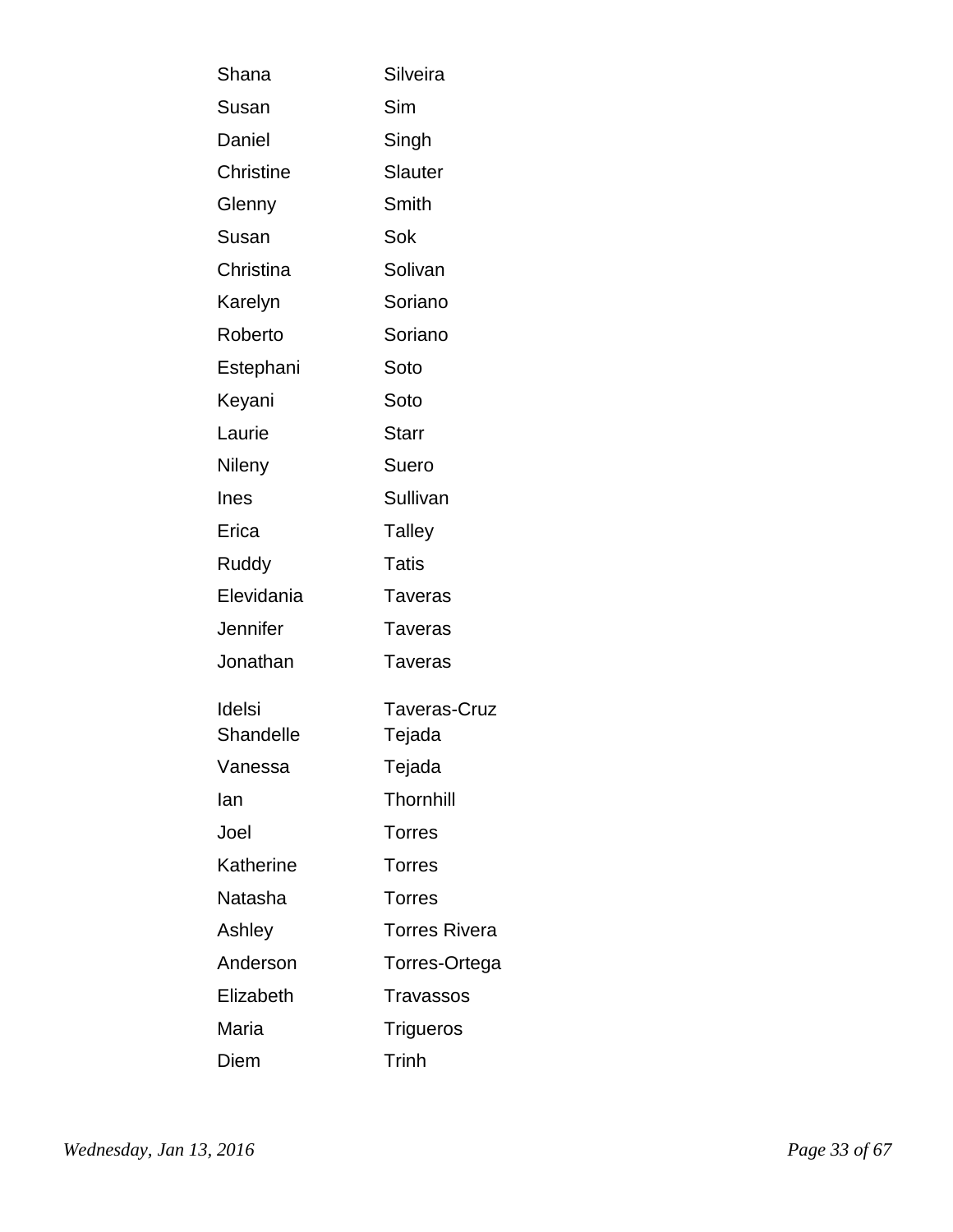| <b>Belysa</b>   | Trinidad-<br>Rodriguez<br>Uhl |
|-----------------|-------------------------------|
| Douglas         |                               |
| Ana             | Ulloa                         |
| Ashly           | Urbaez                        |
| Hector          | Urena                         |
| Rosaurys        | Urena                         |
| Scania          | Urena                         |
| Silvia          | Urena-Polanco                 |
| Issa            | Valdez                        |
| Linh            | Van                           |
| Angela          | Vargas                        |
| <b>Briana</b>   | Vargas                        |
| Bryan           | Vargas                        |
| Hannah          | Vasquez                       |
| Carlos          | Vega                          |
| Maritza         | Velazquez                     |
| Solymar         | Velez                         |
| Isaura          | Veloz                         |
| Jensy           | Veras                         |
| Katie           | Veras                         |
| Yesica          | Viel                          |
| Godwin          | Wambugu                       |
| Lakeetha        | Wiggins                       |
| Tammy           | Woolfolk                      |
| <b>Nadine</b>   | Zephyr                        |
| <b>Lawrence</b> |                               |
| Sopeap          | Kongly                        |
| Karyz           | Rodriguez                     |
|                 |                               |

### **Littleton**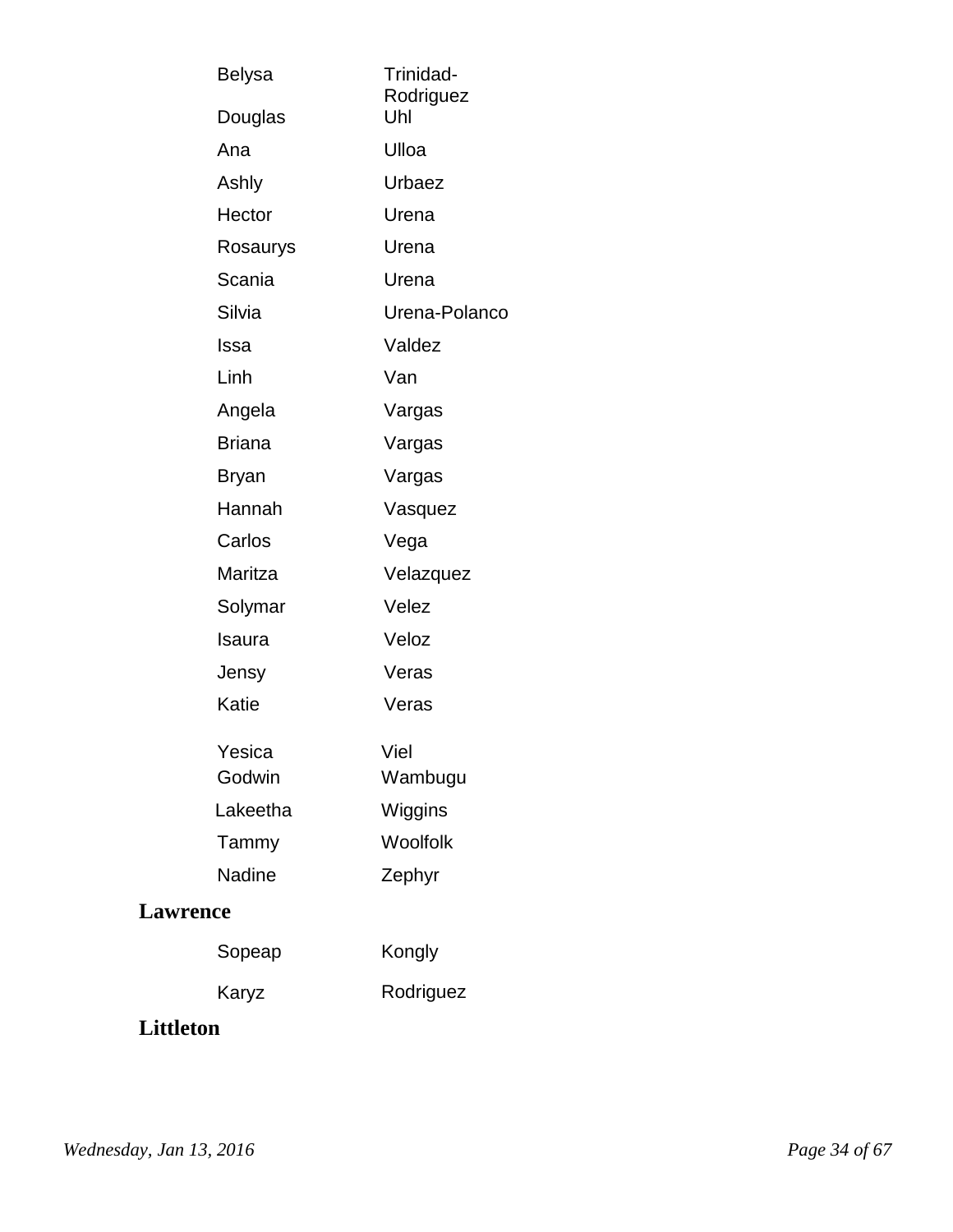#### **Lowell**

James

| Robin           | Berry             |
|-----------------|-------------------|
| Mary            | <b>Brelsfoard</b> |
| Charlotte       | <b>Brilhante</b>  |
| Kevin           | <b>Brito</b>      |
| George          | Correa            |
| <b>Ivette</b>   | De Pena           |
| Deandra         | DeRemer           |
| <b>Dallas</b>   | Furnish           |
| <b>Keziah</b>   | Gitau             |
| Kanesha         | Hernandez         |
| Andrew          | James             |
| Tatianna        | Jaramillo         |
| <b>Nelly</b>    | Kariuki           |
| Monirina        | Kim               |
| Lacrecia        | Lach              |
| Maureen         | Lynch             |
| Angie           | Marmol            |
| <b>Michelle</b> | Martinez          |
| <b>Terence</b>  | <b>McKinney</b>   |
| Annie           | <b>McShane</b>    |
| Mercedes        | Molina            |
| Anne            | Muiruri           |
| George          | Mumo              |
| Sharon          | Mwathi            |
| Renee           | Patnaude          |
| Chantel         | Peralta           |
| Yaritza         | Perez             |
| Amy             | Pestana           |
| Cheryl          | Quintal           |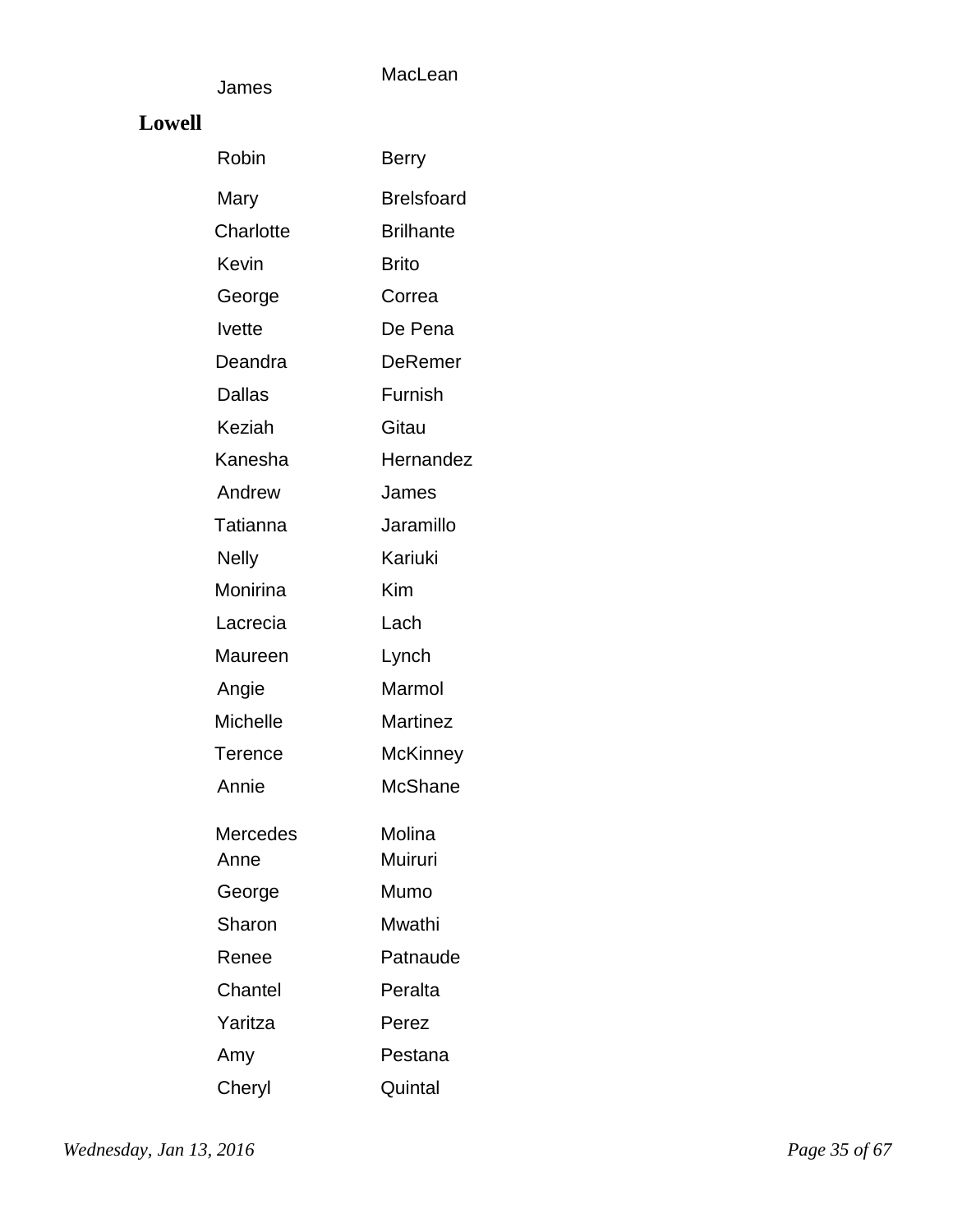| Donna           | Record            |
|-----------------|-------------------|
| Emily           | Rolon             |
| <b>Ivette</b>   | Roque             |
| Nathan          | Rosa              |
| Jennifer        | Sien              |
| <b>Jennifer</b> | Smart             |
| Laury           | Som               |
| An              | Thai              |
| Jenner          | Thomas            |
| Tonya           | <b>Tyree</b>      |
| Nadia           | <b>Tyree-Rosa</b> |
| Samuel          | Valdez            |
| Thyago          | Vieira            |
| Amanda          | Wolfe             |
| Katerina        | Zacharopoulos     |

# **Lynn**

| Richard           | Barnes  |
|-------------------|---------|
| Johanne           | Charles |
| Nicholas          | Comeau  |
| Vincent           | Comeau  |
| Matthew           | Marquez |
| Josephina         | Reyes   |
| Merissa           | Titus   |
| Lynnfield         |         |
| Jordan            | Roper   |
| Olivia            | Winsor  |
| <b>Marblehead</b> |         |
| Ryan              | Hoey    |
| <b>Marlboro</b>   |         |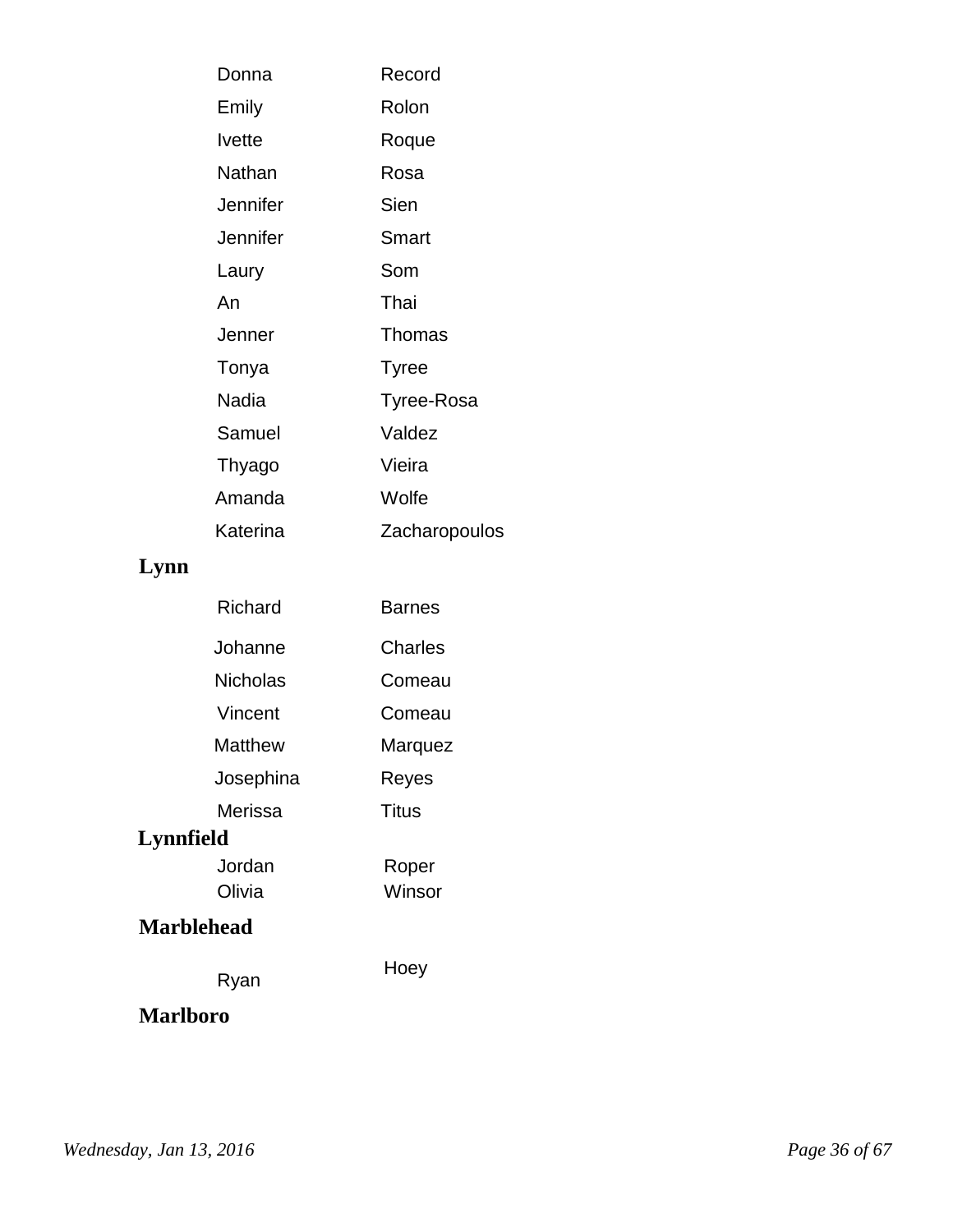| Kelly | Mann |
|-------|------|
|       |      |

# **Maynard**

| Sean   | Hodge    |
|--------|----------|
| Elijah | Landeros |

#### **Medford**

| <b>Patrick</b> | <b>Bonner</b> |
|----------------|---------------|
| Linda          | Erickson      |
| Alison         | Kirkpatrick   |

**Defranzo** 

### **Melrose**

Nicole

#### **Merrimac**

| Michelle | Attwood         |
|----------|-----------------|
| Nicholas | Candage         |
| Colette  | Castine         |
| Ryan     | Conway          |
| James    | <b>DeFelice</b> |
| Hillari  | Denny           |
| Raymond  | Florent         |
| Laura    | Forman          |
| Jessica  | Freeman         |
| Crissy   | Hadley          |
| Cathy    | Lavin           |
| Whitney  | Lischke         |
| Aaron    | Mann            |
| Matthew  | Mason           |
| Caitlin  | Miracle         |
| Austin   | Padellaro       |
| Anne     | Padron          |
| Matthew  | Palmer          |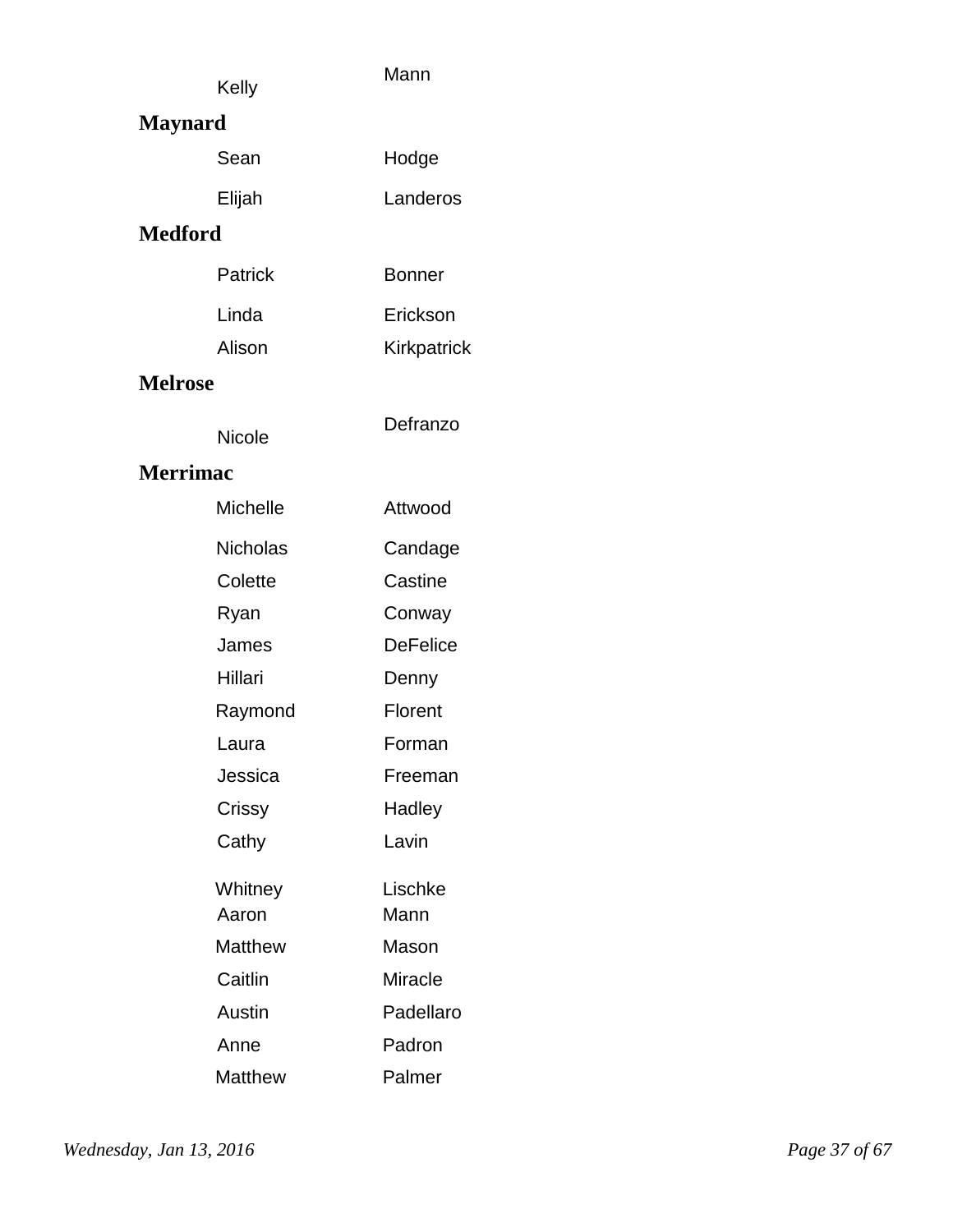| Parry      |
|------------|
| Paul       |
| Pratt      |
| Quinn      |
| Sawyer     |
| Spohn      |
| Thibodeau  |
| Thomas     |
| Vigneault  |
| Watson     |
| Williamson |
|            |

### **Methuen**

| <b>Brady</b>    | Abraham                 |
|-----------------|-------------------------|
| <b>Martin</b>   | <b>Akiki</b>            |
| Mehtap          | Aktas                   |
| Celine          | <b>AIChammas</b>        |
| Aikis           | Alcantara               |
| Julien          | Alejandro               |
| Stephanie       | Allen                   |
| Jerelin         | Almanzar                |
| Cynthia         | Alvarez                 |
| Riccardo        | Amenta                  |
| Tracey          | Anderson                |
| Jennifer        | Andino                  |
| Stephanie       | Andrade                 |
| Jessica<br>Sean | Angelini<br>Archambault |
| Anthony         | Ata                     |
| Tealla          | Baglione                |
| Erin            | <b>Baker</b>            |
| Daniel          | Baranowski              |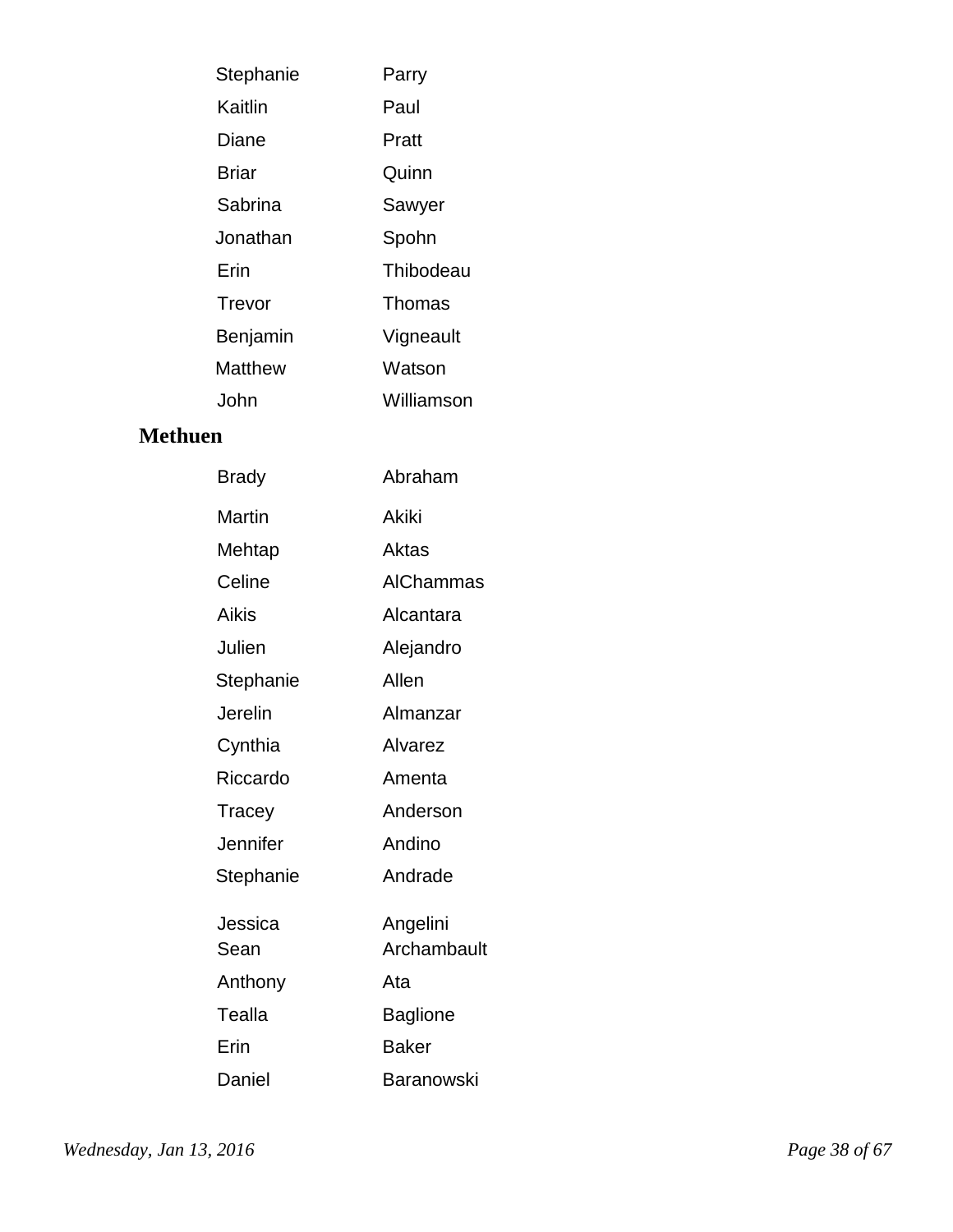| <b>Belkis</b> | <b>Bautista</b>   |
|---------------|-------------------|
| Kara          | Bean              |
| Amanda        | Beauregard        |
| Nicole        | Bedrosian         |
| Amy           | <b>Belair</b>     |
| Crisayda      | <b>Belen</b>      |
| Julia         | <b>Bellino</b>    |
| Noelle        | Bergeron          |
| David         | <b>Bickford</b>   |
| Scott         | <b>Birchall</b>   |
| <b>Bryan</b>  | <b>Black</b>      |
| Jacqueline    | <b>Blanchette</b> |
| Nicholas      | <b>Boes</b>       |
| Mollica       | <b>Bonn</b>       |
| Meagan        | <b>Bono</b>       |
| Shane         | <b>Borrelli</b>   |
| Shawna        | <b>Borrelli</b>   |
| Michael       | <b>Bowler</b>     |
| Crystal       | <b>Briere</b>     |
| Eric          | <b>Brodette</b>   |
| Tara          | <b>Brooks</b>     |
| Paula         | <b>Brow</b>       |
| Katherine     | Brownsberger      |
| Karen         | <b>Buonanno</b>   |
| Katie         | Burns             |
| Karina        | Calderon          |
| Ashley        | Calixto           |
| Veronica      | Calixto           |
| Danielle      | Callina           |
| Randy         | Camasso           |
| Jinet         | Camilo            |
| Roberto       | Carlini           |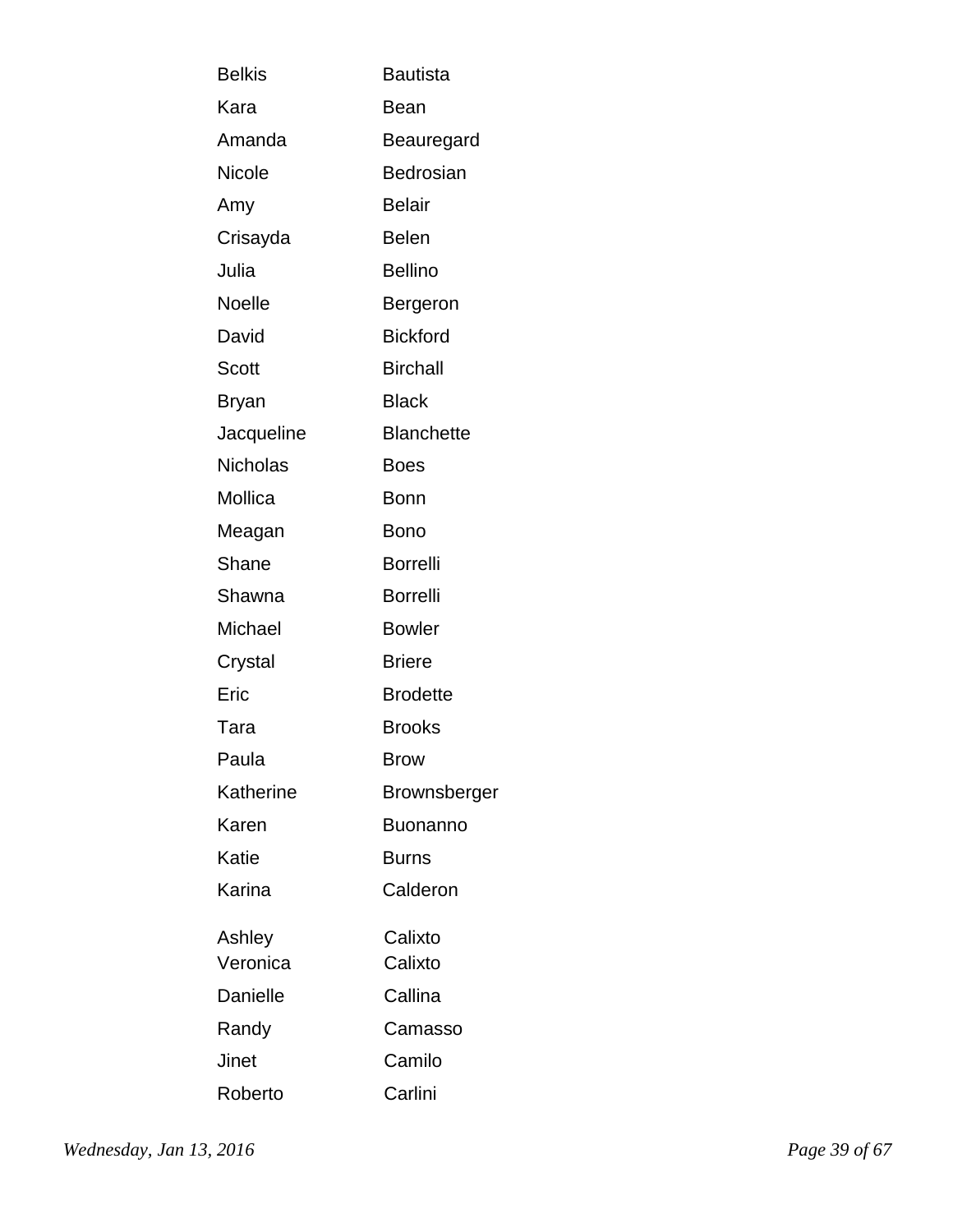| Dylan          | Carlo            |
|----------------|------------------|
| Crystal        | Caron            |
| Amy            | Carrasco         |
| David          | Carriere         |
| <b>Moises</b>  | Carrillo         |
| Sheri          | Carter           |
| Mansour        | Chaya            |
| <b>Tesneem</b> | Chbib            |
| Savanna        | <b>Christie</b>  |
| Susan          | Clancy           |
| Gabriela       | Colon            |
| Jonathan       | Concepcion       |
| Yveline        | Constant         |
| Stefany        | Contreras        |
| Angelina       | Correia          |
| Courtney       | Craig            |
| Michael        | Crespo           |
| Courtney       | Daigle           |
| Demarco        | Dalton           |
| Kelli          | Davidson         |
| Claudia        | <b>DeFuria</b>   |
| Melanie        | <b>DeLaCruz</b>  |
| Katelyn        | <b>DeSimone</b>  |
| Kyle           | Demers           |
| Amanda         | <b>DesRoches</b> |
| Danielle       | Descoteaux       |
| Christina      | <b>DiCroce</b>   |
| Jessica        | <b>DiMauro</b>   |
| Jessica        | <b>DiNicola</b>  |
| Michael        | DiTroia          |
| Eilin          | Diaz             |
| Sebastian      | Diaz             |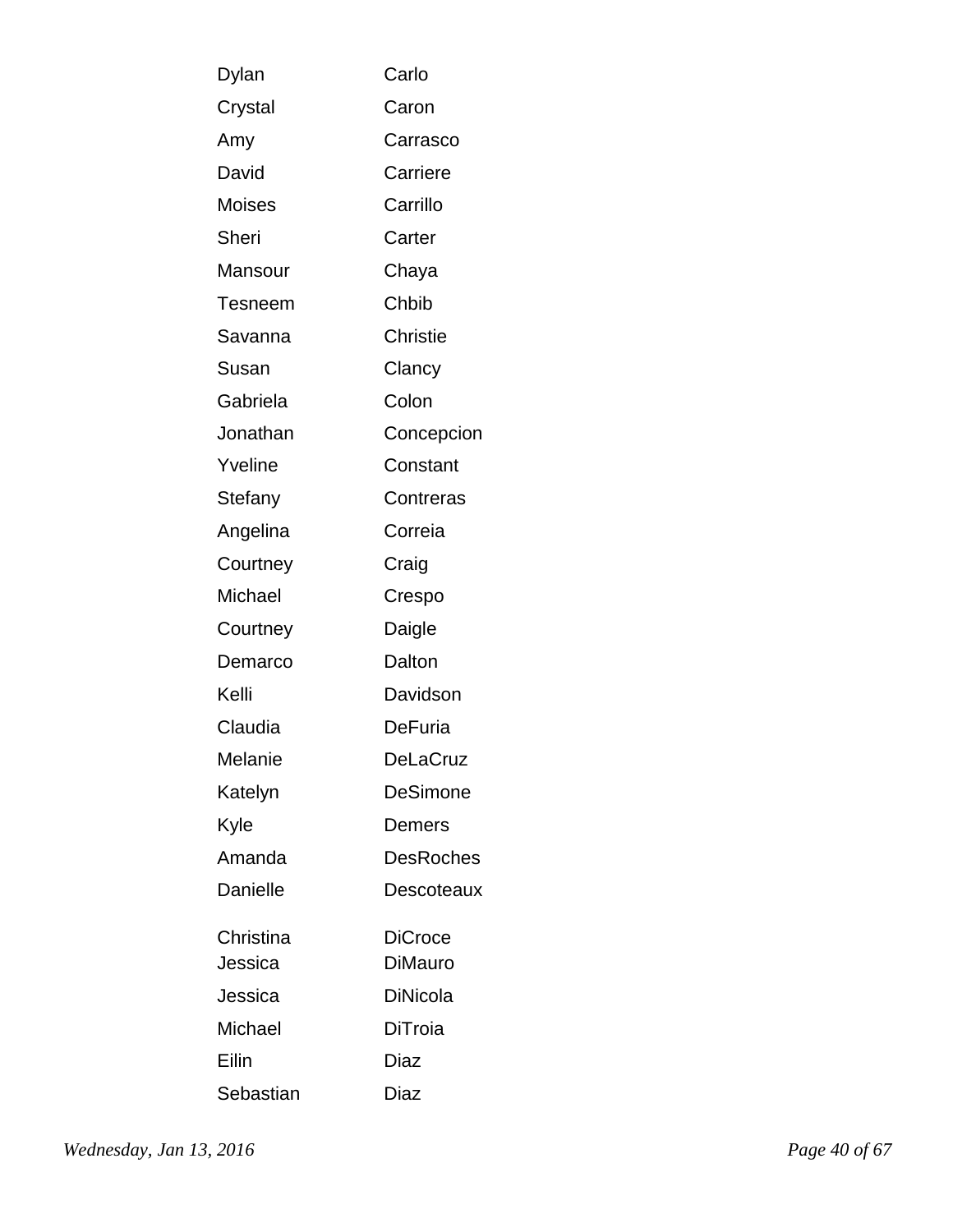| Rocherly         | Difo              |
|------------------|-------------------|
| Kristina         | Donahue           |
| Laura            | Drago             |
| Kevin            | Dunn              |
| Timothy          | Dupere            |
| Susan            | Earnshaw          |
| Hatice           | Ekinci            |
| Rachel           | Emery             |
| Andrew           | <b>Eskel</b>      |
| Yonalis          | Fabian            |
| Danielle         | Falorni           |
| Bryan            | Fernandez         |
| Julissa          | Fernandez         |
| Solennys         | Fernandez         |
| Chelsea          | Flannigan         |
| Alyssa           | Foden             |
| <b>Brianna</b>   | Fotino            |
| Christopher      | Frediani          |
| Elizabeth        | Friedrich         |
| Paola            | Gabriel-<br>Disla |
| Olga             | Galitsyn          |
| <b>Damalaies</b> | Garcia            |
| Klinbert         | Garcia            |
| Alysa            | Gary              |
| <b>Kristal</b>   | Goggin            |
| Jerica           | Gonzalez          |
| Lorna            | Gonzalez          |
| Lyndsey          | Gorman            |
| James            | Gosselin          |
| Jakqueline       | Gradiz            |
| <b>Briana</b>    | Guzman            |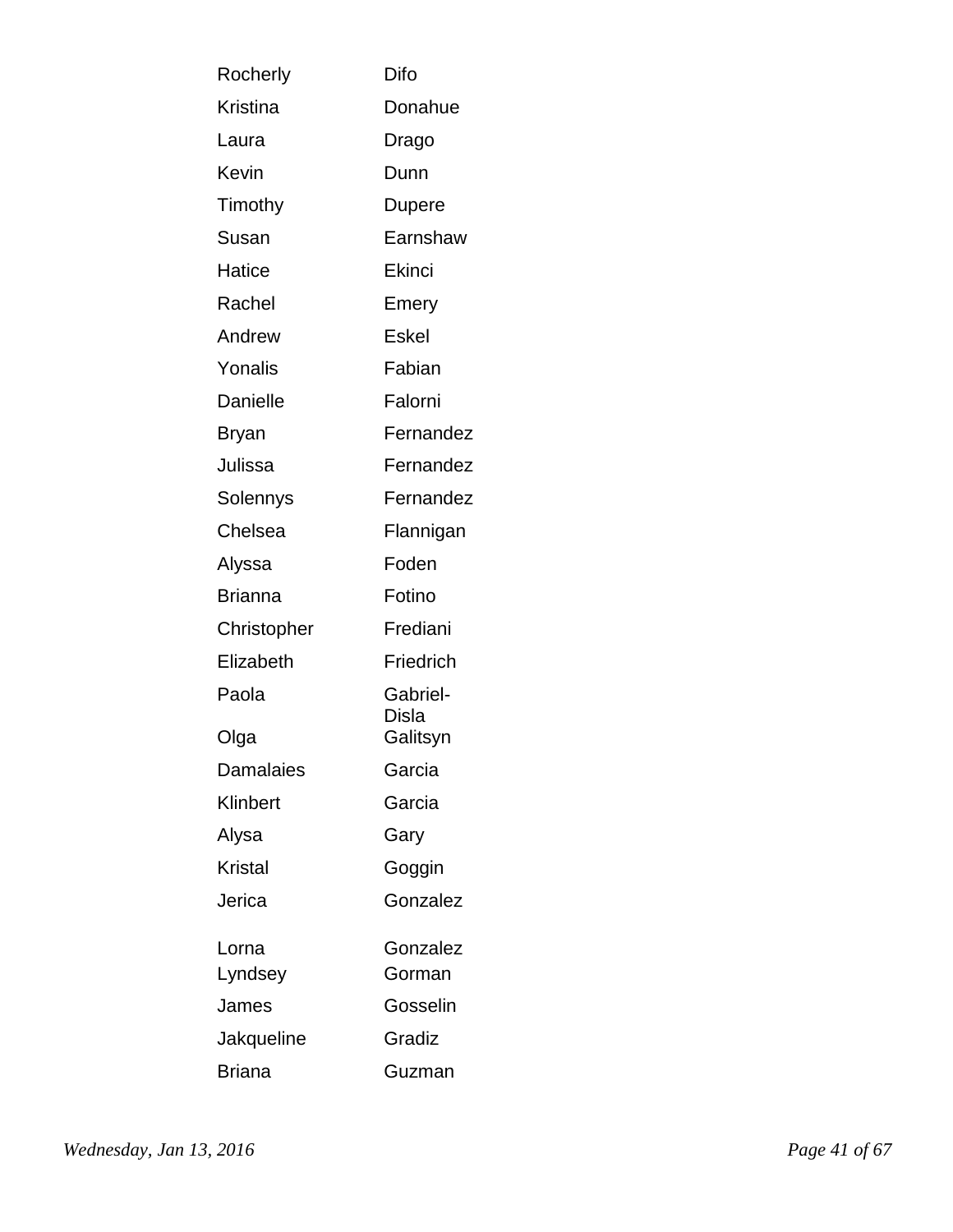| Christian     | Guzman           |
|---------------|------------------|
| Zuneivy       | Guzman           |
| Caroline      | Hamel            |
| Katie         | Hamilton         |
| Kylie         | Hamilton         |
| Serey         | Has              |
| Amanda        | Hatch            |
| Eric          | Hatch            |
| Aaliyah       | Hernandez        |
| Amber         | Hernandez        |
| Ariorca       | Herrera          |
| Micaela       | Abreu<br>Holland |
| Dominga       | Houlihan         |
| Mary          | Houlihan         |
| Shuting       | Huang            |
| Cheryl        | Jabour           |
| Brian         | Jaime            |
| Elaine        | Javier           |
| Joshua        | Javier           |
| Carolin       | Jorge            |
| Mark          | Karongo          |
| Karleen       | Klier            |
| Zion          | Ko               |
| Christian     | Labrecque        |
| Alexyss       | Langevin         |
| <b>Hicham</b> | Lasfar           |
| Andrew        | Le               |
| Meagan        | Liddell          |
| Jennifer      | Lilja            |
| Alexa         | Lopez            |
| Nathalie      | Lopez            |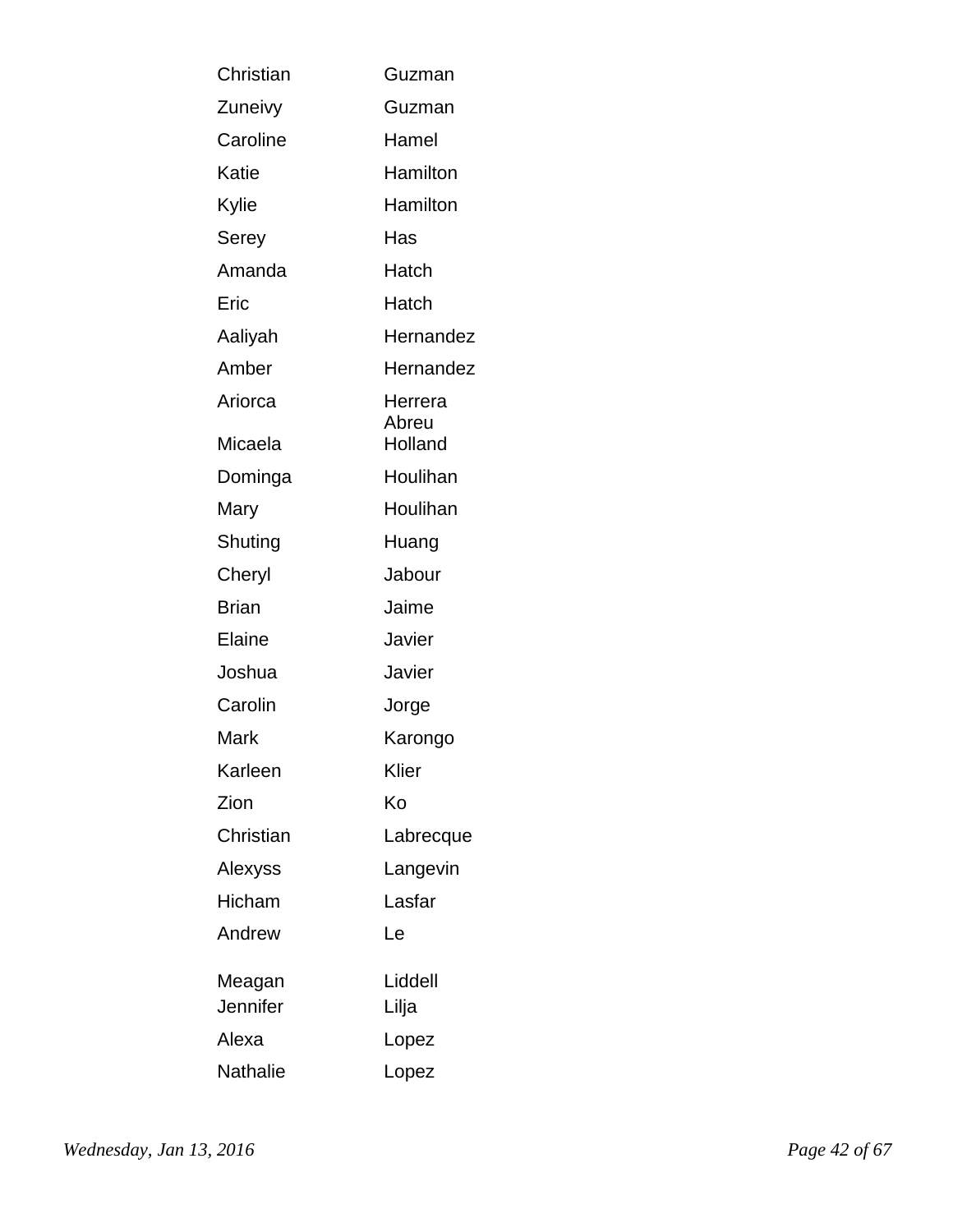| Jeanette        | Lucas               |
|-----------------|---------------------|
| Carmen          | Luciano             |
| Lisandra        | Lugo Familia        |
| Nathanais       | Madera              |
| Michael         | Mades               |
| Elissa          | Maldonado           |
| Casandra-Joy    | Marie               |
| Arislendy       | Marte               |
| Katelyn         | May                 |
| Patrick         | McCarty             |
| Emilyna         | Meas                |
| Darlene         | Medina              |
| Alba            | Mejia-<br>deMontero |
| Victoria        | Melo                |
| Peter           | <b>Menzies</b>      |
| Yanni           | Mercado             |
| Hasnaa          | Merghad             |
| Ercania         | Mesidor             |
| Alex            | Messina             |
| Paul            | Midolo              |
| Linette         | Miranda             |
| Mireine         | Moinvil             |
| Johanna         | Monegro             |
| Gabriela        | <b>Morales</b>      |
| Eric            | Moreau              |
| Kristina        | Morin               |
| <b>Nicholas</b> | Motta               |
| Pascale         | Moussa              |
| Loren<br>Michel | Neel<br>Nehme       |
| An              | Nguyen              |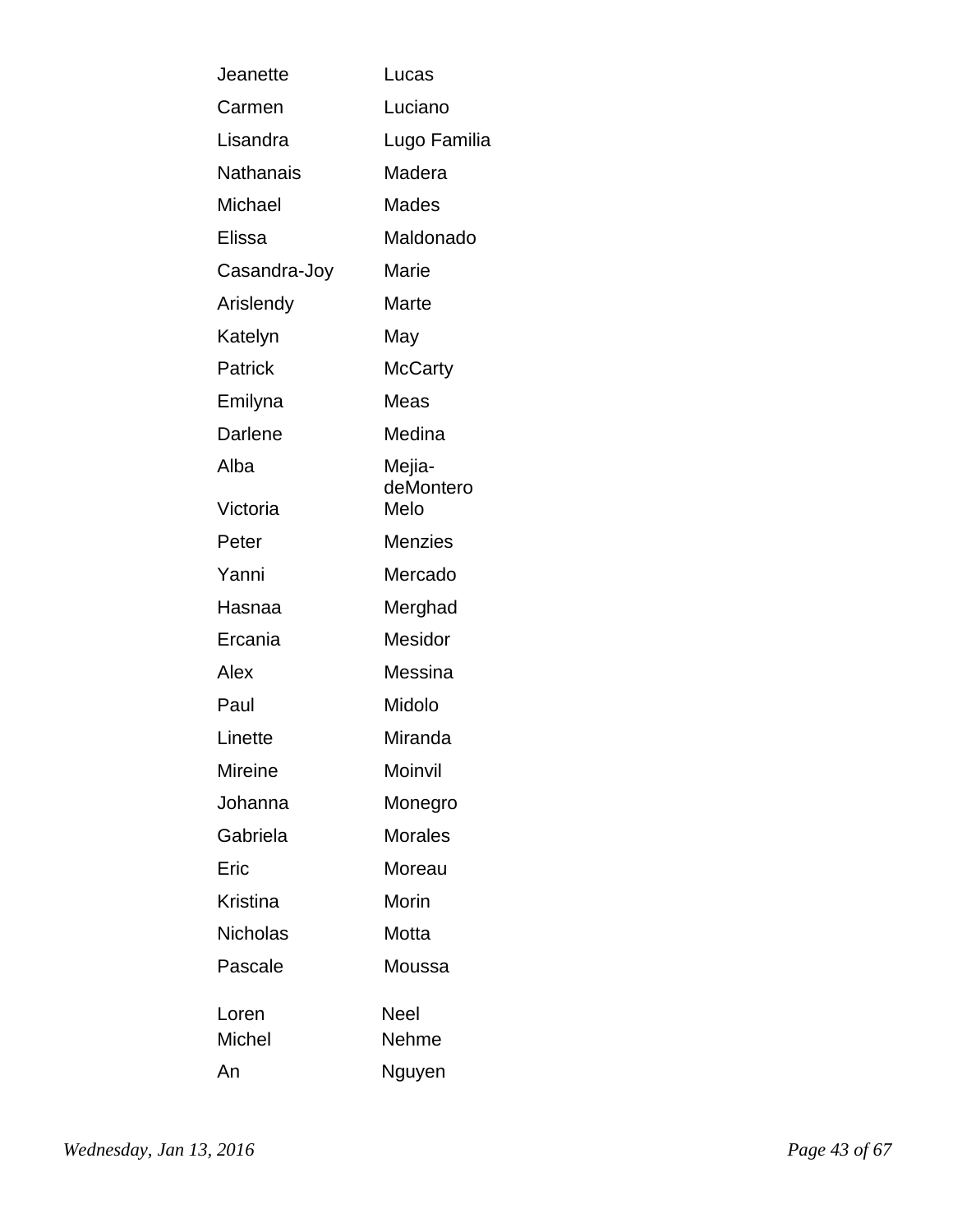| Thanh          | Nguyen           |
|----------------|------------------|
| Thuy           | Nguyen           |
| Tianna         | Nightingale      |
| Caroline       | O'Keefe          |
| Frank          | Oliveira         |
| Leticia        | Omezi            |
| <b>Elvis</b>   | Ortega           |
| Kevin          | Park             |
| James          | Parker           |
| Ashley         | Parolisi         |
| Amanda         | Pepin            |
| Ashley         | Pepin            |
| <b>Ivelise</b> | Perez            |
| Taylor         | Petrosino        |
| <b>Matthew</b> | Picardi          |
| Samantha       | Pinheiro         |
| Nicole         | Polanco          |
| Kimberly       | Portillo         |
| Ariela         | Poueriet         |
| Amanda         | Preston          |
| Christopher    | Racioppi         |
| Wendy          | Ramirez          |
| Stephanie      | Ratliff          |
| Ana            | Reyes            |
| <b>Andris</b>  | Reyes            |
| Juan           | Reyes            |
| Carlos         | Rivera           |
| Daniel         | Rivera           |
| Monica         | <b>Rizkallah</b> |
| Constance      | <b>Roberts</b>   |
| Luis           | <b>Robles</b>    |
| Angie          | Rodriguez        |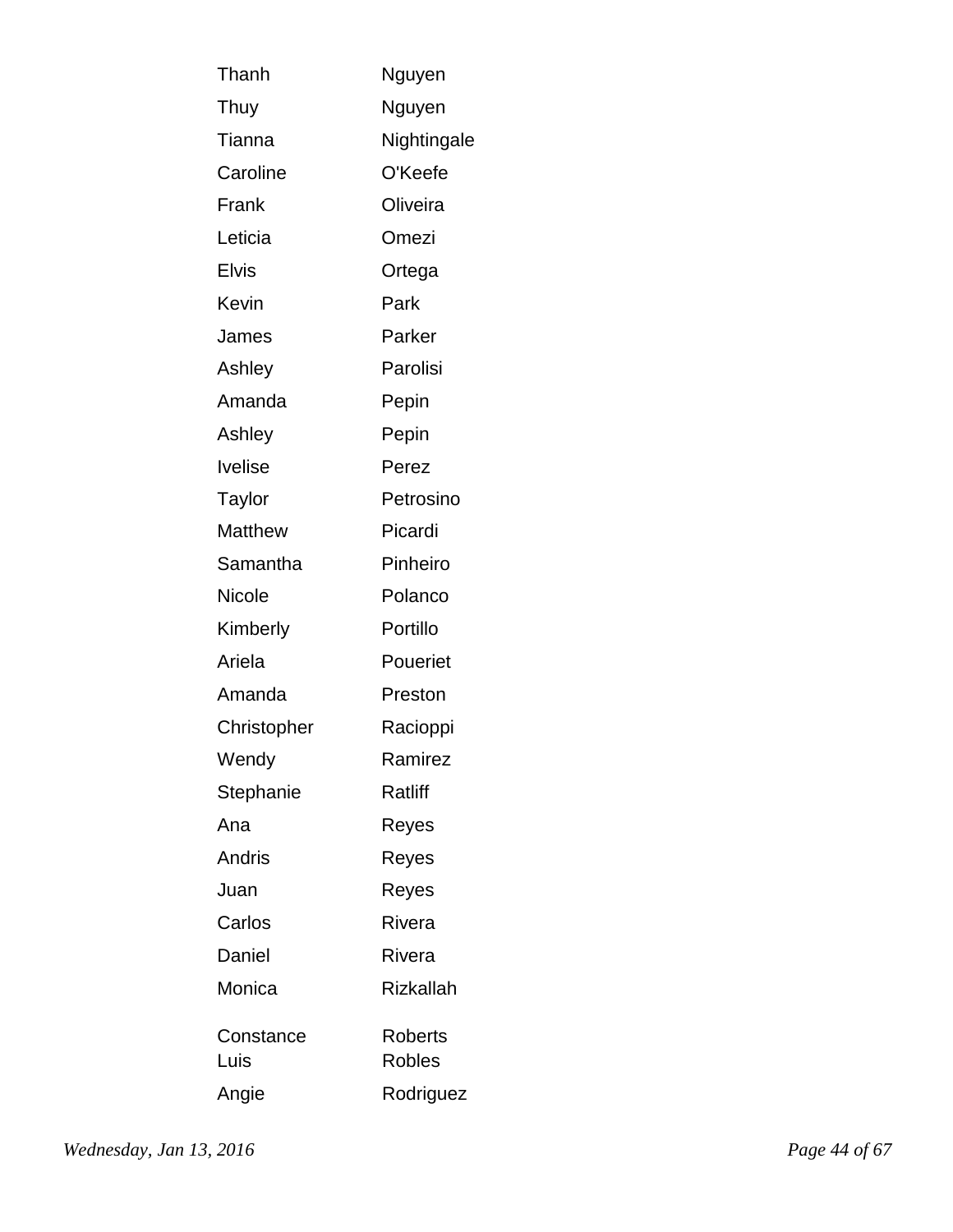| Candra          | Rodriguez   |
|-----------------|-------------|
| Eliza           | Rodriguez   |
| Henry           | Rodriguez   |
| Jasmin          | Rodriguez   |
| Naysha          | Rodriguez   |
| Orlando         | Rodriguez   |
| Jaime           | Romero      |
| Johanna         | Romero      |
| Delia           | Rosado      |
| Michany         | Rosado      |
| <b>Kristina</b> | Rosario     |
| Felicia         | Rumore      |
| Serena          | Saade       |
| Cassandra       | Saintasse   |
| Nabil           | Saleh       |
| Rami            | Saleh       |
| Anyerli         | Sanchez     |
| Anthony         | Sanguedolce |
| Stephanie       | Santamaria  |
| Oliver          | Santana     |
| Amalia          | Santiago    |
| Freddy          | Santiago    |
| Rie             | Santiago    |
| Ana             | Sanz        |
| Francisco       | Sanz        |
| Jonathan        | Scammon     |
| Amanda          | Sciuto      |
| <b>Michelle</b> | Scott       |
| Veronica        | Sheehan     |
| Kayla           | Simone      |
| Andrew          | Smith       |
| Michael         | Son         |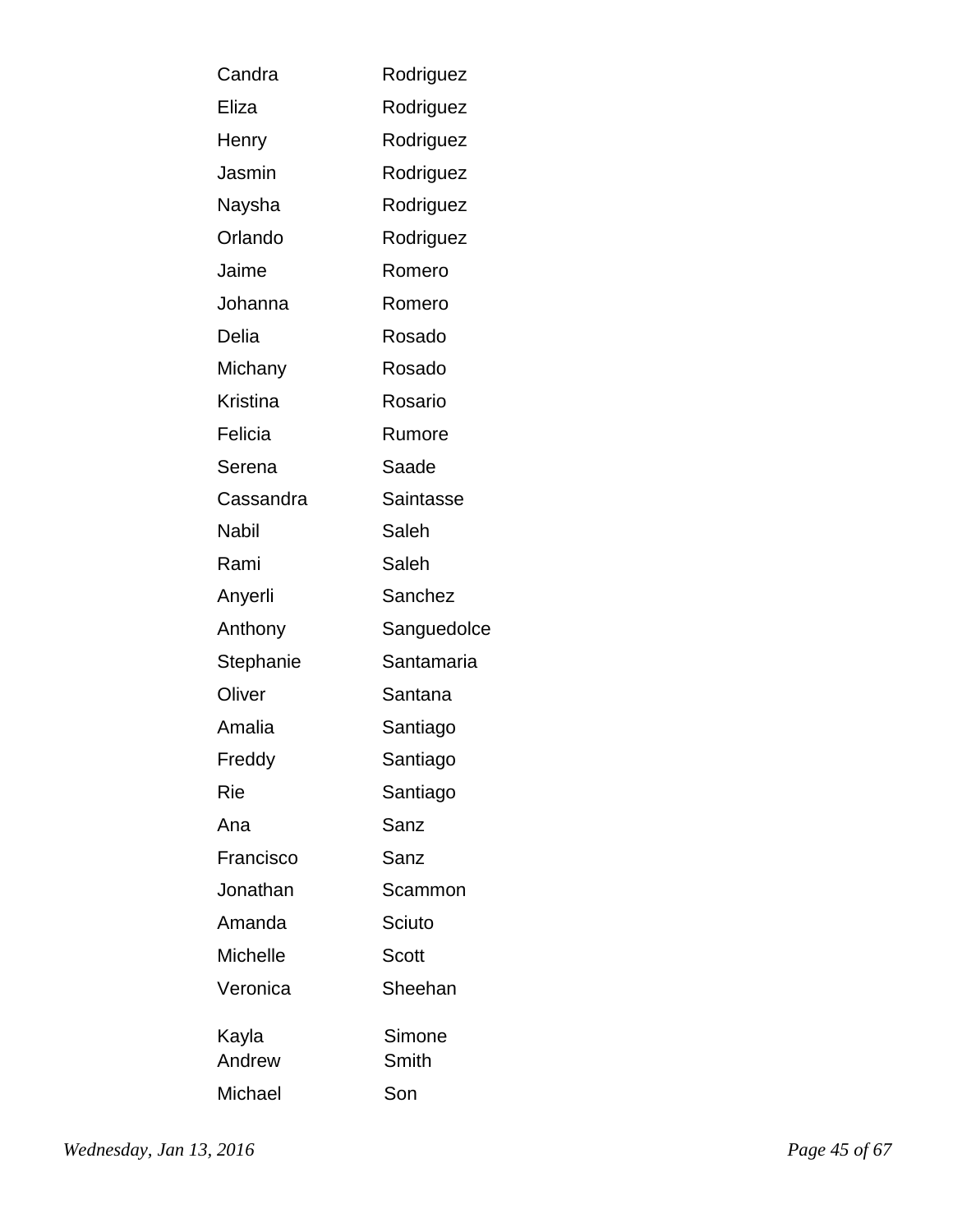| Emily          | Soriano                |
|----------------|------------------------|
| Amhel          | Sosa Tejada            |
| Adam           | St Onge                |
| Francis        | Stanganelli            |
| Meghan         | Sullivan               |
| Meaghan        | <b>Summerlin</b>       |
| Deric          | Sutton                 |
| Carl           | Swenson                |
| Hannah         | Tarr                   |
| <b>Alexis</b>  | <b>Tavares-Garrett</b> |
| Cynthia        | Tejada                 |
| Frankiel       | Tejada                 |
| Gissel         | Tejada                 |
| Manuel         | Tejeda                 |
| Elena          | <b>Thiel</b>           |
| <b>Francis</b> | Thompson               |
| Sheena         | Thompson               |
| Abdul          | <b>Torres</b>          |
| Tara           | Torrisi                |
| Dat            | Tran                   |
| Michael        | <b>Tripp</b>           |
| Minh           | Truong                 |
| Jorge          | Urena Vargas           |
| Argenis        | Vargas-<br>Rodriguez   |
| Jessica        | Vazquez                |
| Ashley         | Ventrillo              |
| Nicolle        | Vivier                 |
| Ngan           | Vuong                  |
| Ryan           | Wilmot                 |
| Mark<br>Shoufa | Yurewicz<br>Zhou       |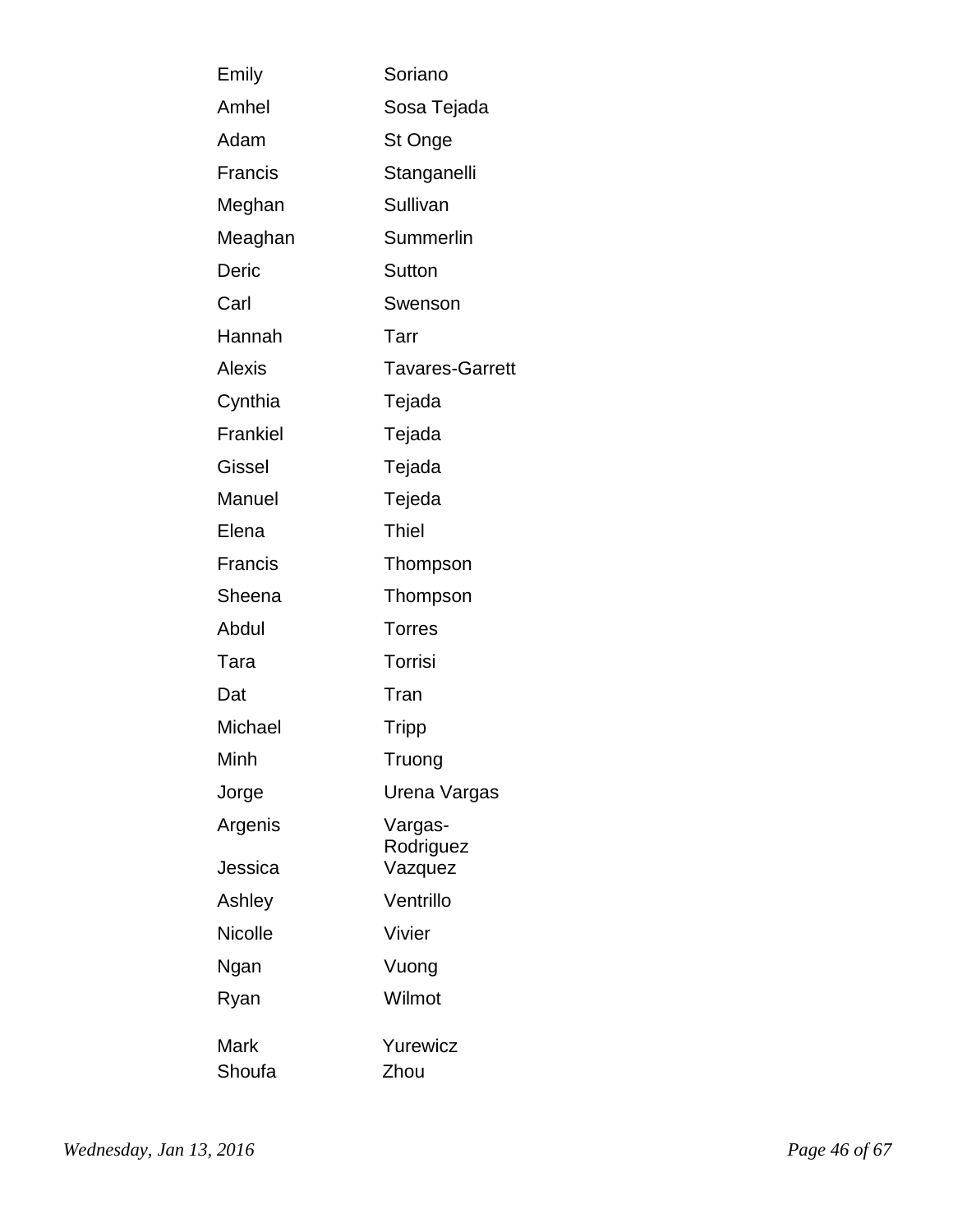| Jessica | <b>Zins</b>        |
|---------|--------------------|
| Emily   | <b>Zinsmeister</b> |
| Sarah   | Zompa              |

### **Middleton**

Kristina Andrukaitis

# **Newbury**

| Chad      | Gorham     |
|-----------|------------|
| Christine | Ogilvie    |
| Emily     | SanAntonio |
| Joseph    | Simon      |
| William   | Simon      |

# **Newburyport**

| Elizabeth      | <b>Brocher</b> |
|----------------|----------------|
| Jaime          | Case           |
| Christopher    | Clarke         |
| Caitlyn        | Cole           |
| <b>Brenda</b>  | Curry          |
| Parker         | Davis          |
| Nina           | Harrington     |
| <b>Bennett</b> | Holohan        |
| Althea         | John           |
| Shelby         | Larcome        |
| Kelleigh-Anne  | Lawrence       |
| Ericka         | Lewis          |
| Denise         | Logan          |
| Elizabeth      | Lynehan        |
| Kyle           | Monahan        |
| Adam           | Murray         |
| Joshua         | Myers          |
| Alicia         | Nelson         |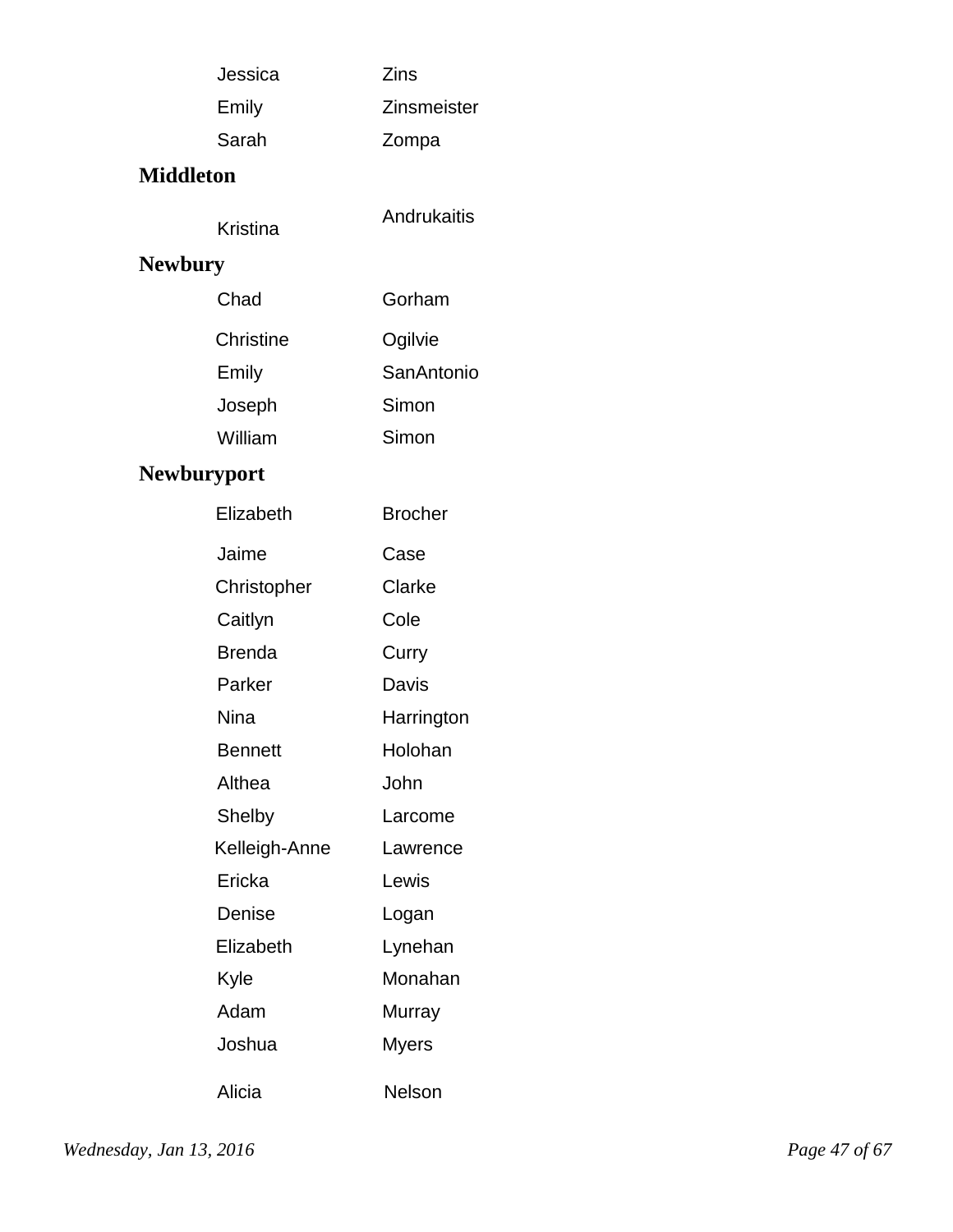| Susan     | Pepperman      |
|-----------|----------------|
| Nathan    | Ribicandria    |
| Catherine | Ryan           |
| Christene | Sadowski       |
| Alexander | Salah          |
| Annika    | <b>Stewart</b> |

#### **North Andover**

| Robert          | Allen           |
|-----------------|-----------------|
| Zachary         | <b>Bandle</b>   |
| Hannah          | <b>Bourland</b> |
| Emily           | <b>Brouder</b>  |
| Ivana           | Capellan        |
| Holly           | Carman          |
| Devin           | Carvalho        |
| <b>JianBiao</b> | Chen            |
| Farhan          | Chowdhury       |
| Farshad         | Chowdhury       |
| <b>Nicholas</b> | Cincotta        |
| Crystal         | Clunie          |
| Piper           | Connolly        |
| <b>Barbara</b>  | Conrad          |
| Alexander       | Cordero         |
| Julian          | Cruz            |
| Cheryl          | Cyr             |
| Diana           | DeLauri         |
| Joseph          | Donofrio        |
| Mary            | <b>Driscoll</b> |
| Michael         | Finn            |
| Joshua          | Fitzgerald      |
| Jessica         | Flanagan        |
| Kimbelry        | Flanagan        |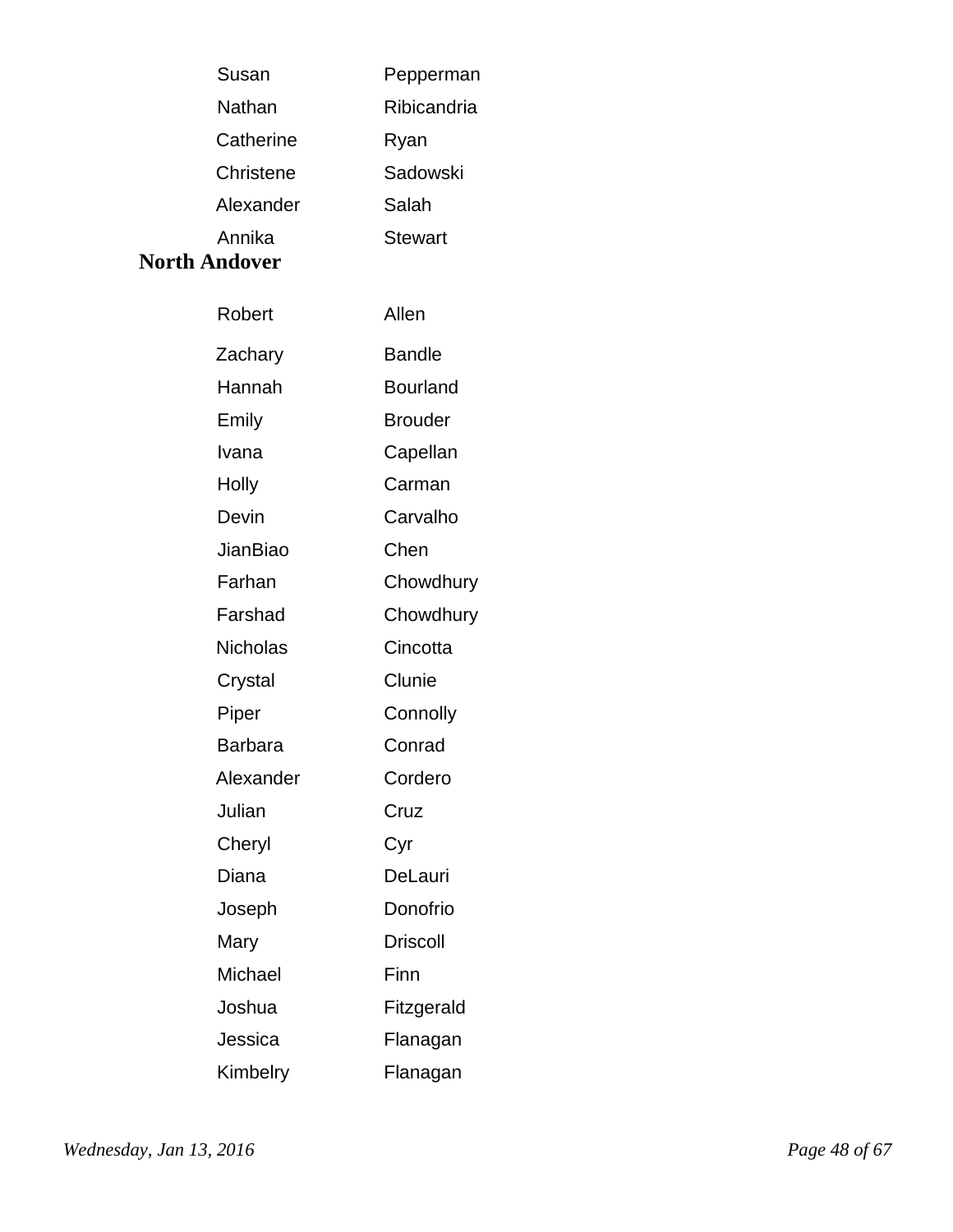| Ford<br>Fothergill |
|--------------------|
| Gallagher          |
| Giglio             |
| Gilbert            |
|                    |
| Grant              |
| Halenda            |
| Hamdi              |
| <b>Hawkins</b>     |
| Hong               |
| Hoyle              |
| Irawan             |
| Jackson            |
| Johnson            |
| Kamau              |
| Kusa               |
| Lent               |
| Levitt             |
| Mabon              |
| <b>Medeiros</b>    |
| Medeiros           |
| Metheny            |
| Metheny            |
| Miller             |
| <b>Mullaly</b>     |
| Najarian           |
| Nocco              |
| Papastavrou        |
| Pelache            |
| <b>Pelletier</b>   |
| Pietrowski         |
| Poss               |
|                    |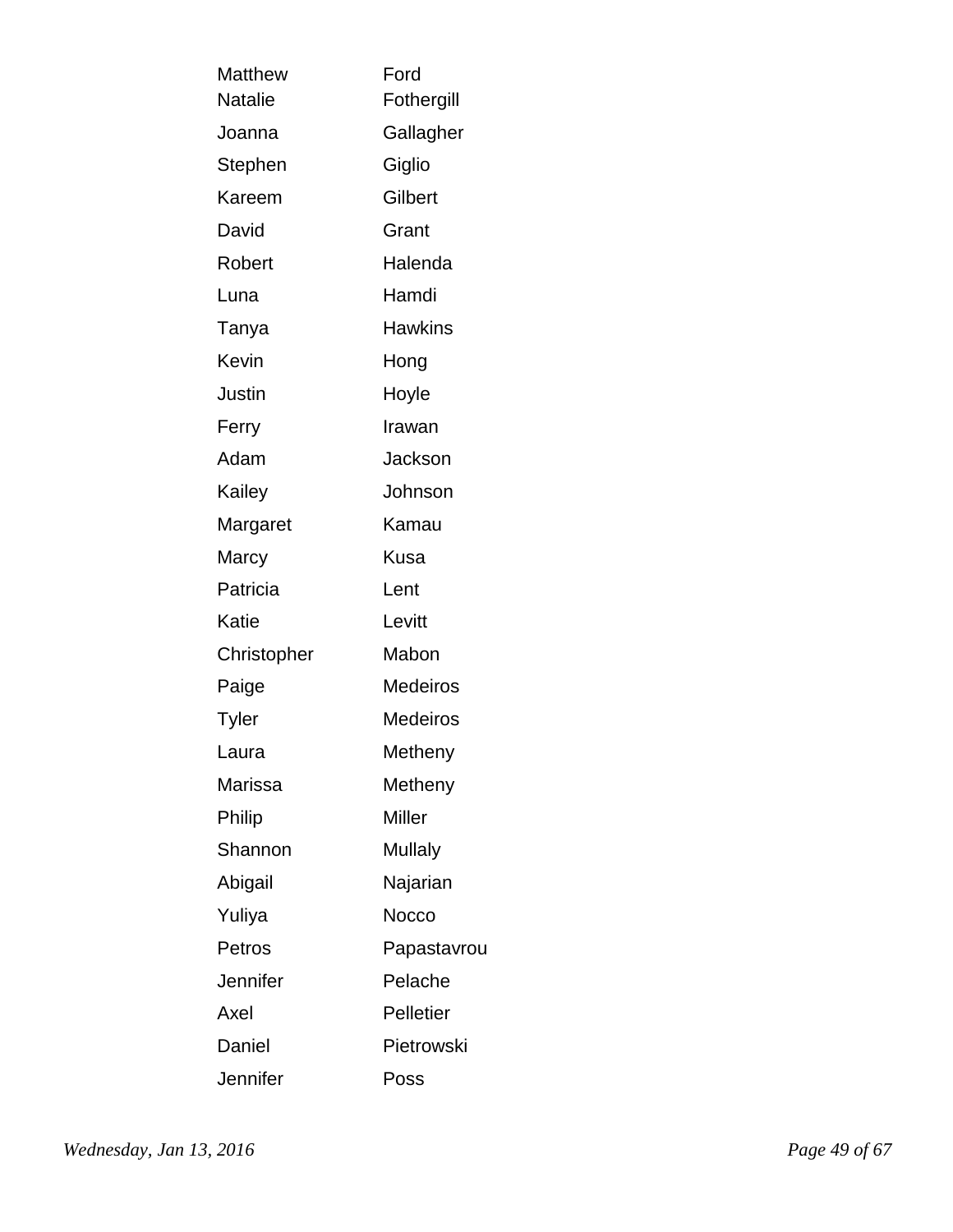|                | <b>Cristalis</b><br>Allison         | Ramos<br><b>Roberts</b> |
|----------------|-------------------------------------|-------------------------|
|                | <b>Breanne</b>                      | Rogers                  |
|                | Jessica                             | Shannon                 |
|                | Aksana                              | Sorokina                |
|                | <b>Brianna</b>                      | Spicer                  |
|                | Zachary                             | Willwerth               |
|                | <b>North Billerica</b>              |                         |
|                | Courtney<br><b>North Chelmsford</b> | Spera                   |
|                | <b>Molly</b>                        | <b>Miskell</b>          |
|                | Tara                                | <b>Miskell</b>          |
|                | Shari                               | Perelmuter              |
|                | Pedro<br><b>North Reading</b>       | Santiago                |
|                | William                             | Croswell                |
|                | Winfield                            | Field                   |
|                | <b>Barbara</b>                      | Keene                   |
| <b>Peabody</b> |                                     |                         |
|                | Sugeily                             | <b>DeCoo</b>            |
|                | Adam                                | Dorgan                  |
|                | Sheila                              | Glidden                 |
|                | Elizabeth                           | Lee                     |
|                | Isis                                | Montero                 |
|                | Ricardo                             | <b>Nunez</b>            |
|                | Gregory                             | Quirion                 |
|                | Zayuris                             | Rosario                 |
| <b>Reading</b> |                                     |                         |
|                | Sarah                               | Colpitts                |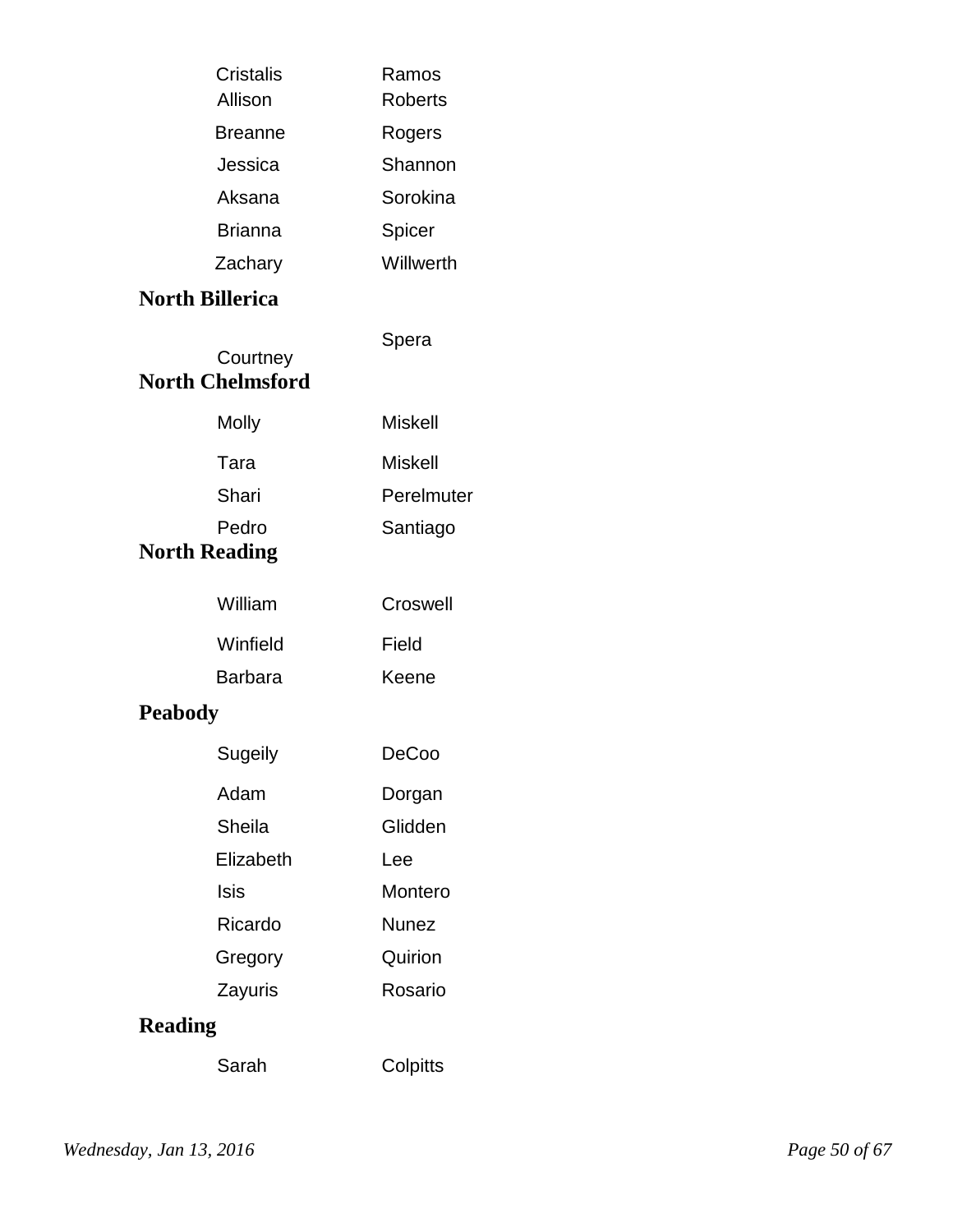|                  | Amanda                        | Makrys                            |  |
|------------------|-------------------------------|-----------------------------------|--|
|                  | Benjamin<br>Lauren<br>Kristen | Martin<br>Swanson<br><b>Tower</b> |  |
| <b>Revere</b>    |                               |                                   |  |
|                  |                               |                                   |  |
|                  | Marie                         | Larochelle                        |  |
| <b>Rowley</b>    |                               |                                   |  |
|                  | Allison                       | Jones                             |  |
|                  | Savannah                      | Kolosey                           |  |
|                  | Austin                        | Pasek                             |  |
|                  | Katherine                     | Plotner                           |  |
|                  | <b>Roxbury Crossing</b>       |                                   |  |
|                  | James                         | Morgan-<br><b>Thames</b>          |  |
| <b>Salem</b>     |                               |                                   |  |
|                  | Fawn                          | Alexander                         |  |
|                  | Alec                          | Anand                             |  |
|                  | Erik                          | Lang                              |  |
| <b>Salisbury</b> |                               |                                   |  |
|                  | Maddelyn                      | <b>Bennett</b>                    |  |
|                  | <b>Scott</b>                  | <b>Bizilj</b>                     |  |
|                  | Clay                          | <b>Bruneau</b>                    |  |
|                  | <b>Briana</b>                 | Cheverie                          |  |
|                  | Alicia                        | Clogston                          |  |
|                  | James                         | Coady                             |  |
|                  | Marie Anne                    | Cote                              |  |
|                  | Kylie                         | Duford                            |  |
|                  | Raileen                       | Eaton                             |  |
|                  | Christian                     | Fanaras                           |  |
|                  | <b>Brandon</b>                | Figueredo                         |  |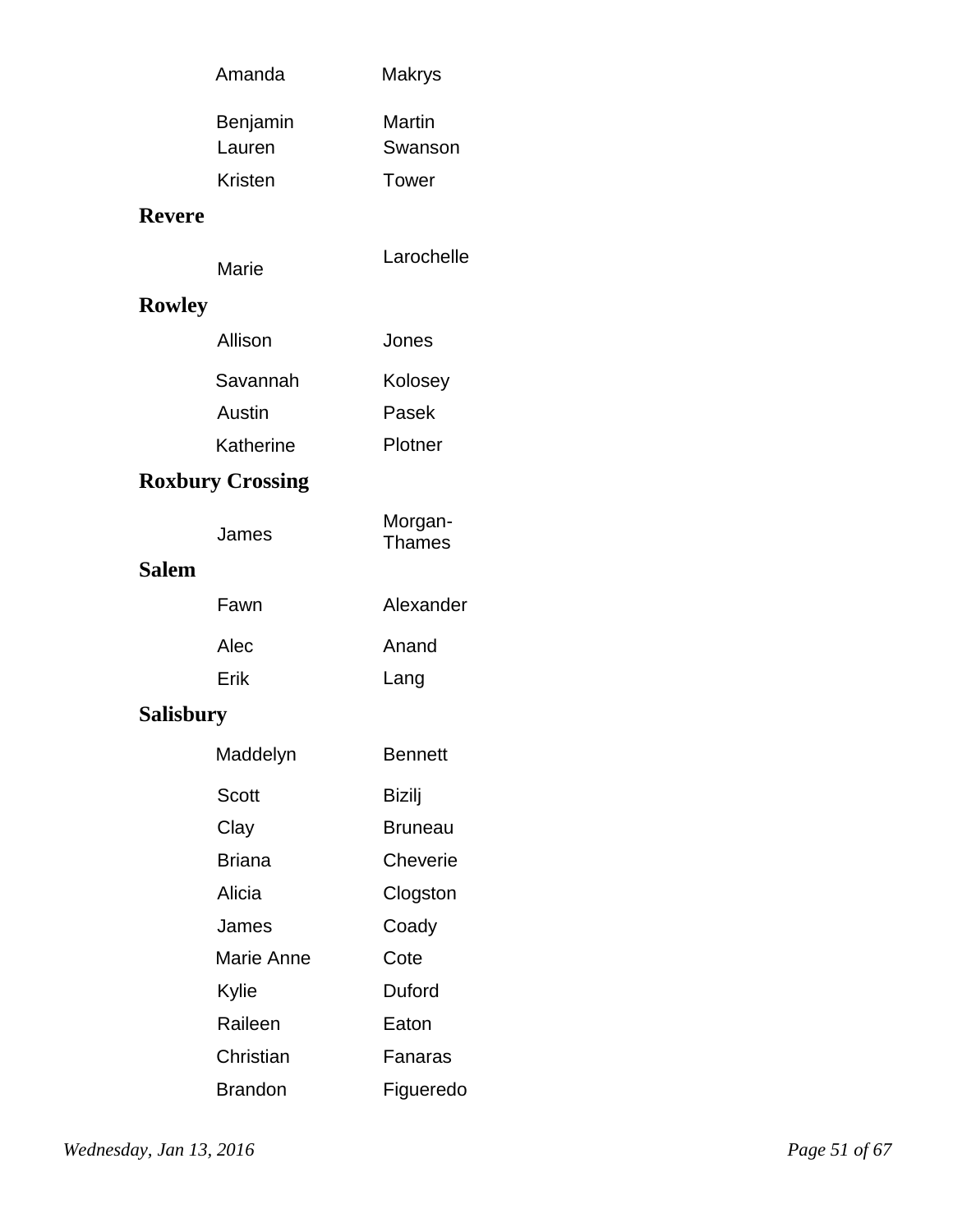| Tyler    | Figueredo      |
|----------|----------------|
| Amanda   | Fisher         |
| Emily    | Foster         |
| Sarah    | Foster         |
| Patricia | Ingegno        |
| Kristen  | Jeuvelis       |
| Adele    | LaCasse        |
| Jillian  | LaPlante       |
| Katee    | Lynch          |
| Matthew  | Lynch          |
| Jaclyn   | Marr           |
| Dylan    | McDougall      |
| Tricia   | McNeil         |
| Angelica | Medina         |
| Andrew   | Milton         |
| Delaney  | Morrissey      |
| Natasha  | Owen           |
| Coreen   | Pecoraro       |
| William  | Pecoraro       |
| Tayler   | Provost        |
| Samson   | Racioppi       |
| Kiana    | Rolfe          |
| Kristyn  | Sachetti       |
| Kimberly | Scholtz        |
| Thomas   | <b>Stevens</b> |
| Nicole   | Talas          |
| Kelsey   | Trudel         |
| Paige    | Wheeler        |
| Elyse    | Woodbury       |
|          |                |

# **Saugus**

| Elena | <b>DiGiulio</b> |
|-------|-----------------|
| Alex  | Rapoport        |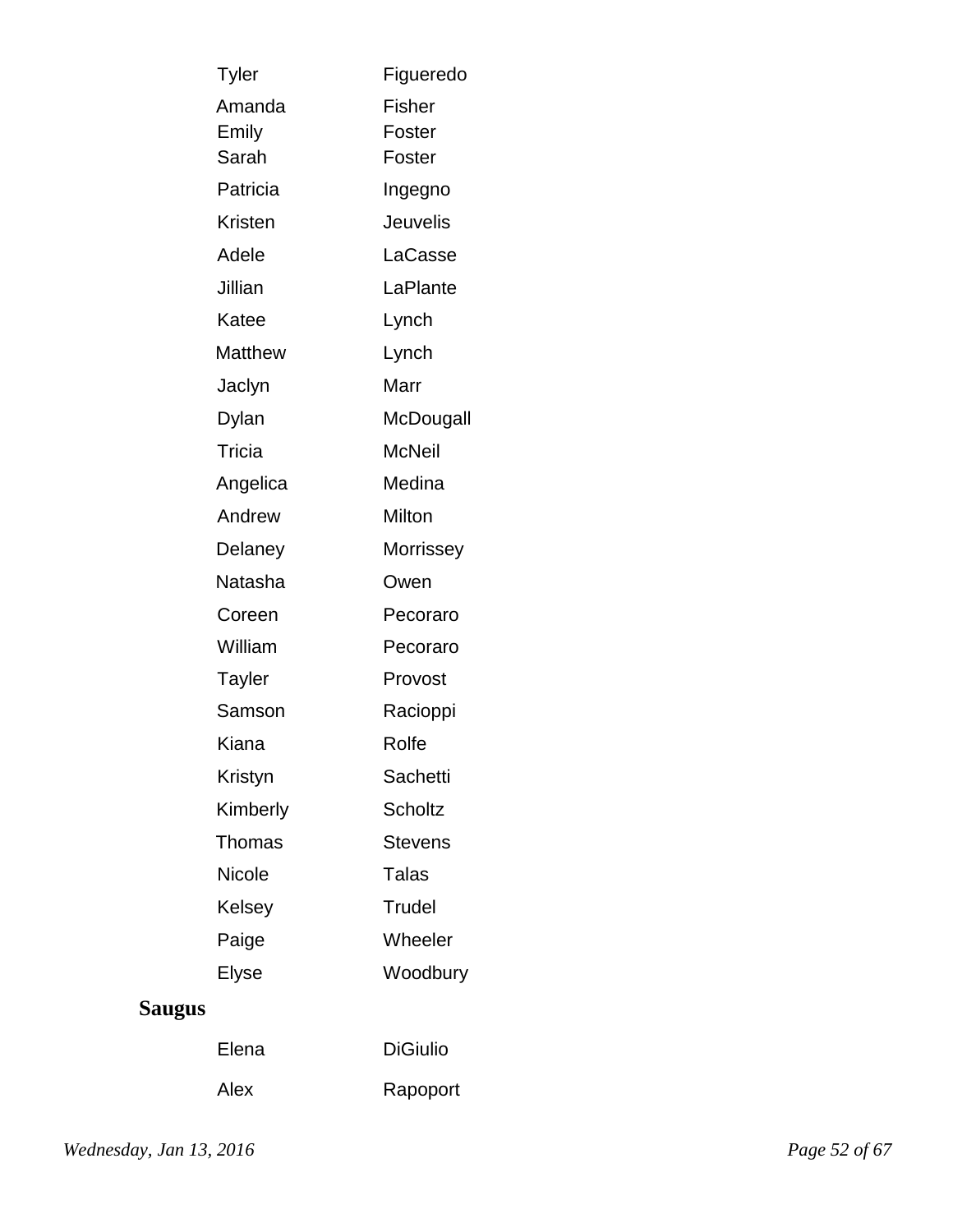### **South Boston**

|                  | Crystal               | Shaughnessy    |
|------------------|-----------------------|----------------|
|                  | <b>South Lawrence</b> |                |
|                  | <b>Barbie</b>         | Ewen           |
|                  | <b>Natalie</b>        | Guerra         |
|                  | George                | Simo           |
| <b>Stoneham</b>  |                       |                |
|                  | Mia                   | Rogers         |
| <b>Tewksbury</b> |                       |                |
|                  | lan                   | Anderson       |
|                  | Hannah                | <b>Benning</b> |
|                  | Kirsten               | <b>Brady</b>   |
|                  | Shianne               | Carmona        |
|                  | Scott                 | D'Agata        |
|                  | <b>Richard</b>        | <b>Devine</b>  |
|                  | Caley                 | Gordon         |
|                  | Madison               | Harris         |
|                  | Hoon                  | Kim            |
|                  | Louis                 | Lopes          |
|                  | Erin                  | <b>McGrail</b> |
|                  | Noelle                | Ogden          |
|                  | Stephen               | Previte        |
|                  | Samantha              | Thomas         |
| Wakefield        |                       |                |
|                  | Andrew                | Patti          |
|                  | Marie-Princesse       | Telamour       |
|                  |                       |                |

# **Walpole**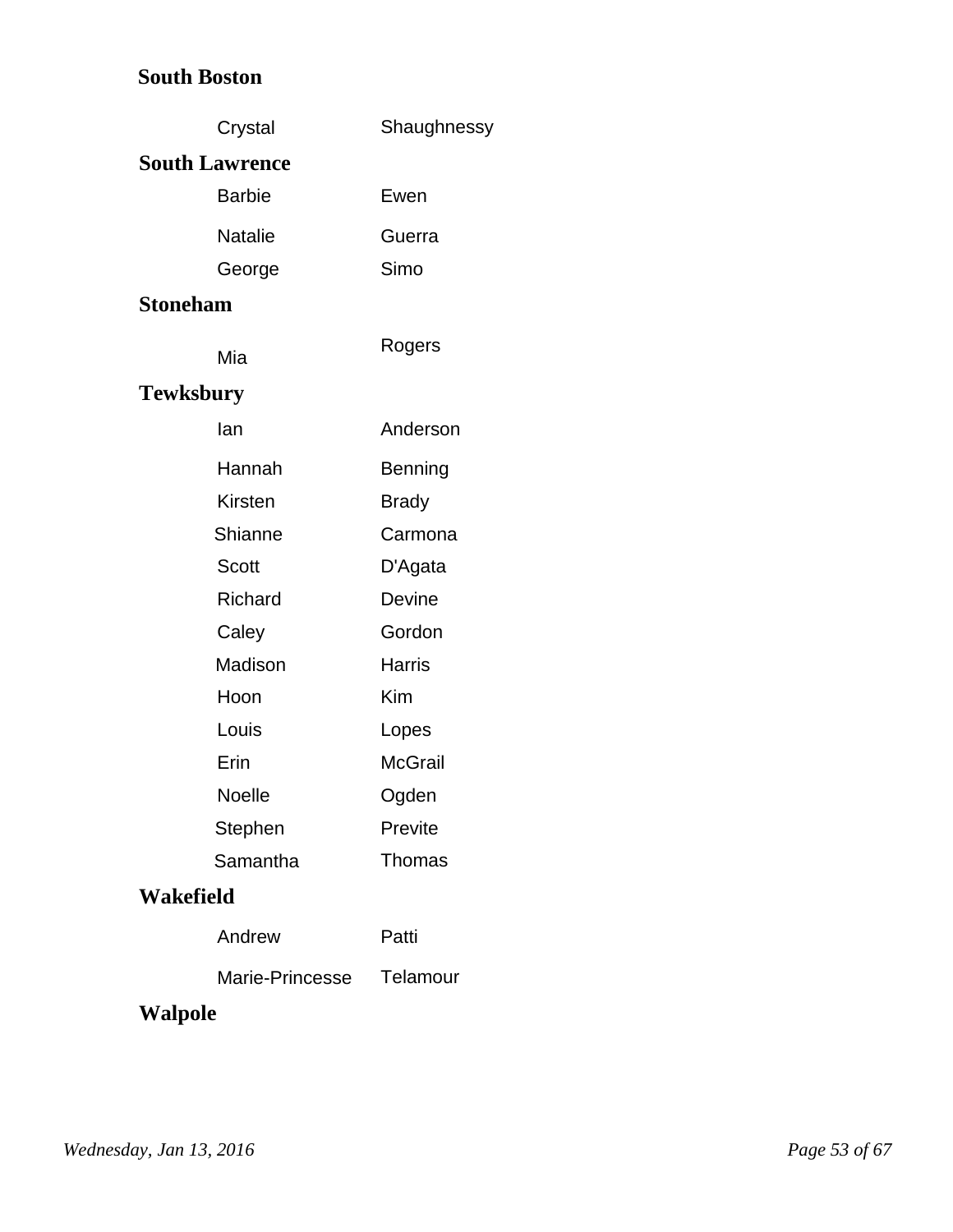|                | Smith |
|----------------|-------|
| <b>Kristin</b> |       |

### **Waltham**

| Watertown           | Christopher | Clement        |  |
|---------------------|-------------|----------------|--|
|                     | Ashly       | <b>Pietras</b> |  |
| <b>West Newbury</b> |             |                |  |
|                     | Timothy     | Abbott         |  |
|                     |             |                |  |
|                     | Gwen        | Albert         |  |
|                     | Peter       | Cahaly         |  |
|                     | Jacqueline  | Donahue        |  |
|                     | Katelyn     | Erhardt        |  |
|                     | Geoffrey    | Geiger         |  |
|                     | David       | Pena           |  |
|                     | Jared       | Shepard        |  |
|                     | Angela      | Viscomi        |  |
| Westford            |             |                |  |
|                     | Joseph      | Bray           |  |
|                     | Mercy       | Nyagah         |  |
|                     | Jennifer    | Richardson     |  |
| Wilmington          |             |                |  |
|                     | Daniel      | Cronin         |  |
|                     | Daron       | Fraser         |  |
|                     | David       | Getty          |  |
|                     | Eric        | Gewlas         |  |
|                     | Michael     | Gracia         |  |
|                     | George      | Hooper         |  |
|                     | Jacqueline  | Sullivan       |  |
|                     | Elizabeth   | Waterman       |  |
|                     | Jessica     | Weeden         |  |
|                     |             |                |  |

# **Winchester**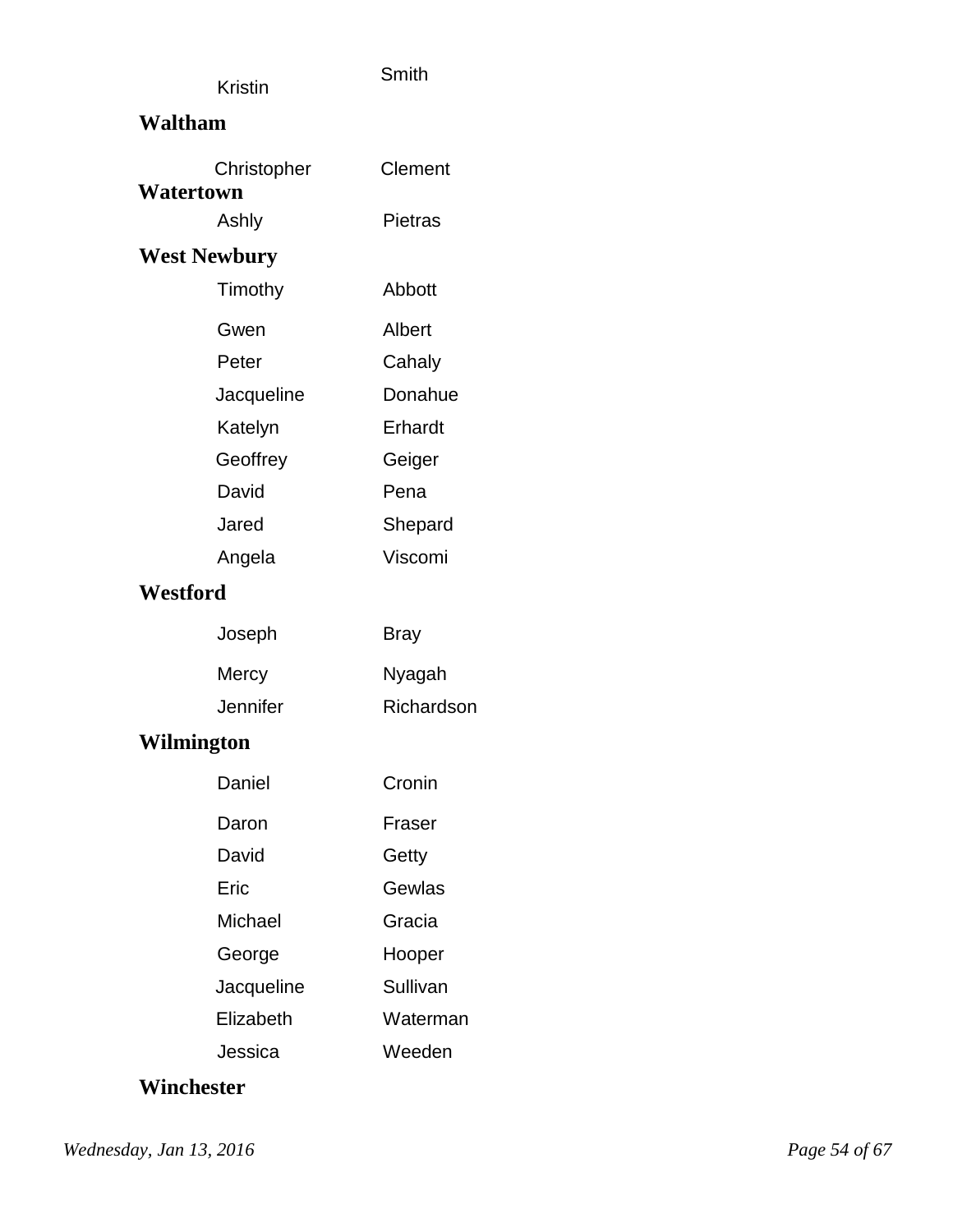|                   |                  | Justin               | Michaud            |  |
|-------------------|------------------|----------------------|--------------------|--|
| Woburn            |                  |                      |                    |  |
|                   |                  | Angela<br>Marckendy  | DiVeglia<br>Vernet |  |
|                   | Worcester        |                      |                    |  |
|                   |                  | Andrew               | Reid               |  |
|                   |                  | Seth                 | Saulnier           |  |
| haverhill         |                  |                      |                    |  |
|                   |                  | Douglas              | Lay                |  |
| ME                | <b>Maine</b>     |                      |                    |  |
|                   | <b>Biddeford</b> |                      |                    |  |
|                   |                  | Aminat               | Sillah             |  |
|                   | <b>Eliot</b>     |                      |                    |  |
|                   |                  | Stephanie            | <b>Boucher</b>     |  |
|                   | Wells            |                      |                    |  |
|                   |                  | Nodine-Chantelle     | Webster-<br>Meono  |  |
| <b>York Beach</b> |                  |                      |                    |  |
|                   |                  | <b>Matthew</b>       | <b>McKinley</b>    |  |
| <b>NH</b>         |                  | <b>New Hampshire</b> |                    |  |
|                   | <b>Atkinson</b>  |                      |                    |  |
|                   |                  | Jennifer             | Assenza            |  |
|                   |                  | Emily                | Comei              |  |
|                   |                  | Kiara                | Councilman         |  |
|                   |                  | Michael              | Cross              |  |
|                   |                  | Katherine<br>Meaghan | Delfino<br>Devine  |  |
|                   |                  |                      |                    |  |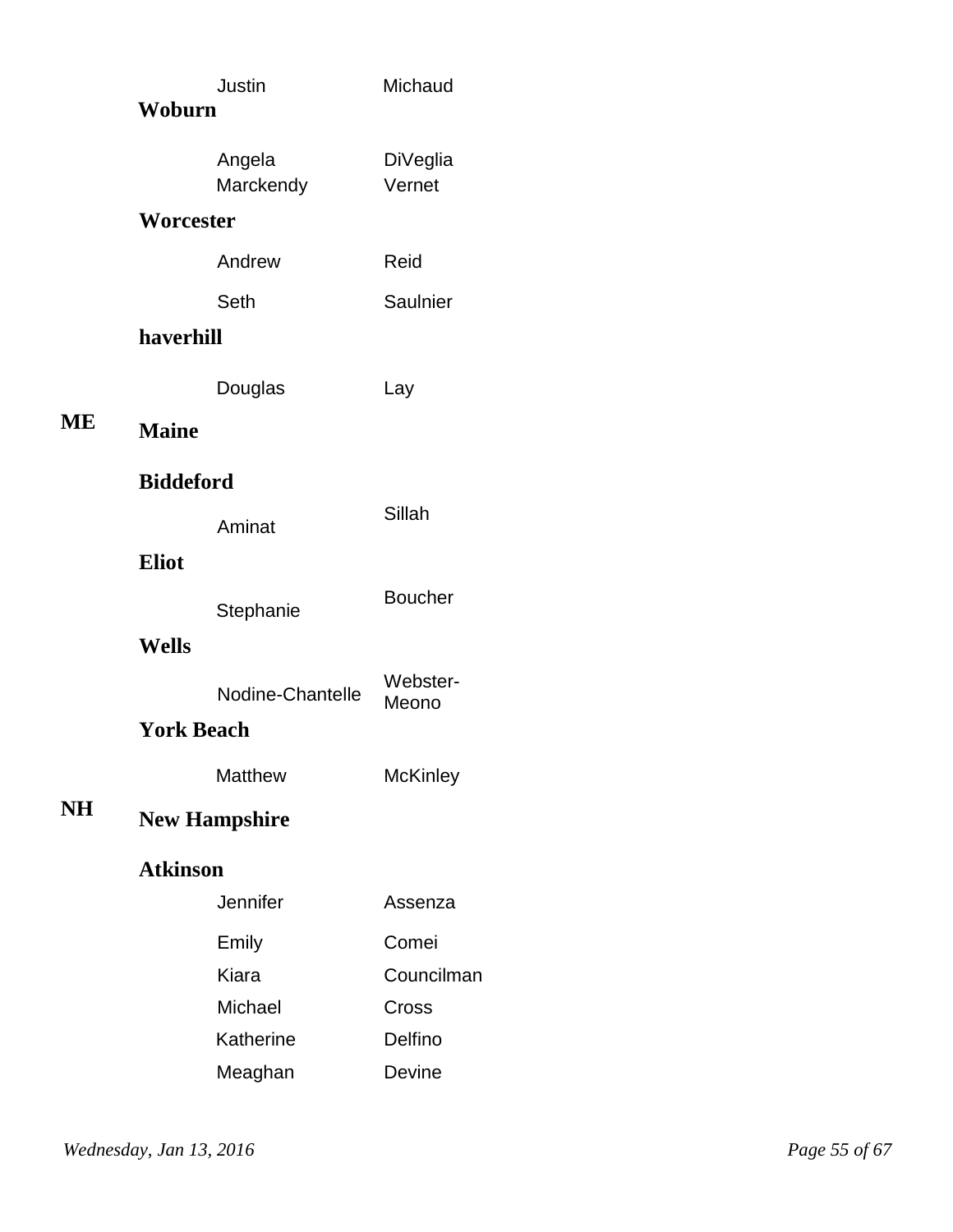| Logan             | Foster               |  |
|-------------------|----------------------|--|
| <b>Shalita</b>    | Gaouette             |  |
| Alexia            | Gulezian             |  |
| Elysha<br>Abigail | Heymans<br>Huberdeau |  |
| Lindsay           | <b>Judkins</b>       |  |
| Andrew            | Kerman               |  |
| Michael           | Komornick            |  |
| Nathan            | Kozlovski            |  |
| Rebecca           | Langlois             |  |
| Taylor            | Langlois             |  |
| Amy               | McDonald             |  |
| Andrea            | Mezquita             |  |
| Robin             | Oates                |  |
| Madison           | Ripley               |  |
| <b>Marcus</b>     | Villafane            |  |
| <b>Atkinson</b>   |                      |  |
| <b>Elise</b>      | Salvaneschi          |  |
| <b>Bedford</b>    |                      |  |
| Praweena          | Cooper               |  |
| Shannon           | Spiliotis            |  |
| <b>Brentwood</b>  |                      |  |
| Gail              | <b>Hewins</b>        |  |
| Lindsey           | Mucci                |  |
| <b>Chester</b>    |                      |  |
| Kenna             | <b>Burt</b>          |  |
| Edward            | <b>Ste Croix</b>     |  |
| <b>Danville</b>   |                      |  |
| Stephanie         | Cordeiro             |  |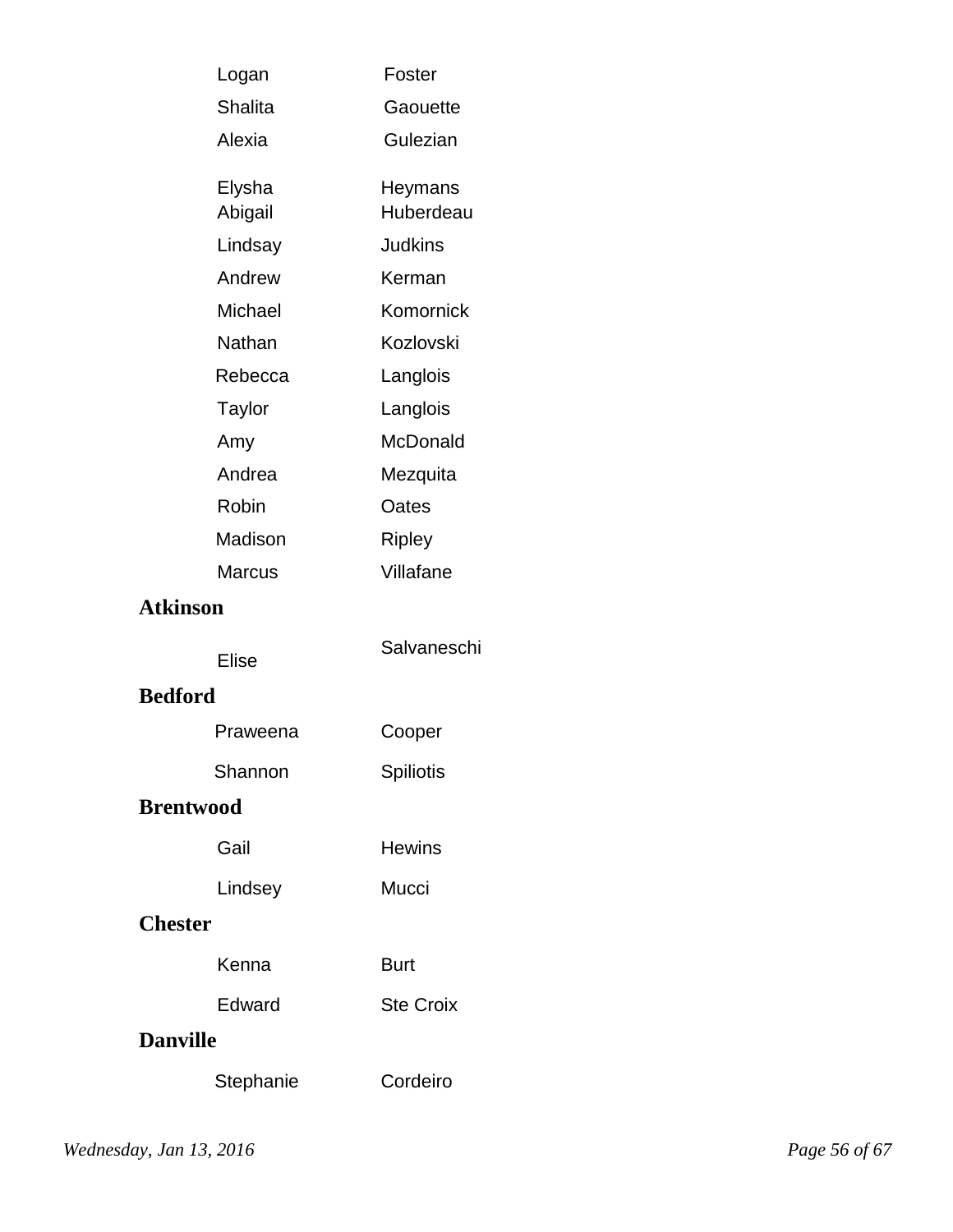| Desrosiers     |
|----------------|
| Foster         |
| Freeman        |
| Hassard        |
| Keenan         |
| MacI ean       |
| O'Grady        |
| <b>Roberts</b> |
| Seavey         |
| Spencer        |
|                |

# **Derry**

| Taylor   | Blais             |
|----------|-------------------|
| Anthony  | Bowers            |
| Abigail  | Davison           |
| Meghan   | Davison           |
| Julianne | Dickerson         |
| Ryan     | Ginnard           |
| Kelly    | Hare              |
| Robert   | Harper            |
| Walter   | Manter            |
| Dominic  | Marraffa          |
| Jennifer | Navarro           |
| April    | <b>St Hilaire</b> |
| Nicholas | Walker            |
|          |                   |

# **East Derry**

| Devon<br><b>East Hampstead</b> | Markie-<br>Lutz |
|--------------------------------|-----------------|
| Caleb                          | Ashford         |
| Sarah                          | Davis           |
| Jessica                        | <b>Riley</b>    |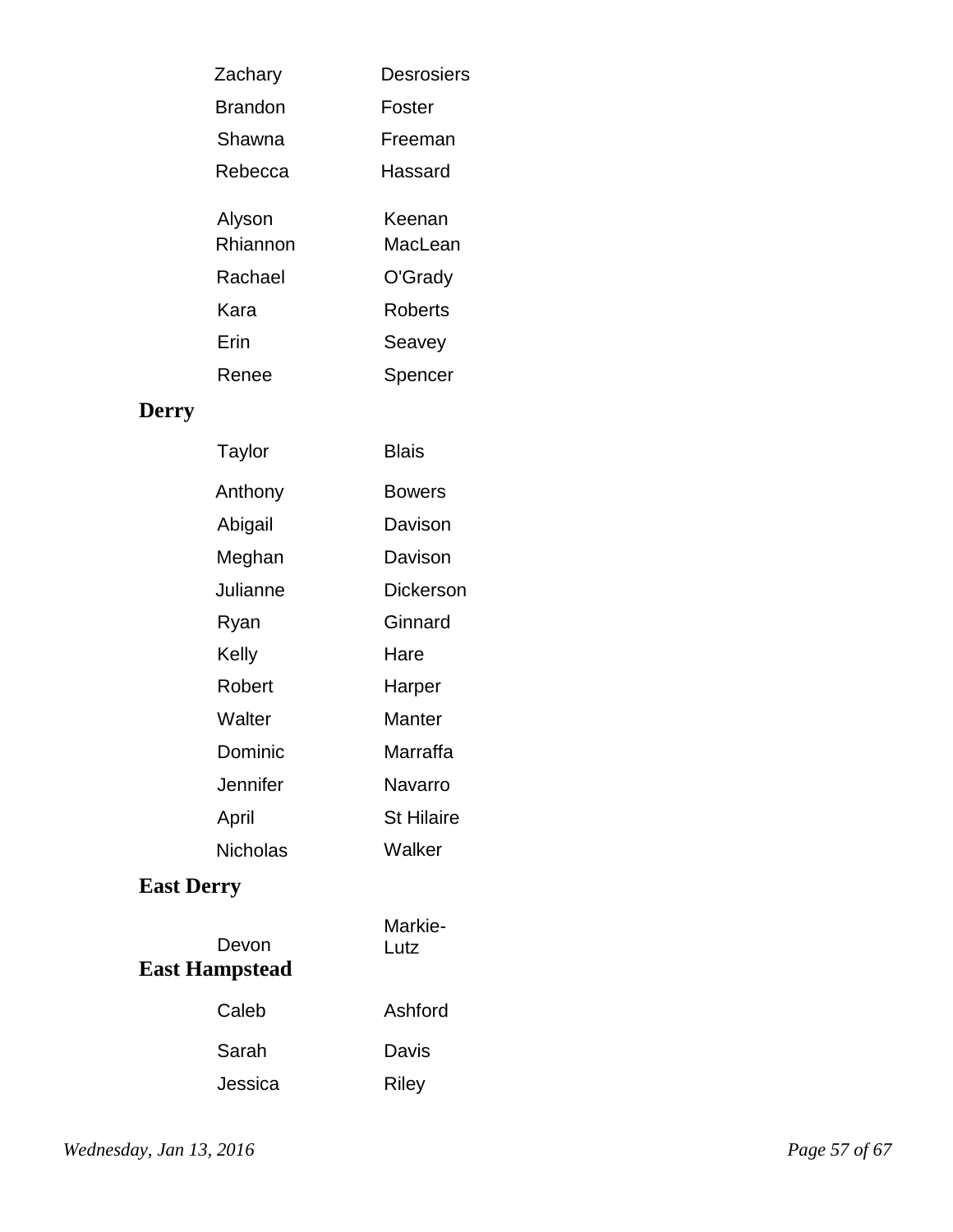|                  | Justin                | Sandberg                    |
|------------------|-----------------------|-----------------------------|
|                  | <b>East Kingston</b>  |                             |
|                  | John                  | Caswell                     |
|                  | Nicole                | Rembis                      |
| <b>Epping</b>    | Alicia<br>Christopher | <b>Thibeault</b><br>Walters |
| <b>Exeter</b>    |                       |                             |
|                  | Jennilee              | Rogers                      |
| <b>Fremont</b>   |                       |                             |
|                  | Ryan                  | Lavelle                     |
|                  | Kristopher            | Wason                       |
| Goffstown        |                       |                             |
|                  | Joshua                | Fredette                    |
| <b>Hampstead</b> |                       |                             |
|                  | Vanessa               | Bergeron                    |
|                  | Gwilym                | Clarke                      |
|                  | <b>Nicholas</b>       | Egan                        |
|                  | Elizabeth             | Giroux                      |
|                  | Kevin                 | Grandmaison                 |
|                  | Michael               | King                        |
|                  | Danny                 | Legendre                    |
| <b>Hampton</b>   |                       |                             |
|                  | Karla                 | Cadena                      |
|                  | Rebecca               | Florent                     |
|                  | Jordan                | Grant                       |
|                  | Paul                  | Horton                      |
|                  | Wendy                 | Nemec                       |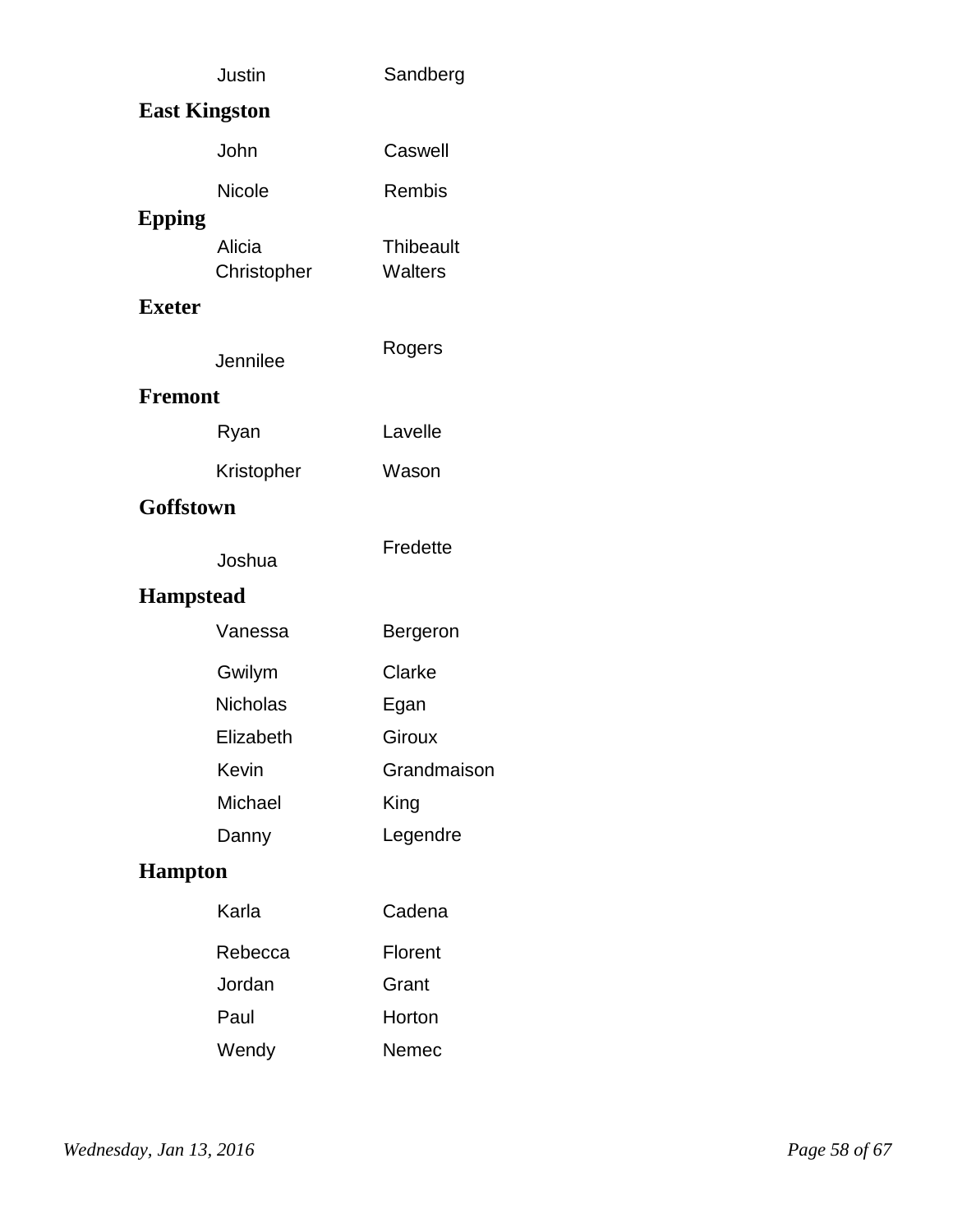|               | Kelley               | Serpis         |
|---------------|----------------------|----------------|
|               | <b>Hampton Falls</b> |                |
|               | Nathan               | Clark          |
|               | Andrew               | Mullen         |
| <b>Hudson</b> |                      |                |
|               | Mackenzie<br>Cameron | Dionne<br>Hale |
|               | Ann                  | Wambui         |
| Kensington    |                      |                |
|               | Erin                 | Noyes          |
|               | Alison               | O'Brien        |

# **Kingston**

| <b>Blanche</b> | Andrews        |
|----------------|----------------|
| Nathaniel      | Anzalone       |
| Emily          | <b>Belisle</b> |
| David          | Fowler         |
| Michael        | Gallagher      |
| Kristen        | Gordon         |
| Dante          | Guzzardi       |
| Margaret       | Kostiew        |
| Gloria         | LeClair        |
| Shawna         | Loehr          |
| Zachary        | Quigley        |
| Elizabeth      | Raleigh        |
| Samantha       | Romano         |
| Stephanie      | Sammon         |
| Man            | Zhang          |
| Londonderry    |                |
| Cooper         | <b>Binette</b> |
| Kimberly       | Marino         |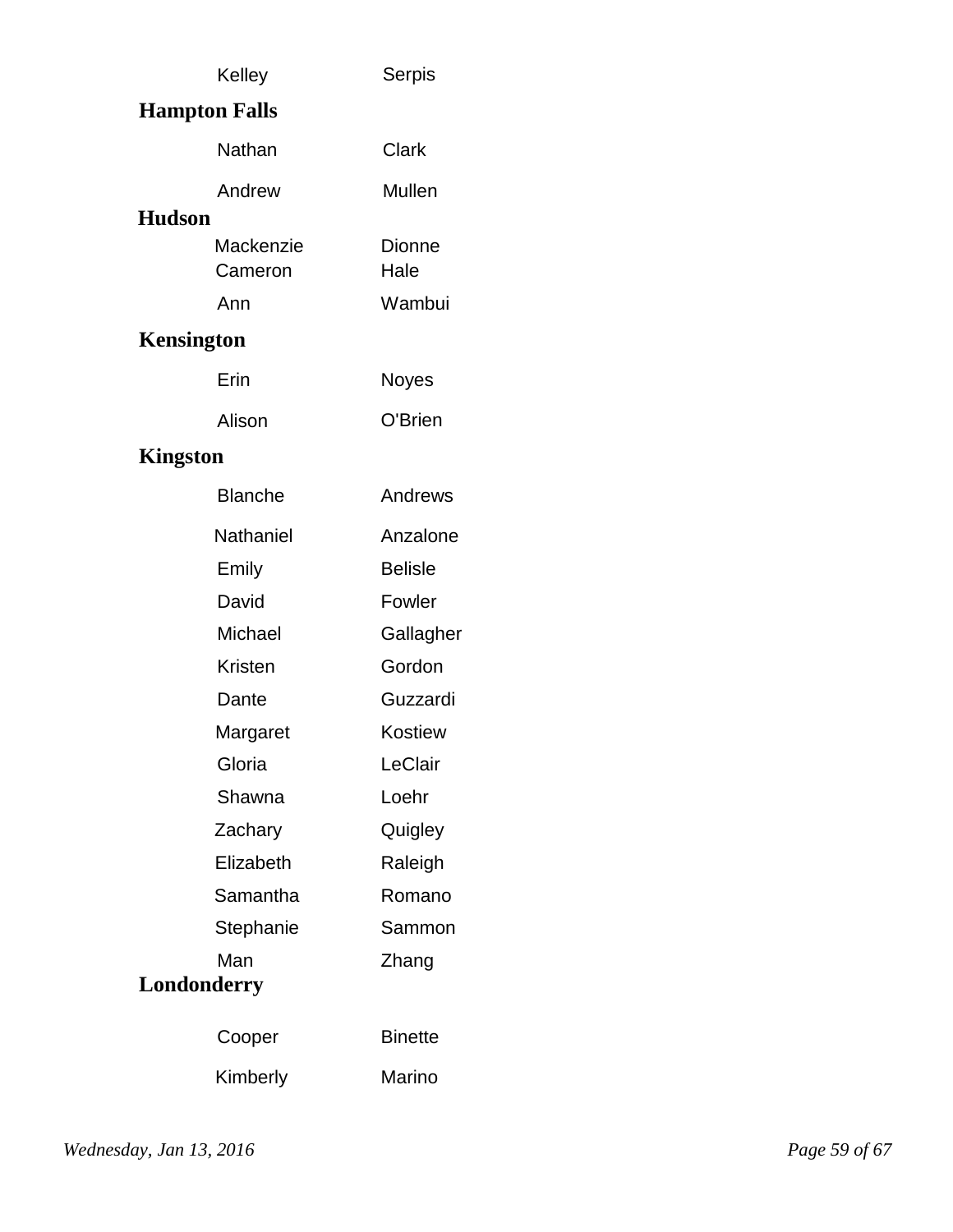|                   | Megan             | McCullough                |
|-------------------|-------------------|---------------------------|
|                   | Gianna            | Puleio                    |
|                   | Londonderry       |                           |
| <b>Manchester</b> | Holly             | Alix                      |
|                   | Allen<br>Ashleigh | Anderson<br><b>Bennet</b> |
|                   | Keiley            | Foster                    |
|                   | Kimberly          | <b>Kisiel</b>             |
|                   | Alexander         | Malevorne                 |
|                   | Christian         | Sheehy                    |
|                   | Rose-Marie        | Soucy                     |
|                   | Erin              | Vincent                   |
| <b>Merrimack</b>  |                   |                           |
|                   | Rebecca           | Centrella                 |
| <b>Milford</b>    |                   |                           |
|                   | Alyssa            | Klem                      |
| <b>Nashua</b>     |                   |                           |
|                   | Alysha            | Gardner                   |
|                   | Rebecca           | Siegel                    |
|                   | Kevin             | Zeveckas                  |
| <b>Newmarket</b>  |                   |                           |
|                   | Emily             | <b>Stewart</b>            |
| <b>Newton</b>     |                   |                           |
|                   | <b>Jeffry</b>     | <b>Bucyk</b>              |
|                   | Patrick           | DeAngelis                 |
|                   | Rachel            | <b>Doucette</b>           |
|                   | Linda             | Faghan                    |
|                   | Amanda            | Fortin                    |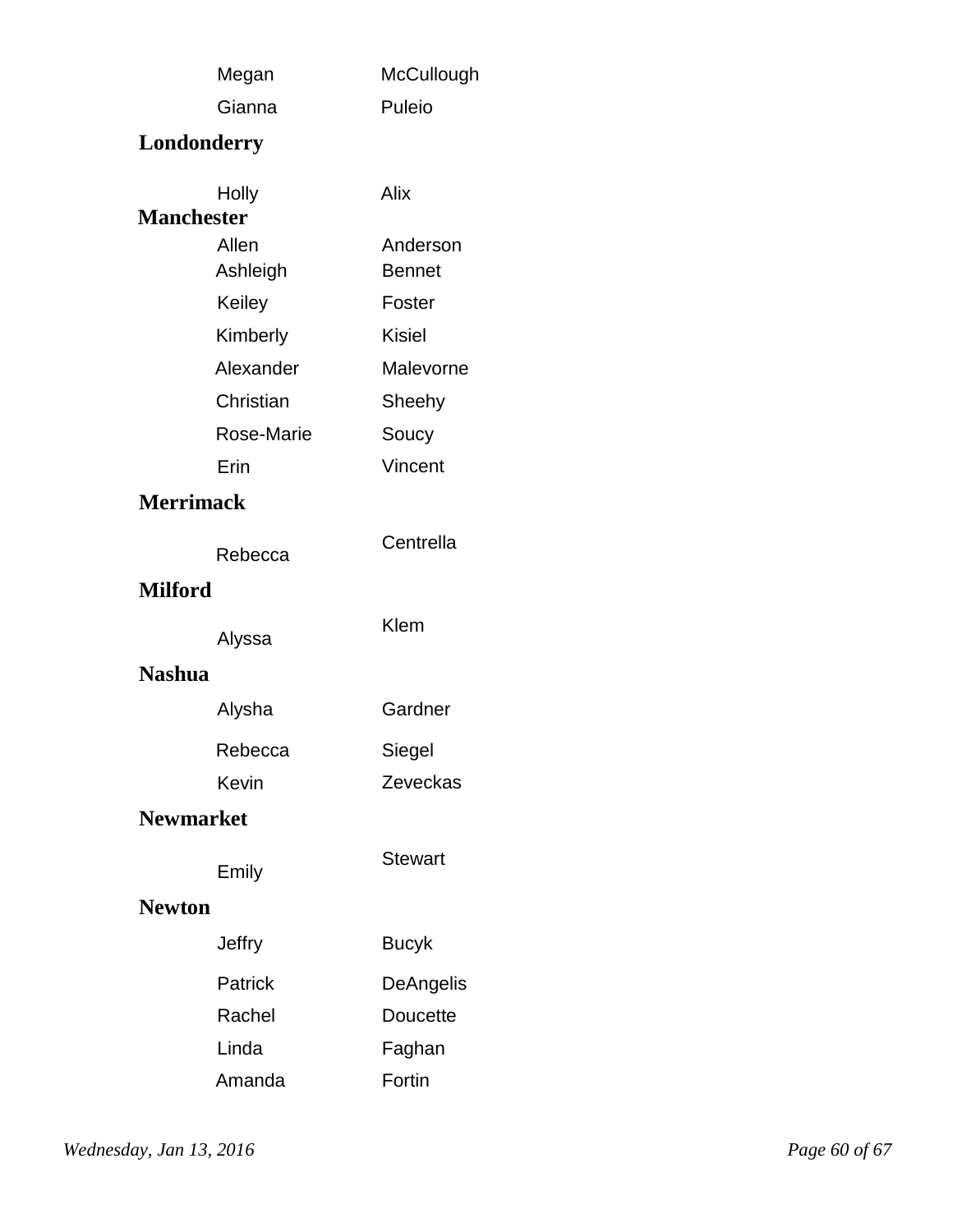| Rhiannon              | Hardy               |
|-----------------------|---------------------|
| Katie                 | Harriman            |
| Richard               | Kay                 |
| <b>Matthew</b>        | King                |
| John<br>Jake          | Lomba<br>Lospennato |
| Tiffany               | Lyons               |
| Kady                  | McCullough          |
| Phoebe                | <b>Nault</b>        |
| Sarah                 | <b>Nofsker</b>      |
| Patrick               | O'Keefe             |
| Nicholas              | Pantinas            |
| Cody                  | Plambeck            |
| Jennifer              | Scruton             |
| Robert                | Scruton             |
| Kelsi                 | Smith               |
| <b>Brian</b>          | Thompson            |
| Jeffrey               | Walton              |
| Ryan                  | Wood                |
| <b>Nottingham</b>     |                     |
| Amanda<br><u>וו ה</u> | Gundersen           |

### **Pelham**

| Alexandra | Beauchesne |
|-----------|------------|
| Kerry     | Cabral     |
| Nina      | Cabral     |
| Corey     | Couillard  |
| Sirena    | Hilbert    |
| Lindsey   | Young      |
|           |            |

### **Plaistow**

Hannah Andraktos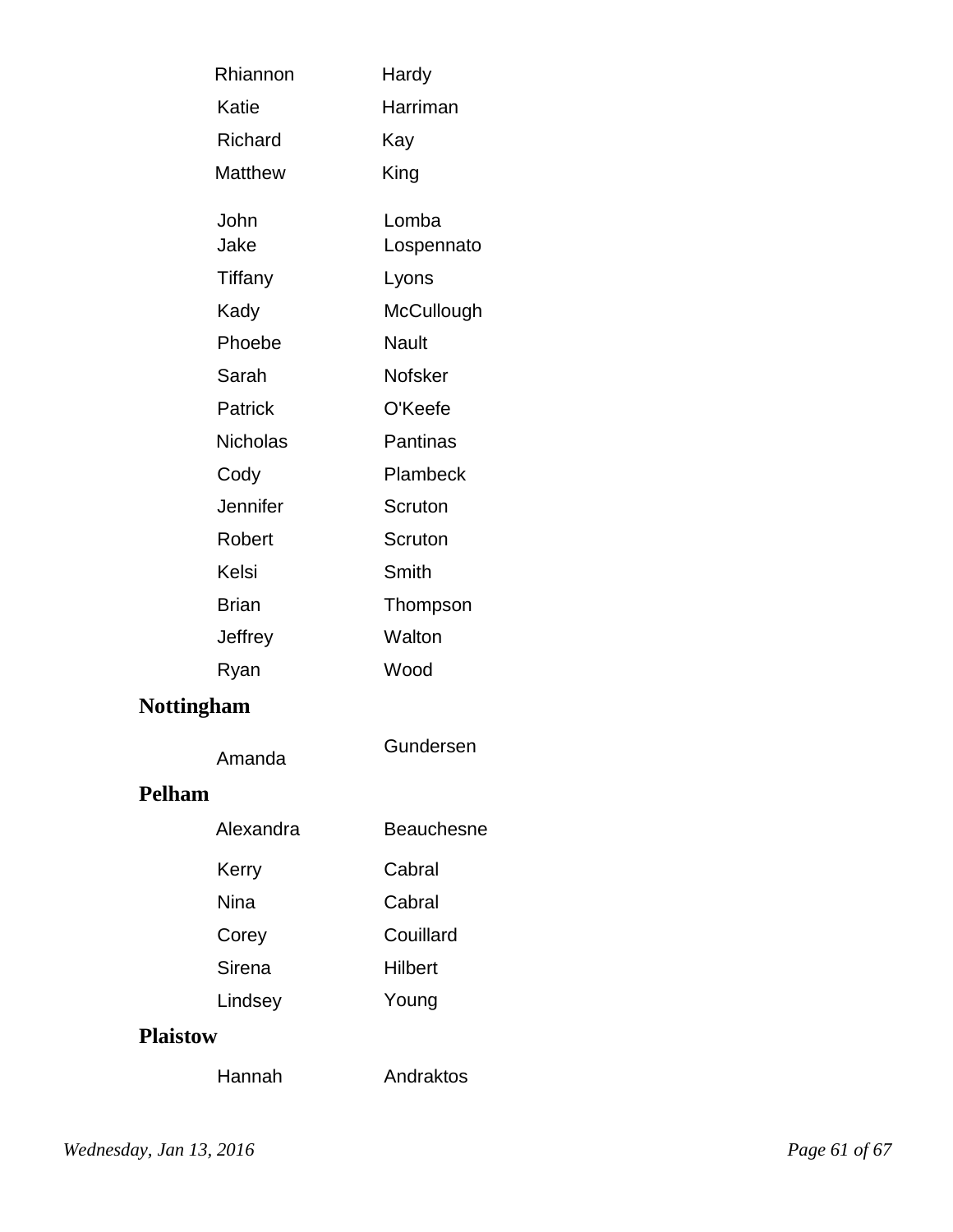| Nathan            | Baker                             |
|-------------------|-----------------------------------|
| Any               | <b>Benavides</b><br><b>Berube</b> |
| Kyle              | <b>Benson</b>                     |
| Adam              | Bergstrom                         |
| Alexander         | Bevilacqua                        |
| <b>Matthew</b>    | <b>Bouchard</b>                   |
| <b>Nicholas</b>   | <b>Butterfield</b>                |
| Courtney          | Cabuzzi                           |
| Leah              | Callahan                          |
| Daniel            | Castine                           |
| Bi-Yuan           | Cheng                             |
| <b>Tez-Mariah</b> | Cole                              |
| Meghan            | Connolly                          |
| Sheryl            | Contarino                         |
| Kaileen           | Donahue                           |
| Donna             | <b>Emmells</b>                    |
| <b>Nicole</b>     | Galvin                            |
| Autumn            | Gilmartin                         |
| Ryleigh           | Goulet                            |
| Shayne            | Greene                            |
| Tiffany           | Hinxman                           |
| Nicole            | Korb                              |
| Abagayle          | Matz                              |
| Kyle              | <b>McCartney</b>                  |
| Kyle              | O'Connor                          |
| Justin            | <b>Pasters</b>                    |
| Gina              | Pigott                            |
| Malina            | Popa                              |
| Morgan            | Randall                           |
| David             | Ricker                            |
| Meghan            | Senter                            |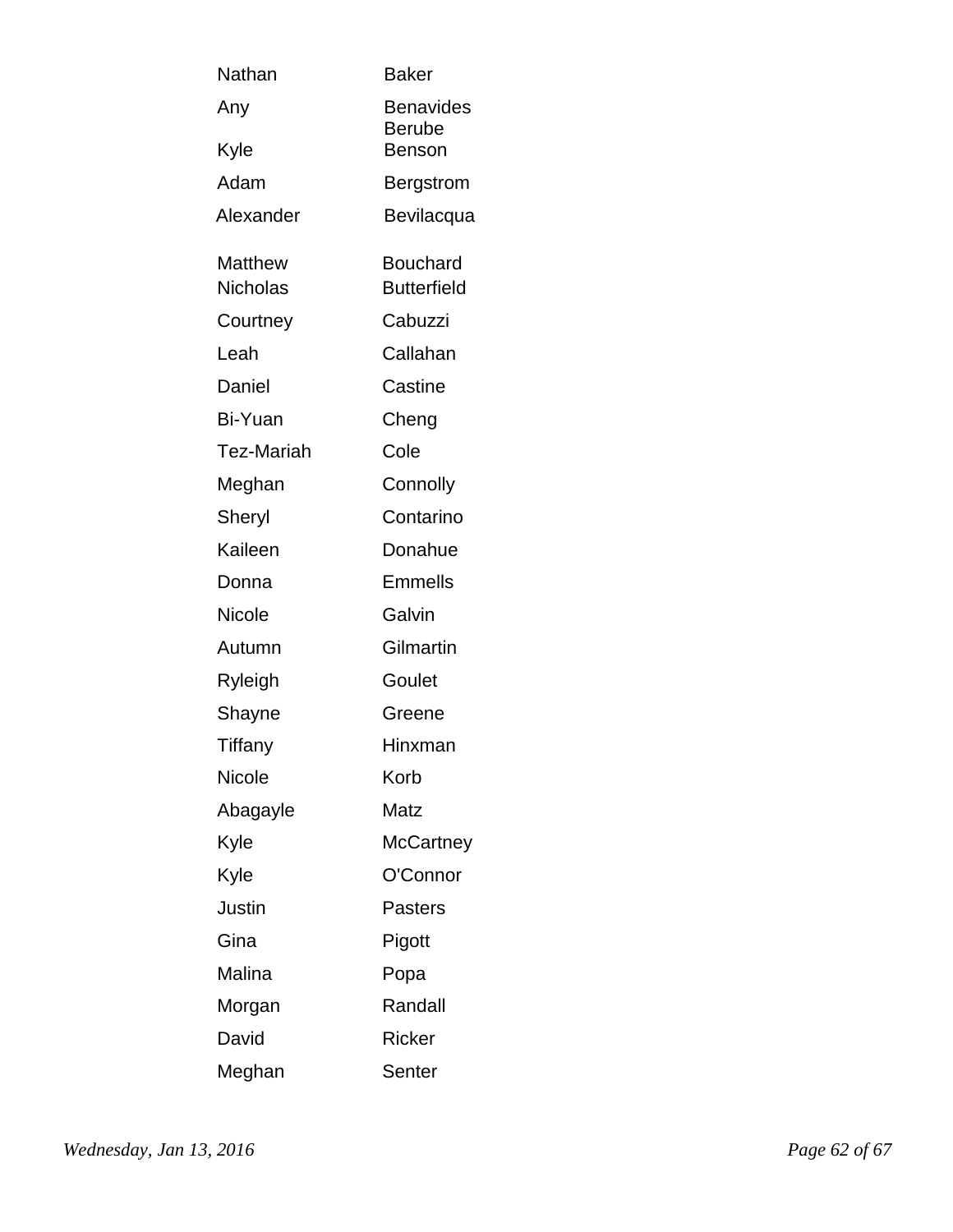| Aurora          | Sidor   |
|-----------------|---------|
| Khelsi          | Sulesky |
| Quyen           | Trinh   |
| <b>Nicholas</b> | Unger   |
| Jacquelyn       | Wydola  |
| Jason           | Yeager  |

### **Portsmouth**

| Marilia | Geronimo      |
|---------|---------------|
|         | Adames        |
| Yanet   | Suero-Lizardo |

# **Rye**

| Taryn | Decker |
|-------|--------|
|       |        |

#### **Salem**

| Amy            | Anderson         |
|----------------|------------------|
| <b>Nicole</b>  | Auer             |
| Lucille        | <b>Barberian</b> |
| Nathaniel      | <b>Blair</b>     |
| Alexander      | Bochman          |
| <b>Kristy</b>  | <b>Bolvin</b>    |
| Mackenzie      | Brazil           |
| James          | <b>Bucciero</b>  |
| Andrew         | Buresh           |
| Angela         | Carroll          |
| Robely         | Castillo         |
| Allyson        | Catanzaro        |
| Daniel         | Coffey           |
| Ryan           | Cummings         |
| <b>Marissa</b> | D'Alessandro     |
| Cody           | D'Amico          |
| Nour           | Darwich          |
| Faith          | Duval            |
| Kenneth        | Errico           |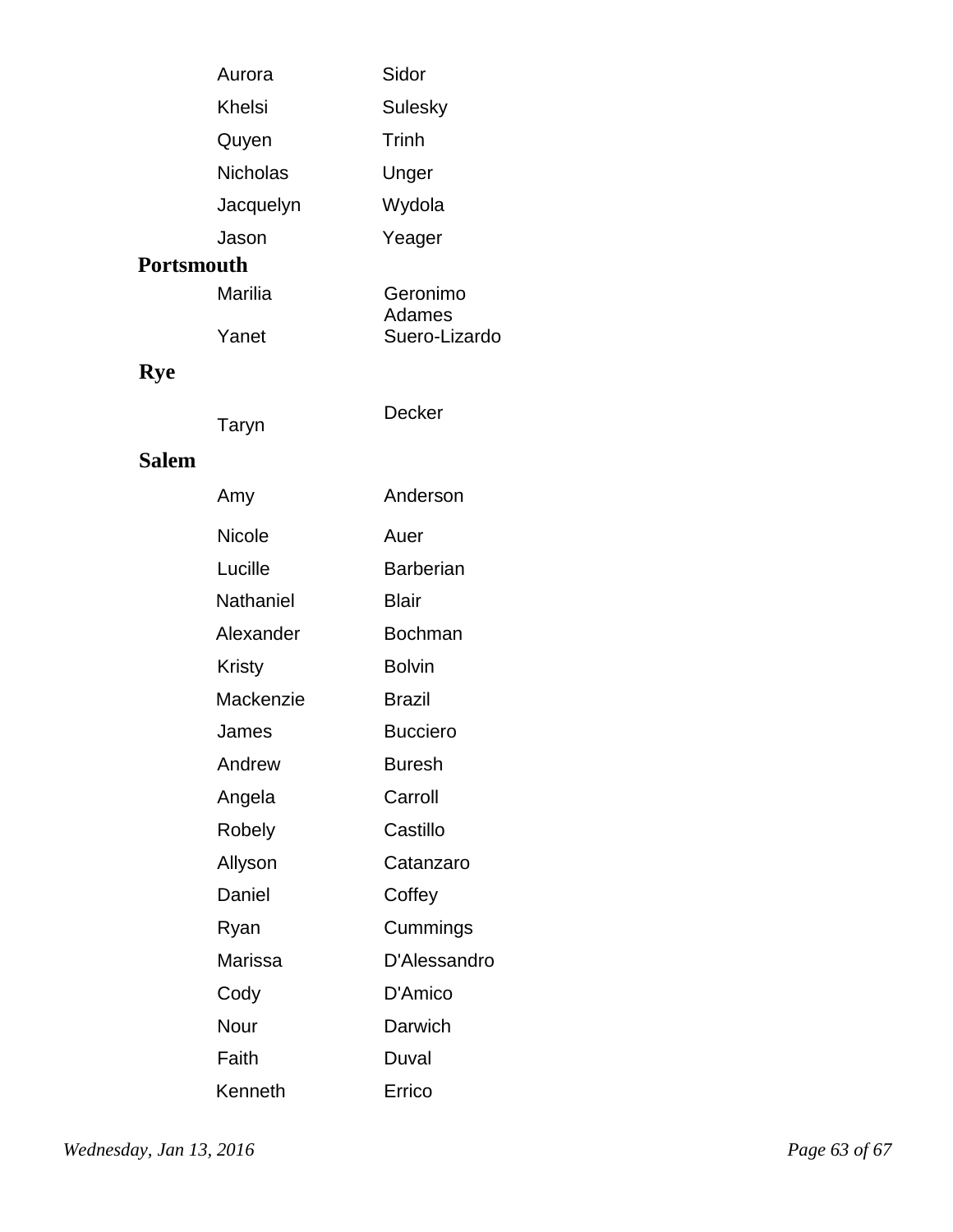| Amber           | Ewing               |
|-----------------|---------------------|
| Sean            | Fallon              |
| Amy             | Fialkowski          |
| Joshua          | Gallant             |
| Alexander       | Gentile             |
| Madisen         | Giordano            |
| Alana           | Gonsalves           |
| <b>Nicholas</b> | Gostanian           |
| Ellen           | Hammond             |
| Jeffrey         | Hammond             |
| <b>Nicole</b>   | Hayek               |
| Hannah          | Heckman-<br>McKenna |
| Szilvia         | Illes               |
| Kiley           | Keenan              |
| Paul            | Kelly               |
| Austin          | LaPlante            |
| Troy            | Labranche           |
| Margaret        | Larouche            |
| Amy             | Lavallee            |
| Jessica         | Laycock             |
| Felicia         | Layden              |
| <b>Michelle</b> | Le                  |
| Danielle        | LeBoeuf             |
| Joanna          | Lee                 |
| Jessica         | Liston              |
| Roseanne        | Martin              |
| Adam            | Marx                |
| Cassandra       | McCarthy            |
| Mercedez        | McManus             |
| Steven          | <b>McPherson</b>    |
| Michael         | Mendonca            |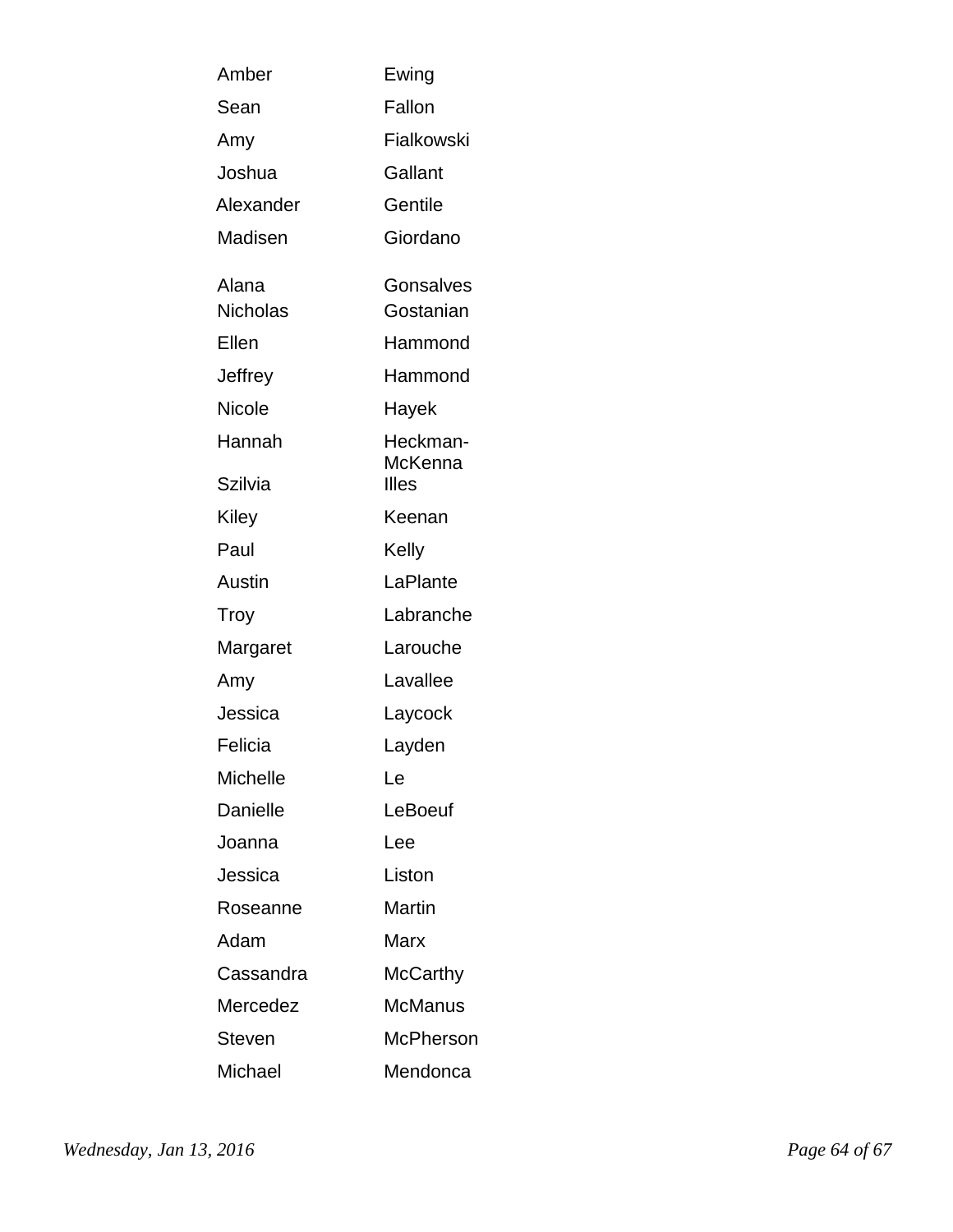| Angelique                 | <b>Morris</b>                   |
|---------------------------|---------------------------------|
| Nancy                     | <b>Morris</b>                   |
| <b>Branden</b>            | Newman                          |
| Ann                       | O'Meara                         |
| Gold                      | Omotor                          |
| Andrea                    | Oulton                          |
| Naina                     | Patel                           |
| Cameron<br>Evan           | Perreault<br>Phair              |
| Katherine<br><b>Elvis</b> | Polanco-<br>Rodriguez<br>Queliz |
| Samantha                  | Riel                            |
| <b>Blair</b>              | Robertson                       |
| Daniel                    | Rubin                           |
| Arianna                   | Salvatore                       |
| Jeffrey                   | Santoro                         |
| Kelly                     | Schwing                         |
| Marie-Therese             | Semaan                          |
| Kayla                     | Shepley                         |
| Helen                     | Shiepe                          |
| Carl                      | <b>Simcox</b>                   |
| Claire                    | Smith                           |
| Devin                     | Sullivan                        |
| Samantha                  | Sullivan                        |
| Kaitlin                   | Tankersley                      |
| Wadi                      | Tejada                          |
| David                     | Thompson                        |
| Xoa                       | Vo                              |
| Michael                   | Walsh                           |
| Andrew                    | Wooster                         |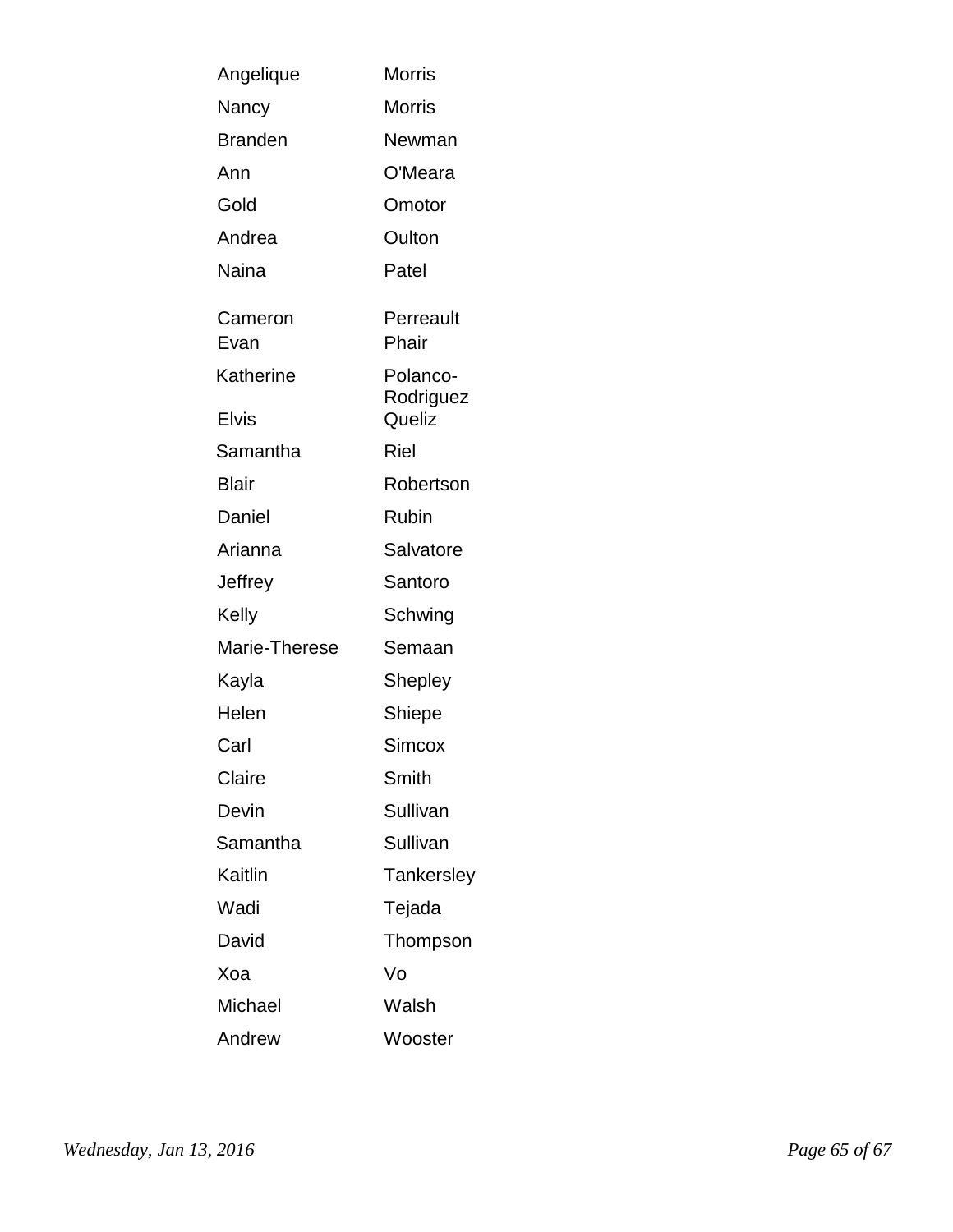# Arianna **Sandown**

| Derrick                           | Allen                       |
|-----------------------------------|-----------------------------|
| Taylor                            | Atherton                    |
| Taylor                            | Blaisdell                   |
| Emily                             | Botting                     |
| Louise                            | Botting                     |
| Sarah                             | Calder                      |
| Joel<br>Felicia<br><b>Matthew</b> | Doherty<br>Durant<br>Jaibur |
| Rosalynde                         | Jarvis                      |
| Jessica                           | McCarthy                    |
| Rachell                           | McCarthy                    |
| Brenna                            | Roy                         |
| Matthew                           | Saviano                     |
| Lindsey                           | Severino                    |
| Allyson                           | <b>Tapley</b>               |
| Sydney                            | Tatoyian                    |
| Stephanie                         | Tortorello                  |
| Megan                             | Vasil                       |

Zulauf

# **Seabrook**

| Dalton          | Baillargeon     |
|-----------------|-----------------|
| Ashley          | Bezemes         |
| <b>Brittney</b> | DiMare          |
| Andrew          | Dolle           |
| Dawn            | Gettman         |
| .John           | Gonthier        |
| Drew            | Hartnett        |
| Emma            | Leahy           |
| Jessica         | <b>Matthews</b> |